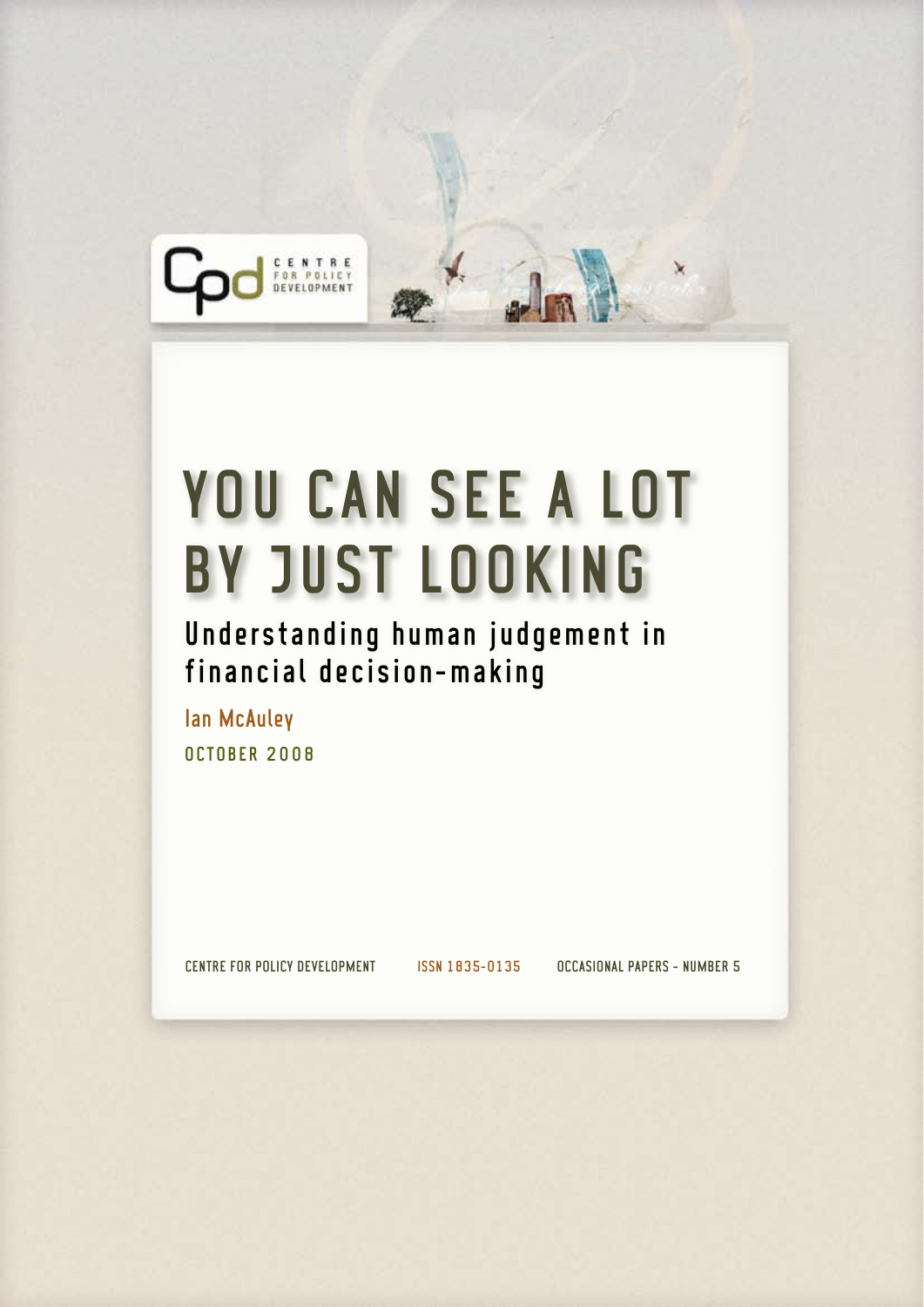# About the Centre for Policy Development

The Centre for Policy Development is a public interest think tank.

The Centre researches and develops creative, forward-looking ideas for fair and sustainable policy change. We are building a diverse, cross-disciplinary community of thinkers who are interested in changing Australian policy for the better. Our research and discussion papers address a diverse range of policy challenges, focusing on reimagining the public sphere and rebalancing the relationship between markets, government, society and the environment.

The CPD is a non-profit organisation, funded by a mix of donations, memberships, subscriptions and advertising. Donations to our research fund are tax-deductible. To find out more please visit <http://cpd.org.au>.

The CPD - economics for the real world

Much of the thinking that informs public policy is based on outdated or oversimplified economic theory. The CPD is looking at how we can move beyond the 'small government vs big government' debate to incorporate recent research, environmental concerns and a broader, more balanced view of human nature into the economic principles that underpin public policy. For more information please see <http://cpd.org.au/category/all-articles/economy>

## About the author

Ian McAuley lectures in Public Sector Finance at the University of Canberra. His research interests are in public policy, with a specialisation in health policy. His academic qualifications are in engineering and business management from Adelaide University and in public administration from Harvard University. Besides his academic work, he has assisted consumer and welfare organizations in financial and economic policy matters. He is a fellow of the Centre for Policy Development.

This paper is based on a presentation to the Australian Bankers' Association financial literacy summit 'Broadening financial understanding' on 2 July 2008.

This paper was subject to a peer review process. Thanks to those who contributed their ideas and feedback. Views expressed in the CPD Occasional Papers series are those of the authors and do not necessarily reflect those of the Centre for Policy Development. Material may be reproduced provided acknowledgement is given.

Centre for Policy Development Level 7, 280 Pitt St, Sydney 2000 T 02 9264 0263 E contact@cpd.org.au

Centre For Policy Development http://cpd.org.au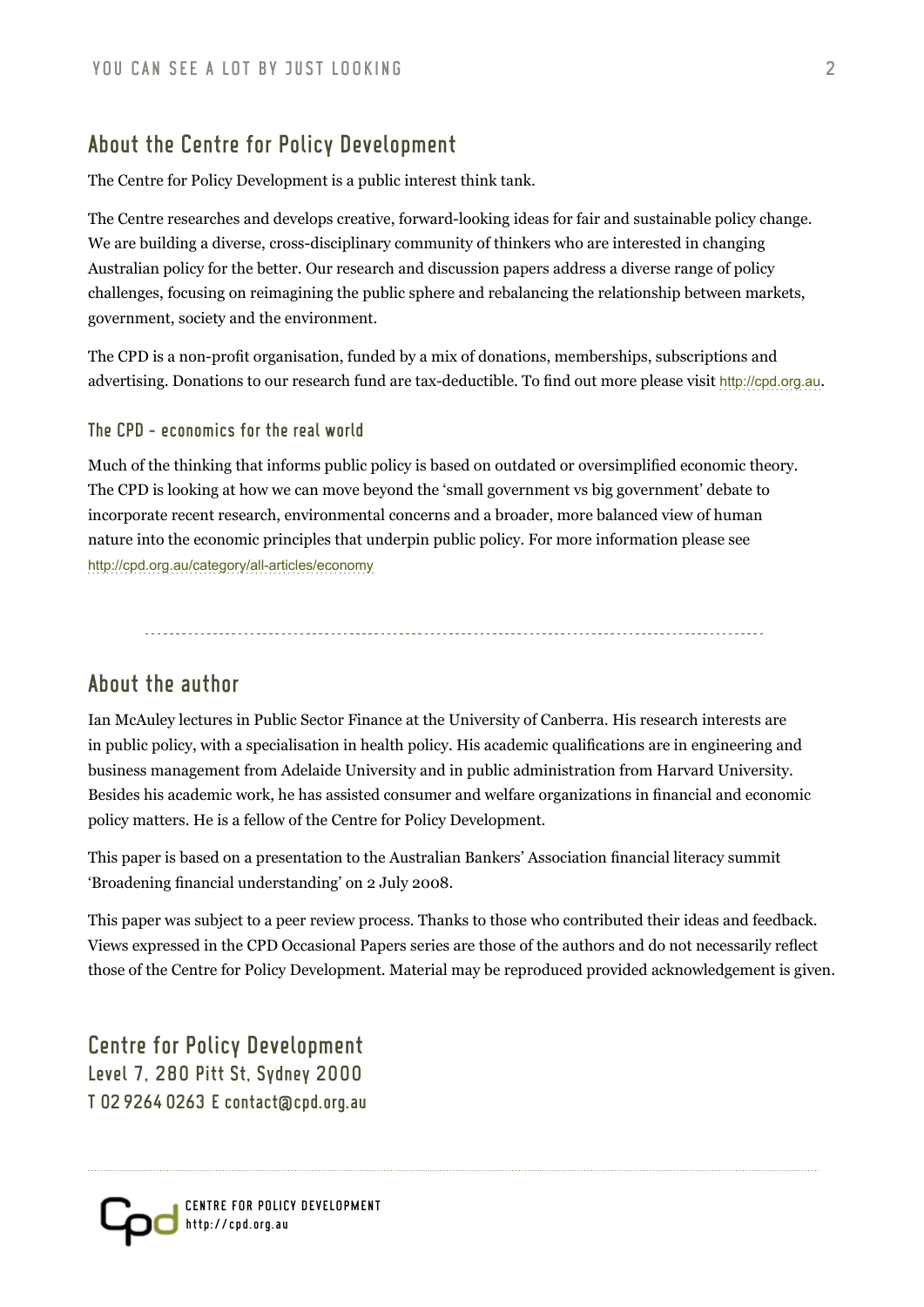# you can see a lot by just looking: Understanding human judgement in financial decision-making

# **FORFWORD** Miriam Lyons and James Murray

The global financial crisis has exposed far more than just the number of bad risks on the books of our major financial institutions. As billionaire investment guru Warren Buffet has said "It's only when the tide goes out that you learn who's been swimming naked". As market confidence continues to plunge some of modern economics' most popular ideas are now looking a little under-dressed.

This paper deals with just one of those ideas - the myth that market participants are always rational decision-makers who act to maximise their own best interests. Behavioural economists - who study how humans actually behave in markets rather than how we should behave in theory - have long questioned this assumption, and provided evidence that we do not always act rationally. The past few years have provided a dramatic demonstration of their findings.

In *'You can see a lot by just looking',* Centre for Policy Development fellow Ian McAuley sums up some of the main implications of behavioural economics for financial decision-making.

Perhaps the most important conclusion is that we are all subject to the biases McAuley describes - whether rich or poor, financially literate or not. Higher incomes provide more of a buffer against the impact of poor choices, rather than preventing us from making such choices in the first place. This point should be brought to the attention of those who argue that the current financial situation is all the fault of the high-risk borrowers who took out most of the sub-prime loans.

The credit bubble could have been deflated much earlier had we not built blindness to our own biases into the design and regulation of financial markets. It is in everyone's long-term interests to help people make better decisions, and since economic theories built on the assumption of rationality have failed to explain or prevent our current predicament, we should heed the lessons learned from behavioural economics as we attempt to design a smarter system. We are delighted to publish Ian McAuley's suggestions on how this might be done.

Miriam Lyons James Murray Executive Director, CPD Research Director, CPD

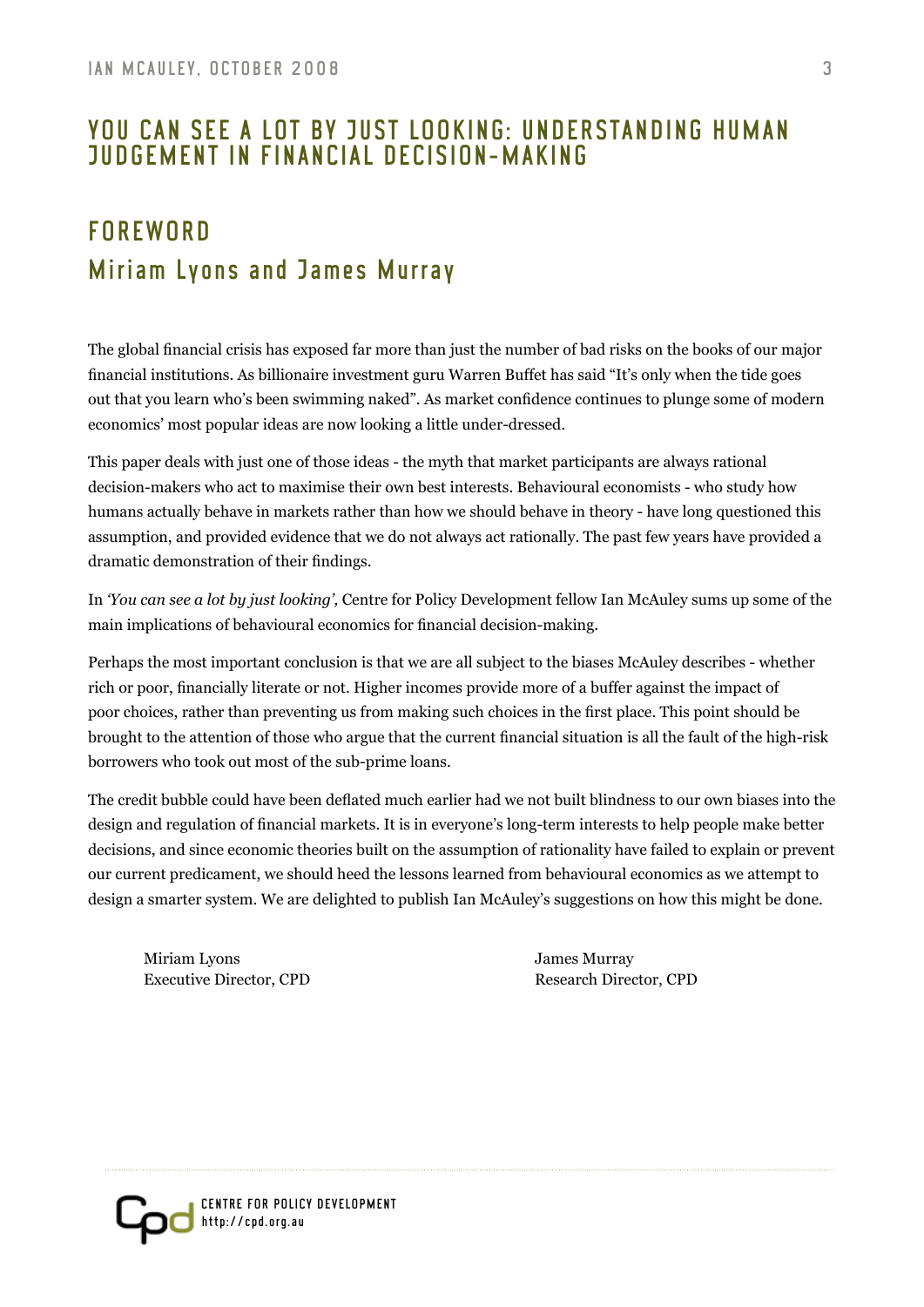# **CONTENTS**

| <b>INTRODUCTION</b>                                                                                                                                                                                                                          | 6.             |
|----------------------------------------------------------------------------------------------------------------------------------------------------------------------------------------------------------------------------------------------|----------------|
| A SHORT HISTORY OF DECISION-MAKING <b>A SHORT WAS ARRESTED FOR A SHORT HISTORY OF DECISION-MAKING</b>                                                                                                                                        |                |
| Mainstream theories                                                                                                                                                                                                                          | $\overline{7}$ |
| Behavioural research - a move to empiricism and the contract of the contract of the season of the season of the                                                                                                                              | 9              |
| BEHAVIOURAL FINDINGS - HEURISTICS AND BIASES AND RESIDENCE AND RELEASED AND RELEASED AND RELEASED AND RELEASED AND RELEASED AND RELEASED AND RELEASED AND RELEASED AND RELEASED AND RELEASED AND RELEASED AND RELEASED AND REL               | 11             |
| Availability bias - ease of recall                                                                                                                                                                                                           | 12             |
| Representativeness bias - insensitivity to base rates <b>Andrew Manual According to the Control</b> of Representation of                                                                                                                     | 13             |
| Representativeness - insensitivity to sample size <b>Analyzing School Commonwealth Commonwealth</b>                                                                                                                                          | 13             |
| Representativeness - misperceptions of chance<br>expansion and the contract of chance<br>in the contract of chance<br>in the contract of chance<br>in the contract of chance<br>in the contract of chance<br>in the contract of chance<br>in | 13             |
| Representativeness - regression to the mean determination of the mean and the mean of the mean of the mean of the mean of the mean of the mean of the mean of the mean of the mean of the mean of the mean of the mean of the                | 14             |
| Anchoring - insufficient adjustment the contract of the contract of the contract of the contract of the contract of the contract of the contract of the contract of the contract of the contract of the contract of the contra               | 14             |
| Anchoring - conjunctive bias and a state of the state of the state of the state of the state of the state of the                                                                                                                             | 15             |
| Anchoring - disjunctive bias and the state of the state of the state of the state of the state of the state of                                                                                                                               | 16             |
| Anchoring - overconfidence                                                                                                                                                                                                                   | 16             |
| Anchoring – confirmation bias and a state of the contract of the contract of the contract of the contract of the contract of the contract of the contract of the contract of the contract of the contract of the contract of t               | 17             |
| Default bias                                                                                                                                                                                                                                 | 18             |
| Pseudocertainty                                                                                                                                                                                                                              | 19             |
| Choice overload - choosing not to choose and the control of the control of the control of the control of the control of the control of the control of the control of the control of the control of the control of the control                | 19             |
| Consideration of sunk costs                                                                                                                                                                                                                  | 20             |
| Mental accounts and accounts and accounts and accounts are accounted as a series of the series of the series of the series of the series of the series of the series of the series of the series of the series of the series o               | 20             |
| <b>Money illusion</b>                                                                                                                                                                                                                        | 20             |
| BEHAVIOURAL FINDINGS - PROSPECT THEORY <b>And the Community of the Community Community Community</b> Community Communi                                                                                                                       | 21             |
| Cashback offers and gifts <b>the contract of the contract of the contract of the contract of the contract of the contract of the contract of the contract of the contract of the contract of the contract of the contract of the</b>         | 22             |
| Gambling                                                                                                                                                                                                                                     | 22             |
| Framing - shifting viewpoint on utility curve<br>Framing - shifting viewpoint on utility curve                                                                                                                                               | 24             |
| The endowment bias (aka the "status quo" bias)                                                                                                                                                                                               | 25             |
|                                                                                                                                                                                                                                              |                |
| BEHAVIOURAL FINDINGS - SELF-CONTROL AND MYOPIA                                                                                                                                                                                               | 26             |
| Split decision-making                                                                                                                                                                                                                        | 29             |
| Mortgage stress and myopia                                                                                                                                                                                                                   | 30             |
| BEHAVIOURAL FINDINGS - FAIRNESS AND SOCIAL CONSIDERATIONS And the contract of the construction of the constant of the constant of the constant of the constant of the constant of the constant of the constant of the constant               | 30             |
| Disclosure and trust the contract of the contract of the contract of the contract of the contract of the contract of the contract of the contract of the contract of the contract of the contract of the contract of the contr               | 32             |
| CONCLUSION                                                                                                                                                                                                                                   | 33             |
| Governments - the role of public policy                                                                                                                                                                                                      | 33             |
| Education and information - the role of financial literacy manuscription and information                                                                                                                                                     | 35             |
| Financial institutions – where consumer and provider interests converge                                                                                                                                                                      | 37             |
| <b>ENDNOTES</b>                                                                                                                                                                                                                              | 39             |

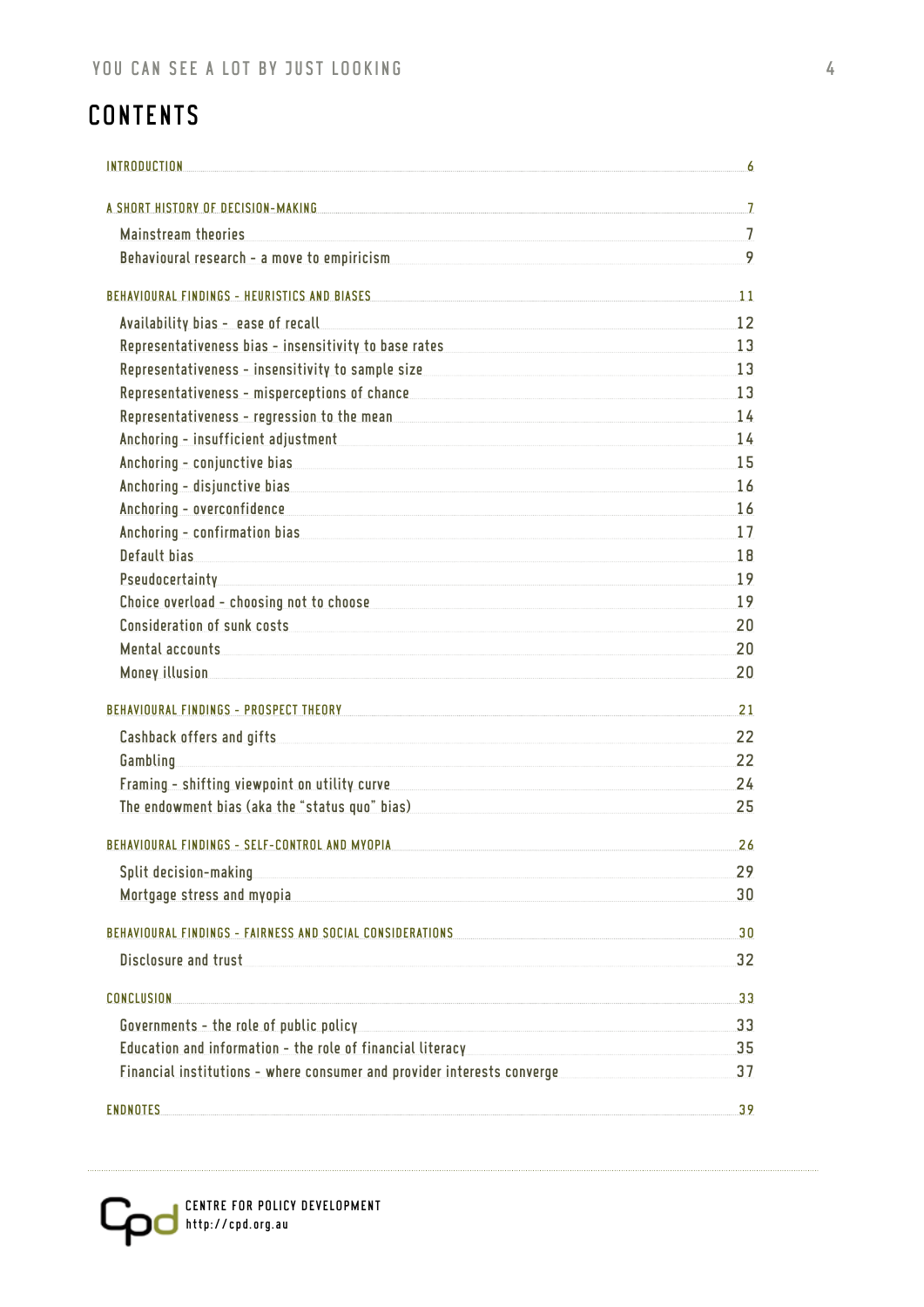# you can see a lot by just looking: Understanding human judgement in financial decision-making

# Main Points

The discipline known as behavioural economics has strengthened our knowledge of consumer decisionmaking. It explains why we make certain, consistent departures from what is generally described as "rational" decision-making. These departures result from our use of short-cuts ("heuristics") in situations where more deliberation would result in more beneficial decisions, from short-sightedness, and from innate concerns for fairness in transactions.

#### **Departures from rational decision-making - some examples:**

**Overconfidence**: we have a tendency to overestimate our financial management and investing » skills

**Consideration of sunk costs**: we find it very difficult to make decisions solely on the basis of » future costs and benefits, particularly if it means implicitly admitting that we have made poor decisions in the past

**The 'disjunctive bias'**: we display a poor grasp of statistics, underestimating the combined » probability of disconnected events, which can, for example, leave us more exposed than we should be to events that would prevent us from meeting our financial obligations

**Mortgage stress and myopia**: we are likely to become over-committed in our borrowing because »of short-sightedness, 'hyperbolic discounting' and a lack of understanding of the difference between real and nominal interest rates

#### **Implications for financial institutions**

Poor decision making, such as over-commitment on mortgages, is costly not only for consumers but also for financial institutions. Behavioural research reveals a strong bias to taking on more debt than would be prudent from a 'rational' perspective. This makes it all the more important that the suppliers of debt act responsibly and resist the temptation to exploit consumers' biases to lead them towards decisions which they may later regret. In order to guard against this temptation lenders will need to shift away from performance pay based on simple sales volumes and reorient their business models towards long-term profitability rather than short-term growth or market share.

#### **Policy implications**

A deeper understanding of biases in our financial decision-making can inform more effective government policy. Financial literacy is necessary but not wholly sufficient for sound decision-making. The careful use of 'default options' can guide market decisions while still leaving room for individual choice. Behavioural research can point the way to simpler options for regulation (for example awareness of the costs of information overload can be used to shape shorter product disclosure statements). Awareness that people choose not to choose, or to choose from a constrained set of options in certain situations can alert governments that competition policy should be designed to improve outcomes for consumers rather than as an end in itself.

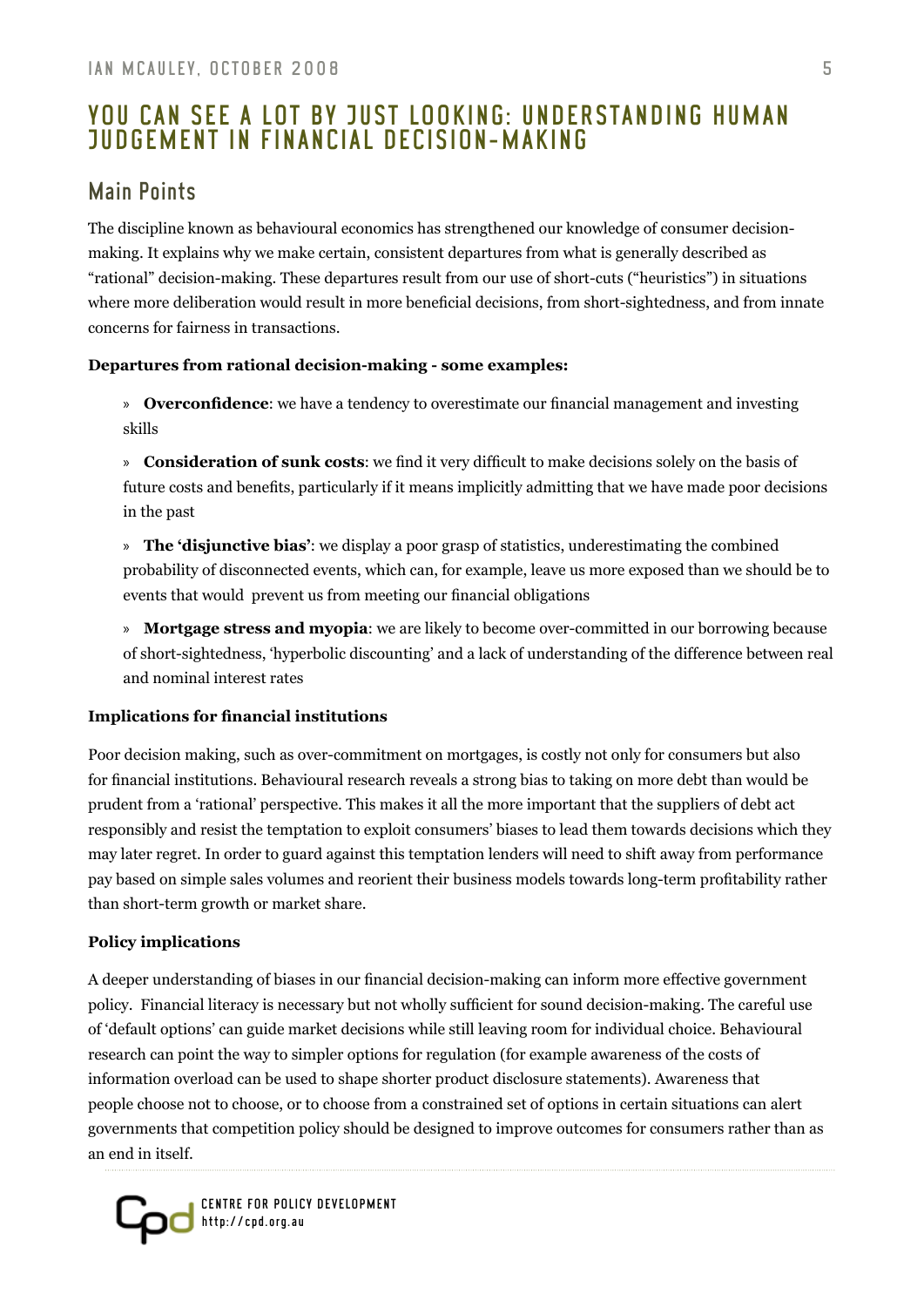# <span id="page-5-0"></span>Understanding human judgement in financial decision-making you can see a lot by just looking

# Introduction

In his invitation for me to contribute to the July 2008 Financial Literacy Summit, David Bell, CEO of the Australian Bankers' Association, posed the question "Why do people, even with the best information, still seem to make 'irrational' decisions?"

That is a perplexing question. Consider the following behaviours:

- running up credit card debt at 20 percent, when much lower cost sources of » finance are available;
- failing to invest for retirement, in spite of generous tax incentives; »

failing to take up insurance against risks with ruinous consequences; conversely, » over-insuring against easily-managed risks;

losing significant sums in poker machines and other gambles with negative » expected values;

investing in 'too good to be true' scams; conversely managing finances by » metaphorically putting life savings under the bed;

driving across town to save five cents a litre at a distant garage. »

This paper does not address the behaviour of those who are desperate. If one's only options are a payday lender or increased credit card debt, then the credit card makes good sense in the short term. Nor does it refer to the behaviour of people who are mentally incapacitated. Those are legitimate concerns for public policy, but this paper focuses instead on general patterns of behaviour that we all exhibit.

All of us, even bankers, financial counsellors and finance lecturers, make poor financial (and other) decisions from time to time. Understanding the basis of our irrationality has always been important, but it has assumed greater importance over the last twenty to thirty years, which have seen the end of tight rationing of finance for housing, a relaxed attitude to debt, the widespread use of credit cards, government policies shifting some financial liabilities (such as higher education) to individuals, the phase-out of most defined-benefit superannuation schemes, the introduction of compulsory personal superannuation, and the introduction of many innovative investment products. Are we equipped to make sound financial decisions in this brave new world?

The discipline known as "behavioural economics" casts some light on our decisionmaking processes. For a long time the consensus among economists and finance experts was that poor decision-making is a random and unpredictable departure from rationality. Systematic observations of behaviour, however, reveal some distinct and consistent

Why do people, even with the best information, still seem to make 'irrational' decisions?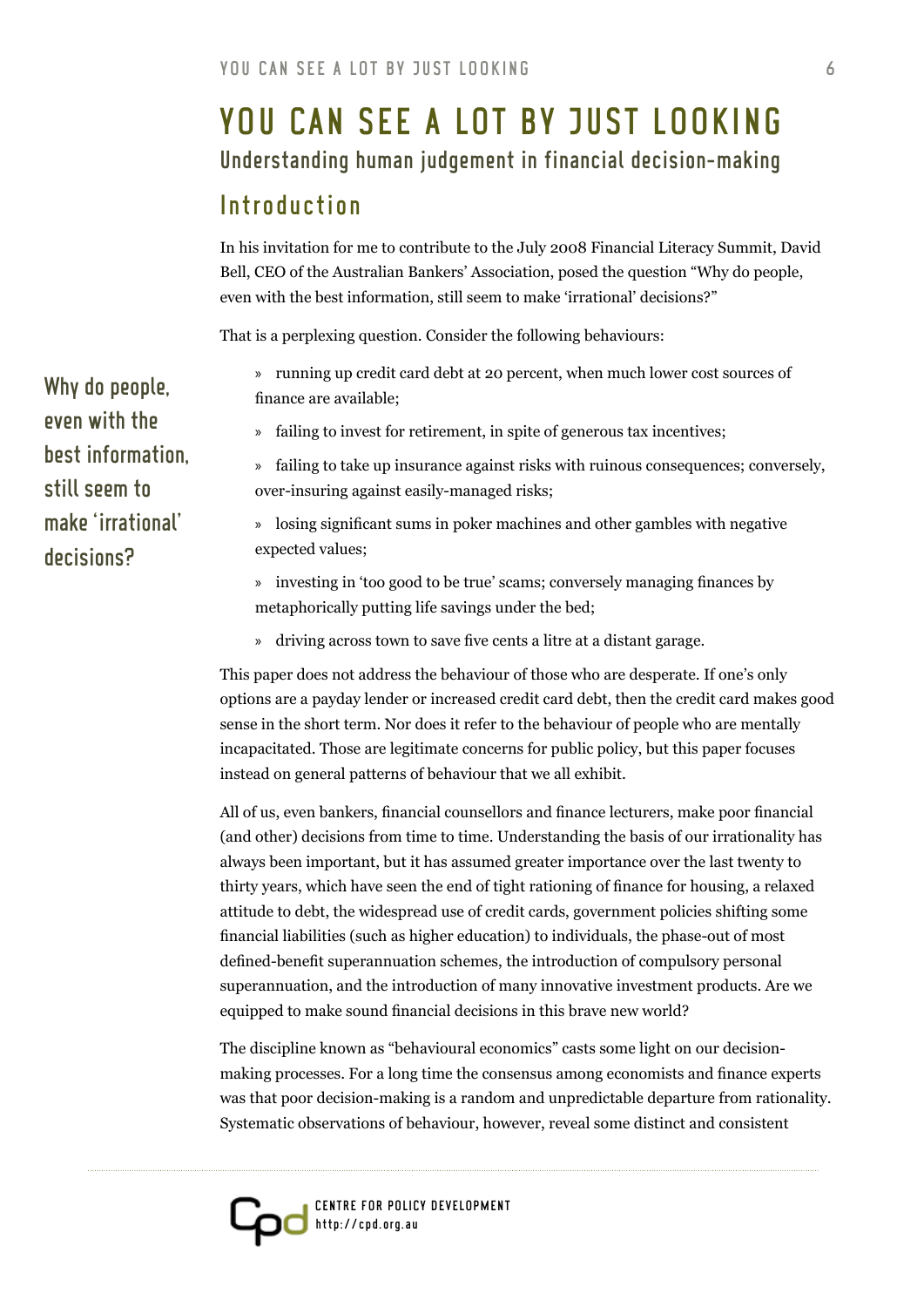patterns in our poor decision-making - patterns which emerge in laboratory studies and in real-world observations. Behavioural economists refer to these patterns as "behavioural biases".

This paper begins with a brief outline of decision-making theory, leading to the emergence of behavioural economics as a tool in developing an enlarged and more practical understanding of market behaviour. It then looks at the findings of behavioural economics as they relate to financial decision-making. Where possible, simple exercises are used to illustrate these behavioural biases, for a key finding of behavioural economics is that we are all subject to these biases. While education and experience do sharpen our decision-making a little, we still make poor decisions; in fact many of the subjects in the studies cited are graduate business school students in America's most prestigious universities. Even those who are well-educated in finance are not necessarily much better at decision-making than the general population, although they may have more resources to buffer the consequences of their poor judgement. For those living closer to the edge, the consequences of poor financial decisions may be far more serious.

This weak link between education and good decision-making may lead one to believe that financial literacy programs are largely futile, but that is not so. Financial literacy is important for sound decision-making, but, in itself, it is not adequate. Or, in terms of formal logic, it is a necessary but not sufficient condition. This confirms what the ANZ Bank found in its 2005 Financial Literacy Survey, which found that financial literacy was only one of many factors necessary for sound financial decision-making. <sup>1</sup>

Behavioural economists would dearly like to be able to spell out a program for de-biasing consumers in their financial and other decision-making, but this is a difficult challenge. Some of the short cuts in our decision-making are hard-wired; they have served us well over most of the last million years, and they still serve us well in most of our day-to-day decisions.

I will conclude with some modest, and in some cases tentative, suggestions on how we can improve our financial decision-making.

# A short history of decision-making

# Mainstream theories

There is a model of "rational" decision-making, with which most of us are familiar, even if we do not spell it out. We approach market decisions with our needs and preferences already determined, we undertake a comprehensive search of *all* alternatives, we weigh up the costs and benefits of those alternatives, and we make decisions which maximize some objective function. In corporate life that may be the company's profit, while in our private lives it is a notion of individual welfare.<sup>2</sup>



Financial literacy is important for sound decisionmaking, but, in itself, is not adequate.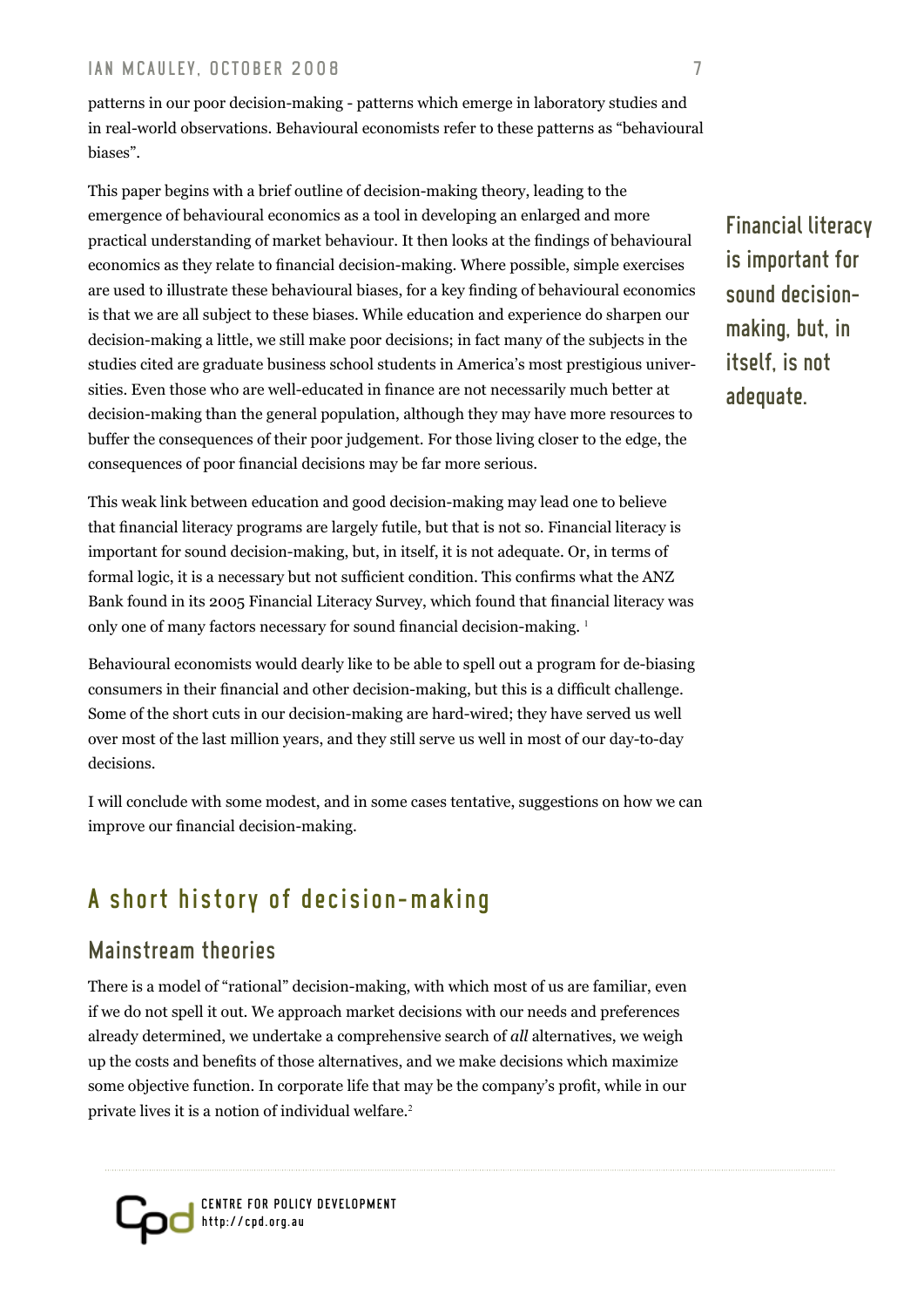The discipline of economics embodies this model of decision-making in a branch known as "rational expectations theory". Provided all actors - buyers and sellers - are wellinformed, and markets are efficient and competitive, in aggregate we will make wise decisions in markets. Our individual errors show no systematic bias.

That is a neat model for teaching equilibrium economics, because it dismisses any systematic departures from rationality, and it forms the basis for competition policies. We can see this theoretical background in the emphasis competition policy places on information (recently with *FuelWatch*) and on competitive structures in industries.

But in some markets, even if our departures from rationality are random, they do not cancel themselves out in their consequences. We may learn to hone our skills in supermarket shopping, for example, because we can learn from our mistakes with little cost, but in some of our financial decisions - investing in superannuation, borrowing for a house, taking a margin loan - the consequences of a poor decision are extremely costly and can take many years to become evident. In such markets it is cold comfort to those who make bad decisions to know that the costs of their poor decisions are offset by benefits to others who have made very good decisions.

The main shortcoming of the "rational" model, however, is that it ignores search and information costs. Indeed, it is sometimes known as the "rational-comprehensive" model. In reality we do not undertake comprehensive search and evaluation of *all* alternatives. In hiring staff, for example, we contain our search costs by limiting our outlays on advertisements. In our private lives we limit the time we spend shopping around.

A more realistic model of decision-making is known as "bounded rationality" - a term coined by Herbert Simon half a century ago, who suggested that decision-makers truncate their search behaviour. Information can be hard to obtain and processing information involves computational work. It is quite rational, in a more general sense, to cease searching when the costs of searching start to outweigh the benefits that result from searching.<sup>3</sup>



FIGURE 1. BOUNDED RATIONALITY SEARCH MODEL.

Centre For Policy Development http://cpd.org.au

It is quite rational...to cease searching when the costs of searching start to outweigh the benefits.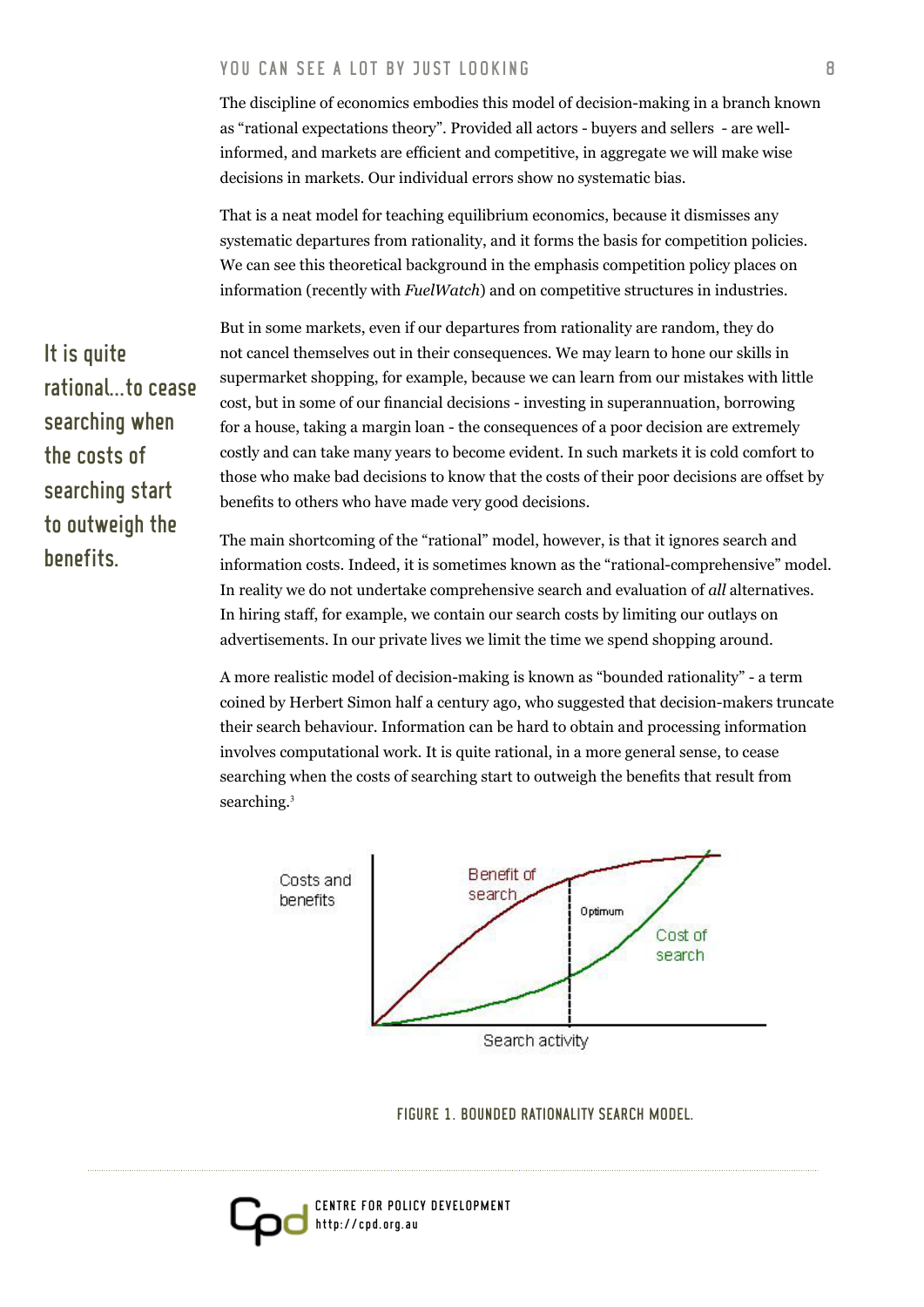Another limitation of the rational comprehensive model is that it assumes we approach markets with our preferences already determined.

Anyone who has ever strayed from the confines of a shopping list knows this is not so. Empirical research, such as that done by Colin Camerer, not only tends to support the theory of bounded rationality; it also finds that preferences are not necessarily stable and well-defined.<sup>4</sup> Our preferences chop and change as we participate in the market - a fact well-known to marketers when advertising moves from the function of information provision to the function of persuasion.

# Behavioural research - a move to empiricism

The mainstream models provide reasonable predictive power in many situations, but they are based on assumptions of "rational" behaviour. They have not necessarily been subject to the tests of prediction and observation. That is where behavioural economics comes in, as a practical and empirical extension of these theories. (And it is the explanation for the Yogi Berra quotation which provides the title for this paper - "You can see a lot by just looking").

Behavioural economics lacks the classification neatness of mainstream economics, in part because it is still in its infancy in many aspects. While there have been many empirical studies of decision-making, particularly over the last fifty years, there is yet to emerge a standard set of terminology or classifications. One early classification was by Daniel Kahneman and Amos Tversky, who published seminal articles in 1974 and 1979. $^5$  A little later Thomas Schelling published his works on regulation and self-control, integrating game theory and economic behaviour;<sup>6</sup> Schelling's work on game theory has subsequently been expanded by Colin Camerer<sup>7</sup> and his work on self-control has been developed into theories of discounting by David Laibson and others.<sup>8</sup>

Empirical studies of decision-making are most developed in financial markets, where traders study and apply the theories of behavioural economics in the branch of the discipline known as "behavioural finance".<sup>9</sup>

In this paper, which is particularly concerned with the ways in which consumer decisionmaking departs from the "rational" model, I have used a broad classification developed by Douglas Bernheim and Antonio Rangel.10 Their classification is described below (in their terminology):

> *Individuals appeal to heuristics (rules of thumb) when making their decisions.* They make biassed probability judgments and are often overconfident. Moreover, individuals tend to anchor to seemingly irrelevant information or to the status quo, and they are loss aversive. In general, they do not maximize expected utility.

Centre For Policy Development http://cpd.org.au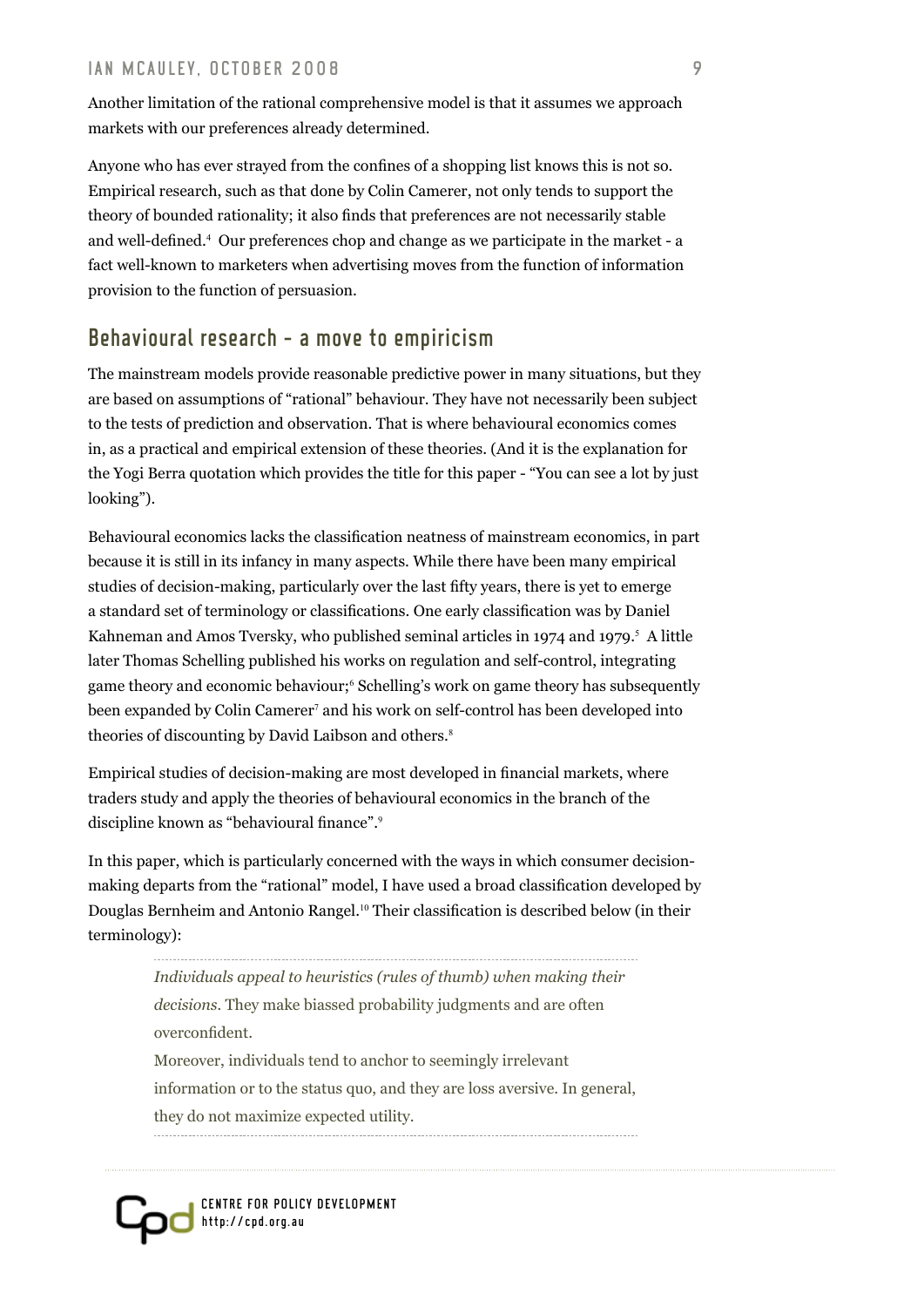*Incomplete self control refers to the tendency of economic agents to make decisions that are in conflict with their long term interest.* Self control problems may lead to addictive behaviour, undersaving, or procrastination. As opposed to the neoclassical view, restricting the choice set can be beneficial for an agent with bounded willpower.

*Lack of self interest refers to the idea that preferences have a social dimension.* Individuals care, or act as if they care, about other individuals' well being. They are also reciprocal: they care about being treated fairly and want to treat others fairly if those others are themselves behaving fairly. As a result, agents are both nicer and (when they are not treated fairly) more spiteful than postulated by the neoclassical theory.

These points are expanded and illustrated below, in the context of financial decisionmaking. One point applying to all these departures from the "rational" model is that research, both in laboratories and in actual markets, suggests that these departures are only partially dependent on individuals' general education.11 One classic experiment, developed by Shane Frederick, is the "bat and ball test":

> *A bat and ball cost \$1.10 in total. The bat costs \$1.00 more than the ball. How much does the ball cost?*

If your quick answer is ten cents, you are in the majority - in fact in a well-educated majority - for "smarter" people (by measures such as IQ) tend to handle problems faster than others, and are more likely therefore to fall into the ten cent trap.12 A more deliberative approach, using either trial and error or simultaneous equations, leads to the correct answer that the ball costs five cents.

Another general point is that, while behavioural economics is in its infancy as a formal academic discipline, its contribution is to try to systematize in a coherent way what we generally refer to as "folk wisdom". Parents cajoling children to eat their greens, conartists developing scams, and competent salespeople have all known about behavioural biases from time immemorial, but that knowledge is not formally disseminated. Systemization can help us develop better corporate and public policies, and to design more effective programs to improve our financial decision-making.

Systemization can help us develop better corporate and public policies.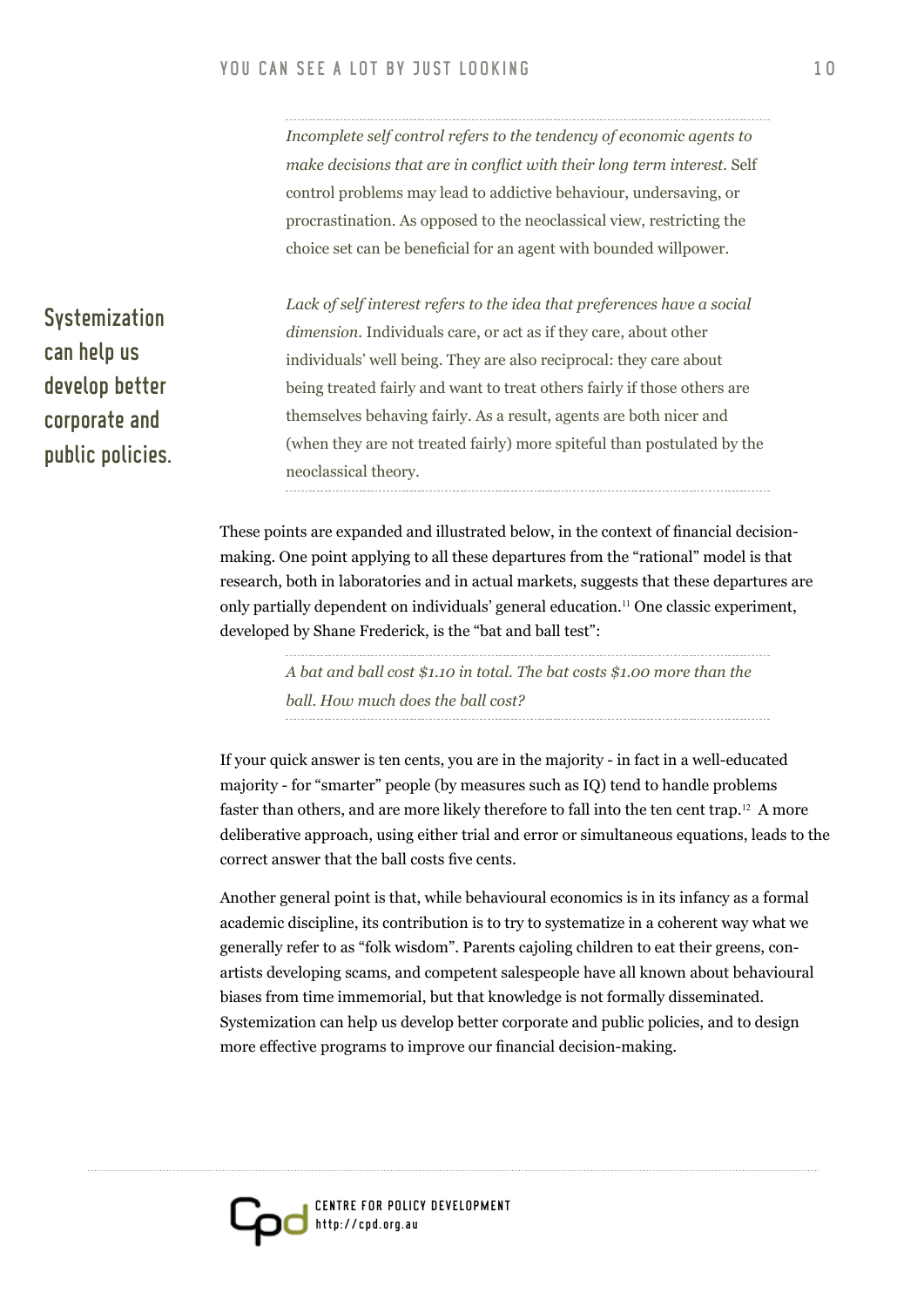# Behavioural findings - heuristics and biases

In making decisions we generally rely on heuristics, or simple rules of thumb.

Over a million years of evolution these have served us well. If we come across a shiny, long reptile in our path, a quick analysis ("snake or lizard?") with an appropriate response ("if snake, get out of the way") is more supportive of our chances of passing on our genes than a slow process of consideration of toxicology and construction of a probability tree modelling the reptile's likely behaviour.

Even in our modern world heuristics help us to make sound decisions. We make hundreds of decisions every day - what lane will I choose when I turn into Victoria Road? What temperature will I set the thermostat? How often will I back-up my computer? We did not inherit heuristics to cope with these situations, but we develop them (e.g. "Use the lane with least traffic unless it has a heavy vehicle").

For the most part these heuristics serve us well. They economize on our search costs and allow us to make sound and efficient decisions most of the time. Our departures from optimality are generally random and are often self-cancelling. In some markets, for example, we may sometimes pay too much because of inadequate search, and sometimes come across a bargain through good luck. Quite often, in the case of experience goods (low cost goods with repeat purchases) we refine and improve our decision-making over time.

It is probably because these heuristics serve us well that they are so entrenched. We can contemplate a life without these heuristics, and it is the life of the savant, the Raymond Babbitt character in the 1988 movie *Rain Man*.

Sometimes, however, our departures consistently lead us away from sound decisionmaking; those departures are biased one way or another. We are often hasty in our decision-making when we should use a more considered process. Kahneman suggests that we have two modes of decision-making, intuition and reasoning, and that our decision-

making mistakes often result from use of the wrong mode.<sup>13</sup> That thinking is now the subject of studies in an emerging field known as "neuroeconomics", which posits the notion that parts of our brain devoted to planning and carefully considered problem-solving are relatively modern in the evolutionary time scale.

# Generally, our heuristics serve us well Sometimes they lead to poor decisions Sometimes these poor decisions have costly consequences

Figure 2. Costly Biases

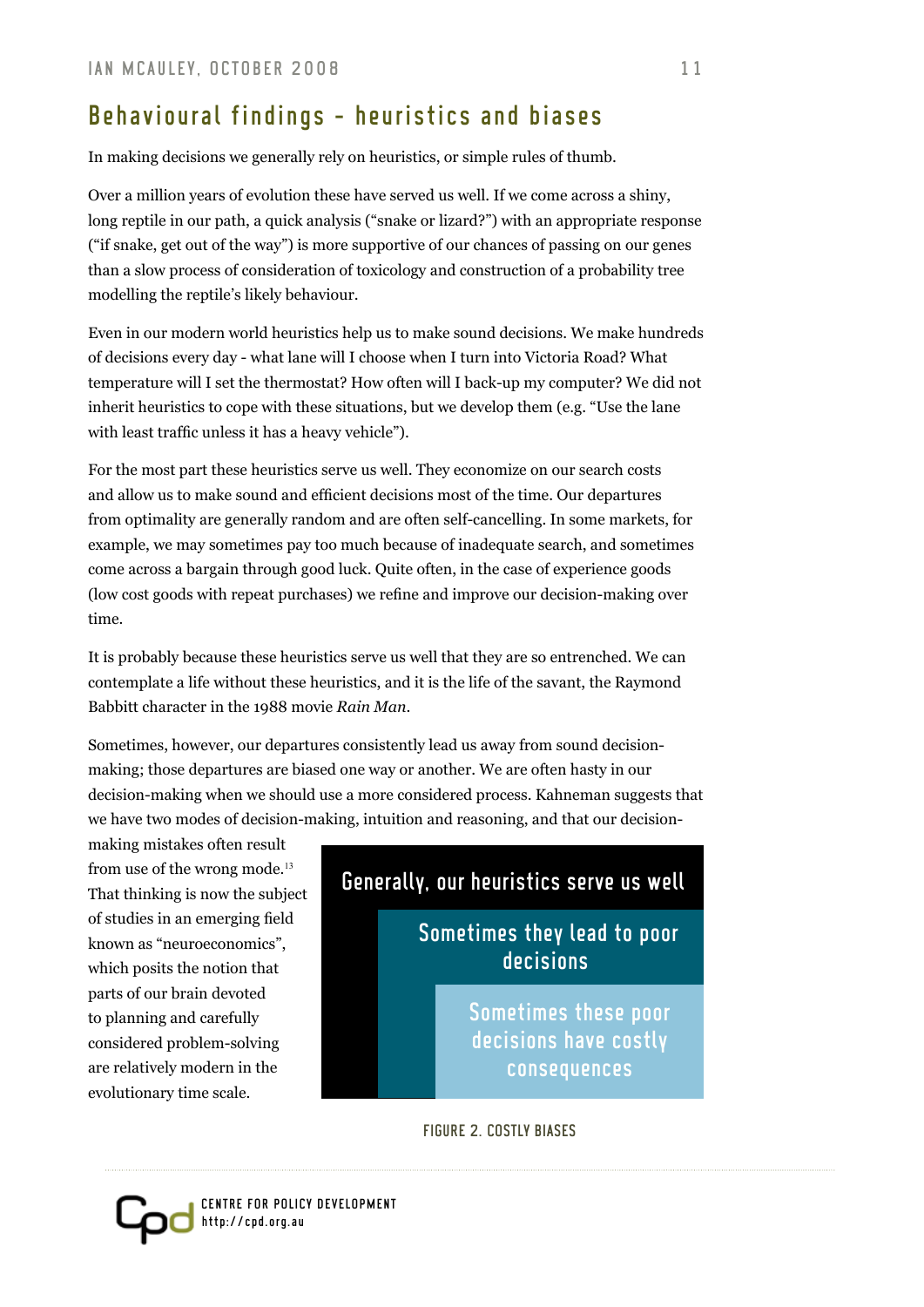These departures from rationality are often of little material consequence. For example, in supermarket shopping we may consistently pass over opportunities to buy cheaper house brands of certain foods. But, for some transactions, they may have very significant and costly consequences, often delayed (as in the case of retirement saving products). These are what are known as *costly biases*, and are of most concern to policymakers.

The most common biases relevant to financial decision-making are summarized below, mainly using the terminology of Max Bazerman<sup>14</sup>, which, in turn, is drawn from the work of Tversky and Kahneman. Important biases subsequently identified have been added to the list. These include the default bias<sup>15</sup>, pseudocertainty<sup>16</sup>, choice overload<sup>17,18</sup>, sunk  $costs<sup>19</sup>$ , mental accounts<sup>20</sup> and the money illusion<sup>21</sup>. As research progresses there are new findings; in a year's time there will almost certainly be additions. Also, some well-studied biases which have only limited relevance to financial decision-making have been omitted.

I have not separated them into consumer and provider classifications, as most market transactions take place between decision-makers who are both subject to behavioural biases.

The first set all relate to decision-making under uncertainty, and many tend to distort our judgements in financial decisions involving risk, such as purchasing insurance or taking on debt.

# Availability bias - ease of recall

**Exercise:** *Which of the following causes more deaths in Australia each year: Shark attack or bee sting?*

We tend to overestimate the risk of events which we can imagine vividly. This bias has costly consequences. Dan Gardner estimates that in 2002, after the attacks in US, 1600 people lost their lives in road accidents because of a fear of flying heightened by the attacks.<sup>22</sup>

In financial markets this bias can be manifest in the inappropriate allocation of insurance outlays. We may spend too much insuring against events with high visibility and high fear factors, while leaving ourselves exposed to less vivid risks.

It is possible that media coverage of the financial problems of the last year have heightened people's risk perception, particularly when they depict scenes of angry depositors at receivers' meetings and trashed repossessed houses in American suburbs. The risk of excessive investment conservatism (which may be a reaction to these crises) is manifest far less vividly.

Because we often make decisions based on what we recall, we can find decisions with consequences far into the future, of which we have no experience, very hard to make. It is hard for a young person to contemplate retirement, while it is easy for her to contemplate the immediate consequences of parting with \$1000 into a superannuation fund.



Important biases include the default bias, pseudocertainty, choice overload, sunk costs, mental accounts and the money illusion.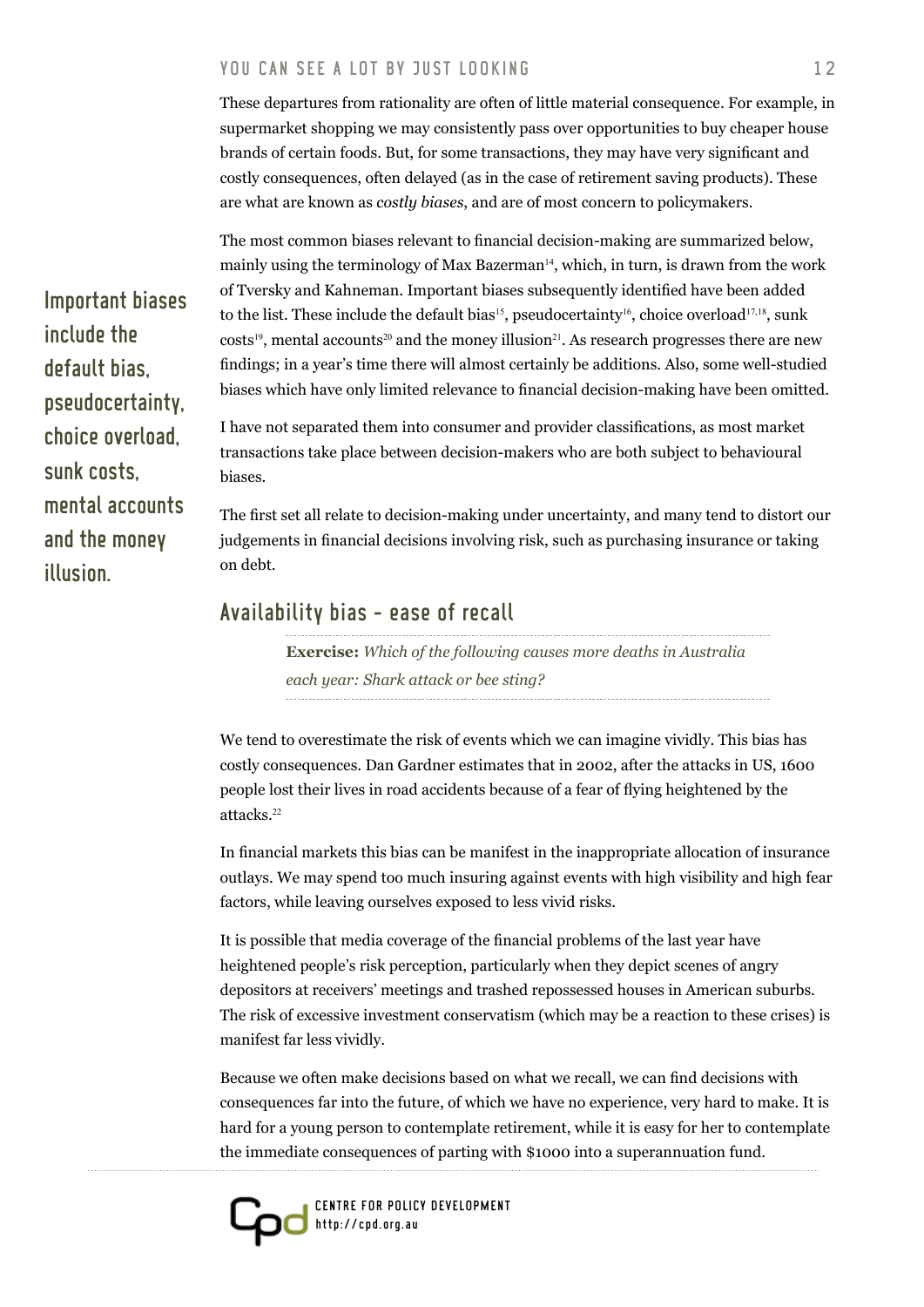# Representativeness bias - insensitivity to base rates

**Exercise:** *David is completing an MBA at Macquarie University and at one stage contemplated a career as a musician. Is he more likely to take a job in the management of the arts or with a bank?*

Most respondents are distracted by the "considered a career as a musician" information. But a moment's reflection, comparing the number of jobs in a bank and in managing the arts, will steer us in the right direction. David is unlikely to be struggling in one of those poorly-paid and insecure jobs in arts management.

# Representativeness - insensitivity to sample size

**Exercise:** *Road fatality rates are expressed as fatalities per 1000 population. In any one year where would you be most likely to find a rate significantly higher than the national average - New South Wales or Tasmania?*

Over an extended period all states have roughly similar fatality rates, but Tasmania has a much higher rate in some years and a much lower rate in some other years. Deviations from the mean are more likely with smaller sample sizes. But we can be misled by these deviations. This bias leads to inappropriate assessments of risk.

# Representativeness - misperceptions of chance

**Exercise:** *The following sequences are found in five consecutive tosses of a coin. Rank them in order 1, 2, 3, from least probable to most probable. A) H T H T H* 

*B) H H T H T C) H H H H H*

Of course, they are all equally probable  $(1/32)$ , but where we see a pattern we tend to infer some force other than chance. When there is a sequence of burglaries in a particular suburb, for example, we (and insurance assessors) may come to see that suburb as high risk, even if that sequence follows a standard Gaussian distribution.

Another common misperception of chance is a failure to distinguish between low levels of risk. It is easy to distinguish between a risk of 1 in 2 and 1 in 200, but we have much more difficulty in distinguishing between a risk of 1 in 10 000 and 1 in 1 000 000. Such misperceptions may lead to apparent extreme risk aversion in decisions such as insurance or portfolio choice.

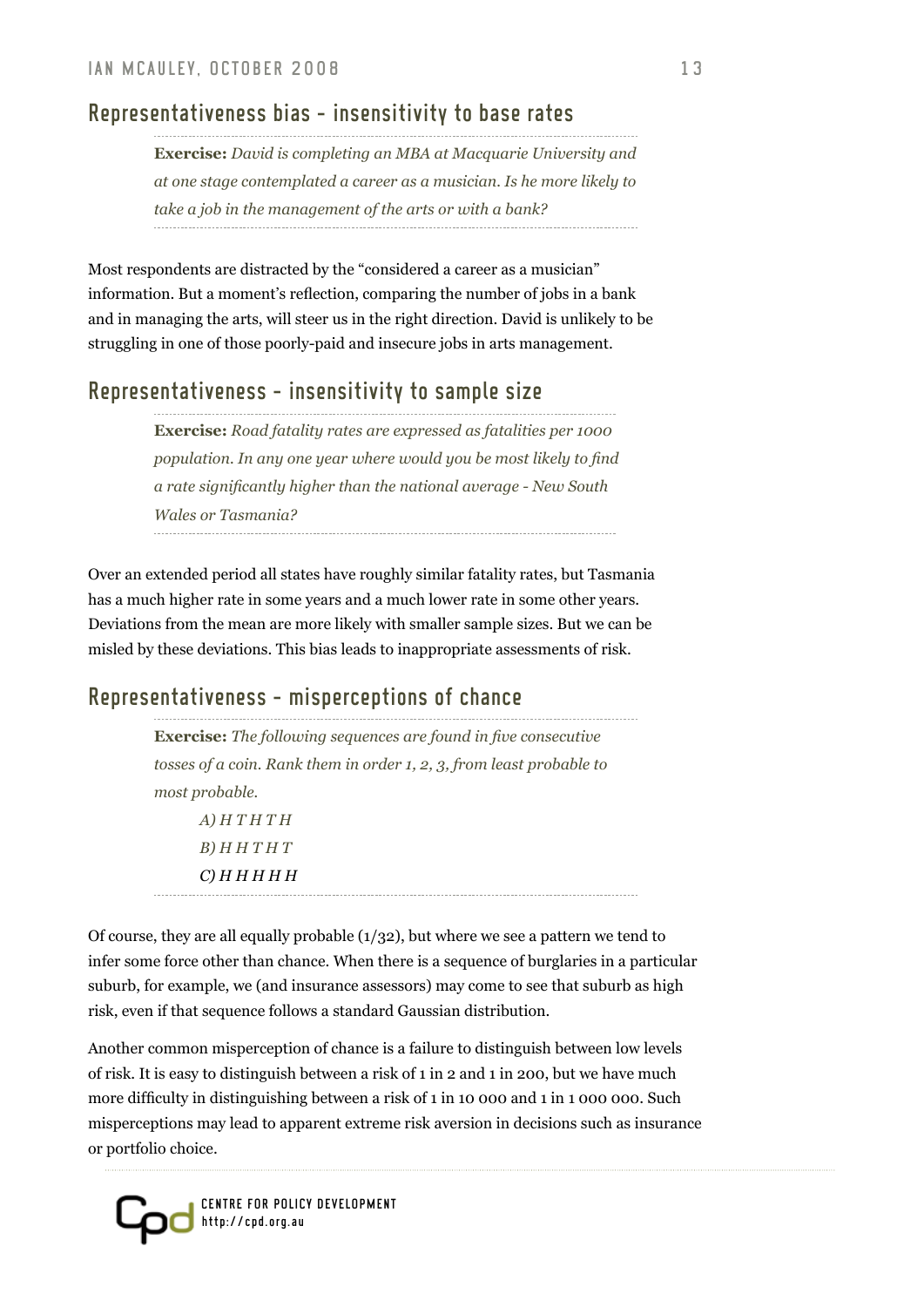A related finding is that many people have difficulty in understanding percentages. For example, a representation of a risk as "85%" will often elicit a different response from a representation of "85 in 100".23 It is questionable whether people really understand what is meant by a "1.2% management fee", or a "0.4% trailing commission". If these were expressed in dollar terms, would they have more meaning? What would be their power if commissions were expressed in terms of their impact on a fund's final balance?

#### Representativeness - regression to the mean

**Exercise***: In a discussion of flight training, experienced instructors noted that praise for an exceptionally smooth landing is typically followed by a poorer landing on the next try, while harsh criticism after a rough landing is usually followed by an improvement on the next try.*24 *How do we explain this departure from what we normally understand about education psychology?*

The phenomenon of *regression to the mean* refers to the tendency for a sequence of events to tend to revert to the mean. Outlier events are likely to be followed by more normal performance.

In many markets such as managed funds, extraordinarily good or bad performance in one period is likely to be followed by more normal performance in the subsequent period (regardless of the commentaries offered by investment analysts, to complete the analogy of the flight trainers). Notwithstanding consumer protection messages reminding consumers to consider long-term performance, people often misinterpret the significance of short-term performance.

# Anchoring - insufficient adjustment

**Exercise:** *Consider one of the following questions. Then consider the other and contemplate whether you would have given a different answer.* 

*(A) In May 2008, the 90 day bank interest rate in Turkey was 17.6%. What was it in India? (B) In May 2008, the 90 day bank interest rate in Japan was 0.8%. What was it in India?* 

In this construction those who start with (A) tend to overshoot the correct answer, while those who start with (B) undershoot. (The answer is  $7.4\%$ <sup>25</sup>) The initial given rate is an *anchor*, and although we know it is too high/low, we tend to be too conservative in our adjustment.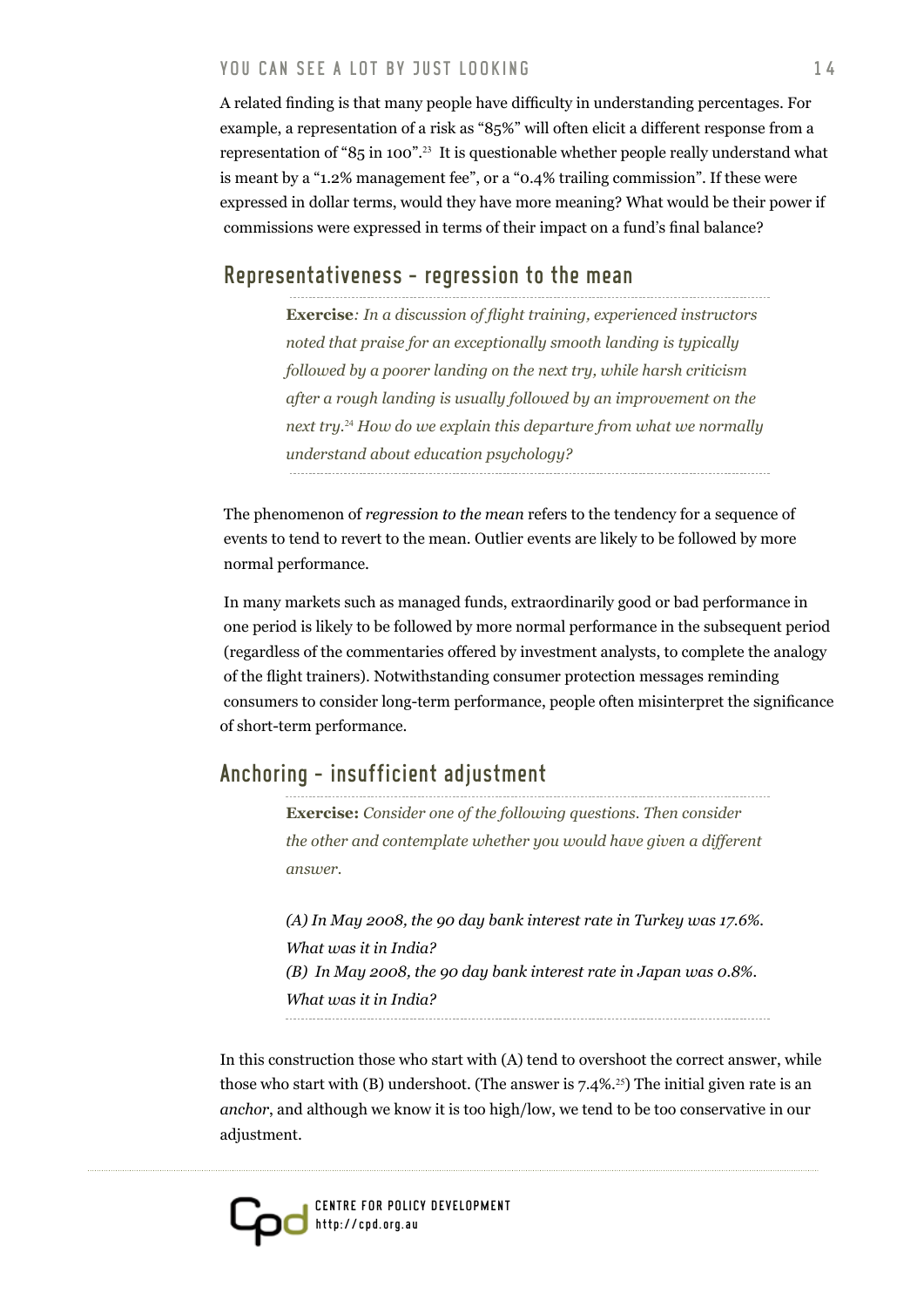Salespeople are well aware of this bias (although they may not give it the same name as economists use), offering consumers an expensive product which they do not expect to sell, but which will help establish in the consumer the notion of a reasonable price for other products.

One direct application in finance is that when people are trying to understand the effects of compound interest, they tend to anchor on simple interest and adjust upwards, but not adequately.

An example of anchoring bias is illustrated by Eldar Shafir, who shows the results of surveys using different Likert scales relating to television viewing in the US.<sup>26</sup> Both use the question "Please estimate the average number of hours you watch television per week.".

The first scale:

 $1 - 4$   $5 - 8$   $9 - 12$   $13 - 16$   $17 - 20$   $> 20$ The second:

 $1 - 2$   $3 - 4$   $5 - 6$   $7 - 8$   $9 - 10$   $> 10$ 

The first presentation results in a median response of 9 - 12, the second 5 - 6. The main point is that any question or statement with quantitative content provides an anchor. The question "how much do you think you need in retirement?" is difficult for the average consumer to answer, but the questioner who asks "how much do you think you need in retirement - \$40 000 a year for example?" is (usually unintentionally) constraining the response.

Some forms of anchoring carry more authority than others. When a consumer enquires about the expected sale value of a house, for example, a figure with many significant digits carries more authority than a rounded one, and therefore constrains the consumer from straying far from the anchor. A figure of \$483 906 appears to be more carefully calculated than a figure of \$480 000.<sup>27</sup>

# Anchoring - conjunctive bias

**Exercise:** *Paula was very active in the feminist movement at Monash University. She took part in numerous demonstrations, has been arrested twice (without charge) at protests, and has written for a number of radical publications. She has no partner but has a child to support and HECS debts to pay off, so she has taken a job. Rank the following statements in order of probability.*

- *(A) Paula will become less radical as she ages.*
- *(B) Paula works in an insurance company.*
- *(C) Paula is opposed to Australia's involvement in the Iraq War.*
- *(D) Paula has taken a base level office support job in an insurance company to accumulate some money.*

Centre For Policy Development http://cpd.org.au

A figure of \$483 906 appears to be more carefully calculated than a figure of \$480 000.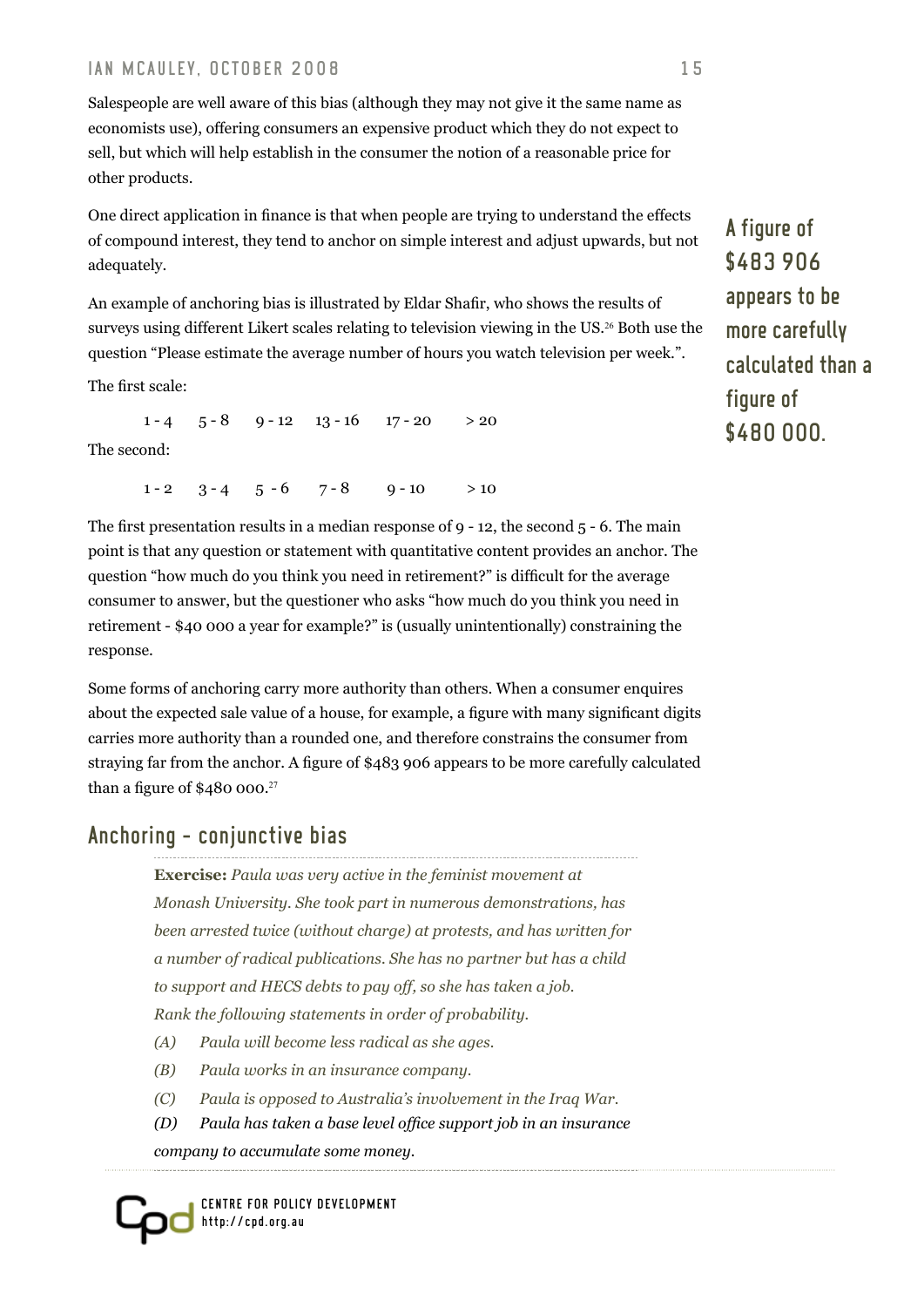Statements (A) and (C) are irrelevant - put there to distract. It is hard to imagine Paula working in an insurance company (B), but statement (D), in providing supportive detail, adds verisimilitude by putting a credible yarn around her working in an insurance company, and therefore appears more credible, even though, logically, it has to be less likely because it is more specific.

We are story tellers, and we tend to believe good yarns which have a coherent structure. It is easier to sell insurance for the "fusion of electrical motors" than for "failure of electrical appliances", even though the former is more specific than the latter. Dan Gardner found, in a 1995 study (well before 2001), that people were willing to pay more for airline travel insurance covering death from "terrorist acts" than for insurance covering death from "all possible causes".28 In these cases the bias of ease of recall (see above), overrides our basic logical capacity to know that the specific must be less likely than the general.

# Anchoring - disjunctive bias

Conversely, we are apt to underestimate the probability of disjunctive events. Consider the following thought process:

> *"I will be able to repay this loan, provided I keep my job, provided I don't get sick in the next three years, provided my spouse doesn't quit work, and provided I don't need major car repairs".*

If each event has a probability of only 20 percent, the probability of none of them occurring is only 41 percent.29 But most people would guess a far higher probability of plain sailing.

The disjunctive bias may explain why we can be influenced by the way in which probabilities are presented. The jackpotting "Powerball" lottery may appear less attractive if the probability of winning were represented as 1 in 6 597 498 600, rather than as a combination of six numbers between 1 and  $45.^{30}$ 

#### Anchoring - overconfidence

**Exercise:** *Estimate the following quantities, such that you are 95 percent confident that you have bracketed the actual result within your upper and lower bounds.* 

- *(A) Australia's GDP in current prices, 2006-07.*
- *(B) Fidel Castro's age in years.*
- *(C) ANZ's profit after tax in the half year to March 2008.*
- *(D) The elevation above sea level of Mt Kosciusko*
- *(E) Cathy Freeman's winning time in the Sydney Olympics 400*

*metre race.*

Centre For Policy Development http://cpd.org.au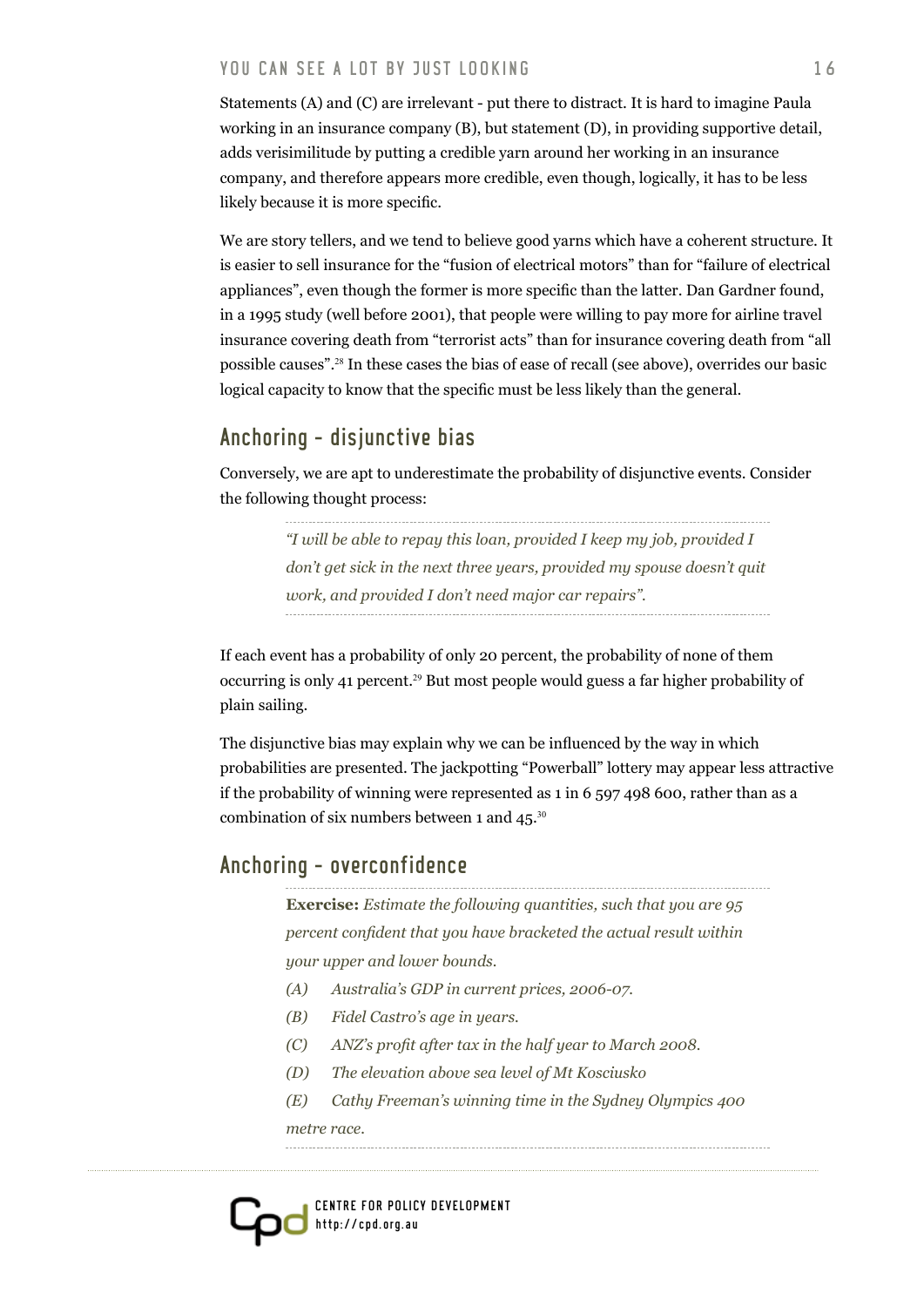The correct answers are in the endnotes.<sup>31</sup>

Most of us fail this exercise dismally. And we often do worst on those questions where we perceive that there is an expectation that we should know the answer. But it would be easy for anyone to get all of these right, by placing wild upper and lower bounds (Fidel Castro looks older than 10, but he must be less than 200 ...).

The reason we fail to adopt such a simple approach is that we are generally overconfident in our (fallible) memories and powers of estimation. We can become overconfident in our ability to repay a loan, to accumulate an adequate superannuation balance because we are sure to get those two promotions, and so on. A survey by the Australian Financial Literacy Foundation found widespread overconfidence among consumers, manifest as large gap between people's self-assessment of their financial management skills and their revealed abilities.<sup>32</sup>

University lecturers run surveys in their classes along these lines "Comparing yourself with others in this class, consider your skills in field X. Are yours below, at, or above the mean for the group?"33 "X" is sometimes a generic skill, such as cooking or driving a car. In financial classes it is usually about investing. No matter what context is used, the vast majority are self-rated as above average - a phenomenon Garrison Keilor has dubbed "the Lake Woebegone Effect".

# Anchoring - confirmation bias

*Exercise: It is claimed that companies which have a low debt ratio (less than 40%) always sustain their dividend payout. You can obtain analysts' reports, giving balance sheet and dividend information but at a price, and you know a little about four companies. What reports would you need to obtain to test the above claim?* 

*Report on company A - which you know has a low debt ratio Report on company B - which you know has a high debt ratio Report on company C - which you know has sustained its dividend payout Report on company D - which you know has not sustained its dividend payout.*

Everyone picks A, and that is correct, but that is not enough. Some pick C, but it reveals nothing about the hypothesis: it may have a high debt ratio, but the claim says nothing about companies with high debt ratios. The one we most often miss is D: if it has a low debt ratio the claim is falsified.

We are generally overconfident in our (fallible) memories and powers of estimation.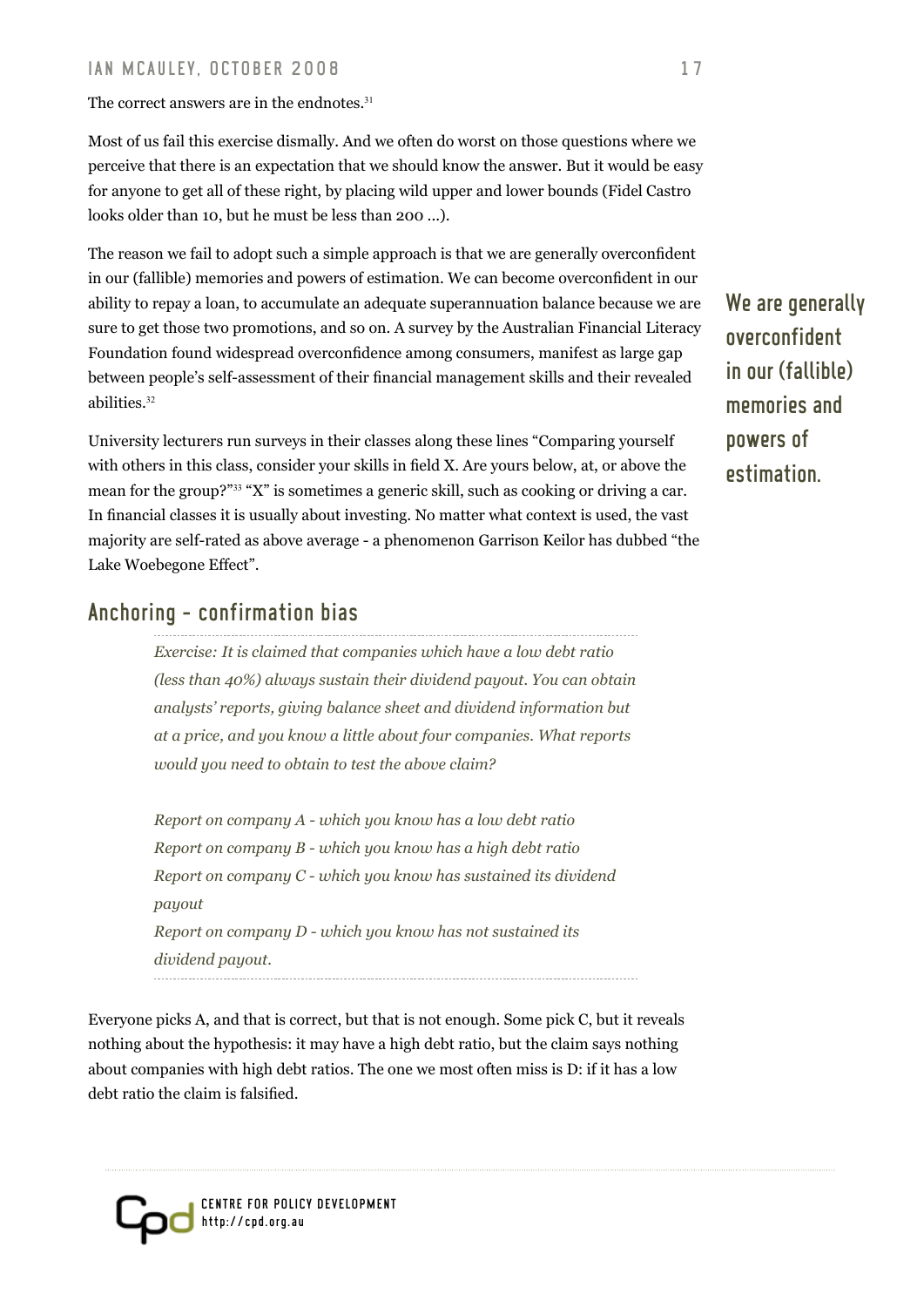This is basic scientific method, but we miss it. We tend to latch on to a theory and then try to find evidence that supports our theory. Doctoral students testing a hypothesis spend great effort finding supporting evidence, but often fail to search for evidence that could falsify their hypothesis.

In financial markets, when we become attracted to a company share or a fund manager as an investment prospect, we tend to search for confirming evidence, particularly when we have already made at least a partial commitment (e.g. an initial small investment). We seek positive research reports from stockbrokers and we consult relatives and friends who have made investments in the same security, forgetting that people rarely lose face by admitting to an error.

Incidentally, the confirmation bias also has serious consequences in other areas of decision-making. Politicians and lobbyists with a strong point of view only seek information which supports their hunches or early scraps of evidence. The confirmation bias probably contributed significantly to decisions to become involved in the Iraq war.

#### Default bias

Countries with assumed consent for organ donation (with allowance for opting out) have much higher rates of organ donation than similar countries with "opt in" provisions, where one has to make a definite election to donate organs.<sup>34</sup> Consent rates in Denmark, Netherlands, UK and Germany - all "opt in" countries - are all below 30 percent, while in Austria, Belgium, France and Hungary they are all above 90 percent.

The most clear financial application in Australia relates to choice of superannuation fund. Most people go along with the fund offered by their employer. Many superannuation policies come bundled with life insurance, and the uptake of insurance is likely to be influenced by the presentation of the insurance option as "opt in" or "opt out".

In Australia there is recurrent discussion of increasing the compulsory superannuation contribution from 9 percent to 12 percent or even 15 percent. For some people, however, such higher contributions may unduly skew lifetime income towards their retirement years. An "opt out" scheme would give them a choice. New Zealand has the "Kiwisaver" scheme, in which workers are automatically enrolled in a pension scheme when they start a new job and have six weeks to opt out.

Conscious use of defaults is sometimes referred to as "soft compulsion". The freedom to choose is preserved, but the presence of a default implies the existence of a strong social norm (to donate organs or to contribute to superannuation), and the default choice is reinforced by our natural tendency to procrastinate.



In financial markets we tend to search for confirming evidence.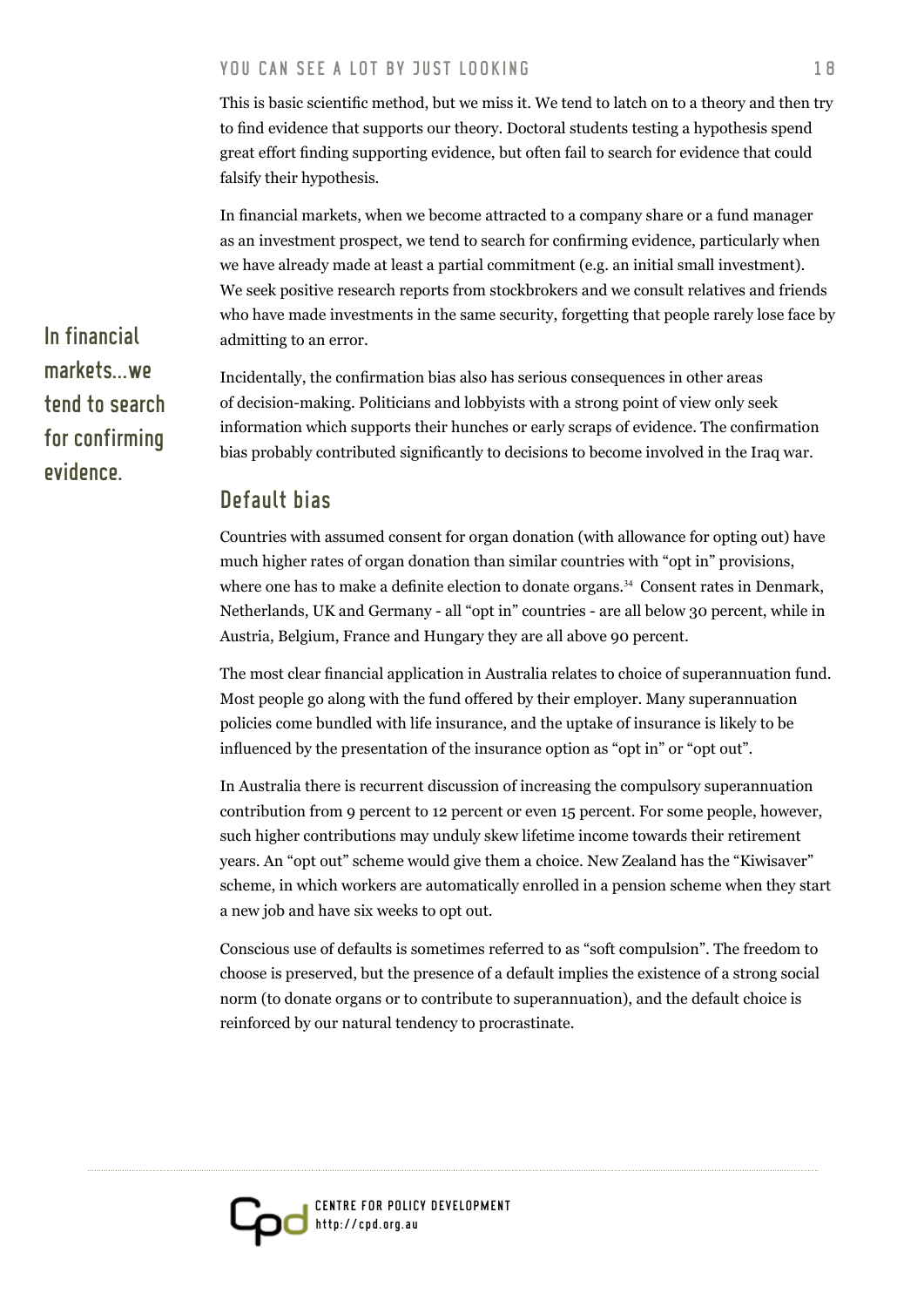# Pseudocertainty

**Exercise:** *Consider one of the two questions below and then consider the other:* 

 *(A) There are two strains of flu coming in the next few months. Each can strike with equal probability and each is similar in its effects. A vaccine is available for \$20, with a side effect of possible slight nausea. It gives 100 percent protection against one strain but none against the other. Do you get vaccinated?* 

*(B) A strain of flu is coming in the next few months. A vaccine is available for \$20, with a side effect of possible slight nausea. It gives 50 percent protection against the flu. Do you get vaccinated?*

More people opt for the vaccine in situation (A) than in (B). Rather than taking a portfolio approach to risk reduction, we tend to seek complete protection in some domains (hence the term *pseudocertainty*) while leaving ourselves exposed in others. This is evident in some insurance markets, where people often seek "first dollar" cover for risks with minor consequences, while leaving themselves heavily exposed in other areas.

# Choice overload - choosing not to choose

In an experiment on choice, Sheena Iyengar and Mark Lepper set up a commercial display table in an upmarket grocery store, offering different jams, which shoppers were given the opportunity to taste.

When only 6 jams were displayed, 30 percent of those who sampled jams went on to purchase, but when 24 jams were displayed, only 3 percent purchased.<sup>35</sup>

Choice overload resulting in walking away from a jam purchase can hardly be classified as a costly bias, but Iyengar found similar results when she studied choice of America's 401K pension plans.36 Joshua Gans of the University of Melbourne uses the term *confusopoly*  (borrowed from Scott Adams' Dilbert character) to describe situations in which consumers are so overloaded with options or information that they choose not to choose - either walking away without selection or, if they have to select, taking a random pick or a default.<sup>37</sup>

In a recent survey of how people cope with complicated financial decisions, Josh Fear of The Australia Institute found that 42 percent of respondents agreed with the statement "When I need to make a financial decision, I often find there is too much choice", while only 18 percent disagreed.<sup>38</sup>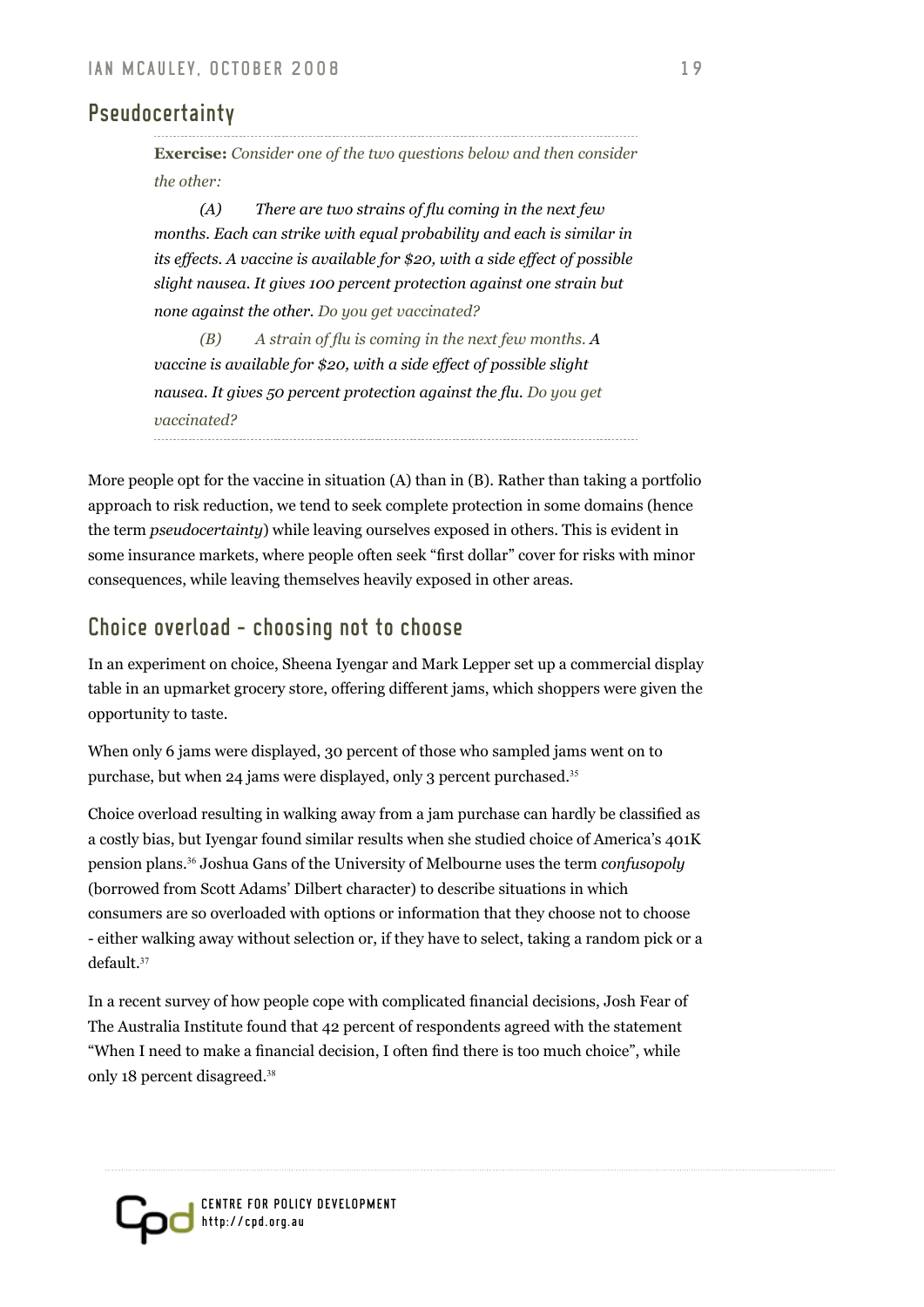## Consideration of sunk costs

How often do we find ourselves "flogging a dead horse", guided by a logic that we have too much invested in a venture to allow us to quit? Have we ever had an old car that we kept simply because we had spent so much on keeping it going? And how many bankers have come across businesspeople who persist with a losing venture?

Rationally, in our decision-making, we should ignore sunk costs; we should be guided only by future costs. But we find this difficult, particularly when there is a loss of face involved in implicitly admitting that we have made poor decisions in the past. This issue is re-visited in the section on *prospect theory.*

#### Mental accounts

**Exercise:** *Consider the two following situations*

*(A) You have gone to a theatre and discovered that you have lost your ticket, costing \$50. There are plenty of seats available, and because you have a credit card you can buy another. Do you buy one?* 

*(B) You have gone to a theatre to buy a \$50 seat for a play and discover that you have lost \$50 from your wallet. You can use your credit card, however, to buy a seat. Do you buy one?*

Many more people choose to buy a ticket in situation (B) than (A). In situation (A) it's as if the loss is from an account called "entertainment", while in (B) it's from an account called "consolidated revenue".

We tend to compartmentalize some areas of income and expenditure, which means economic notions such as the "marginal propensity to save" are of limited use in predicting individual behaviour. Our behaviour in relation to bonus payments, tax refunds, lottery winnings and inheritances may be quite different from our behaviour in relation to our "normal" income. We may choose to spend our windfalls much more carelessly than we spend other money, or, on the other hand, may place them entirely into our superannuation accounts.

# Money illusion

We often fail to incorporate inflation into our financial planning. More generally, many people are entirely unfamiliar with the concepts of real and nominal interest rates, and what inflation (or its absence) means for their assets and liabilities.

It is puzzling that in its excellent research on Australians' understanding of money, the Financial Literacy Foundation did not address this shortcoming. In the 1980s, when nominal interest rates were very high, but real interest rates were only slightly above long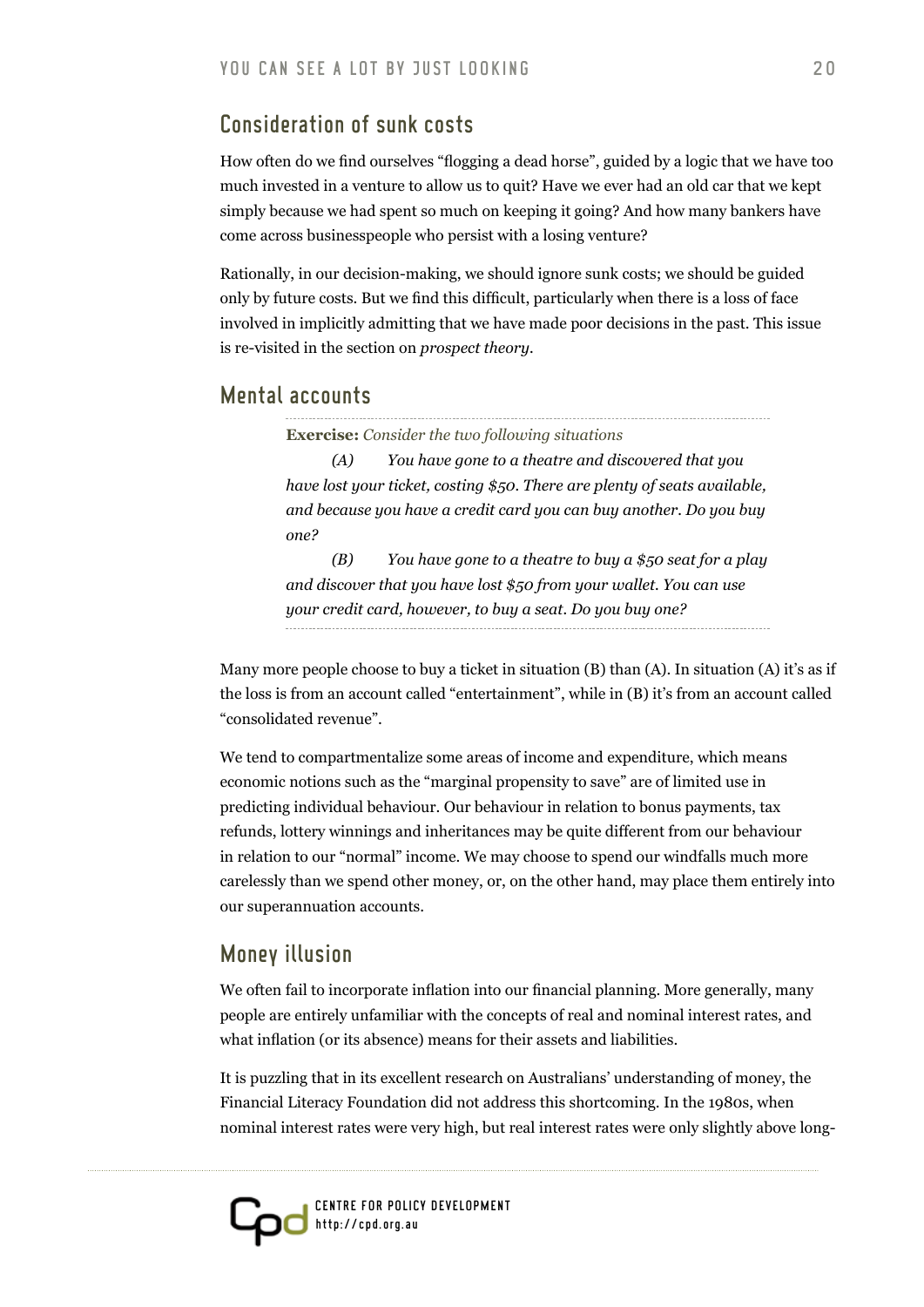term trends, many retirees were essentially living off their capital, which rapidly eroded in an inflationary environment.

In long-term investment products, high nominal returns tend to mask the effect of assetbased fees. For example, a fund with a 9 percent nominal return and 2 percent fee, gives a nominal return after fees of 7 percent. If inflation is 3 percent, the real return is only 4 percent; the fee has taken one third of the 6 percent return. That presentation of the fee is very different from "2 percent from a 9 percent return" and even more strikingly different from the presentation "just 2 percent".

There are other consequences of the money illusion which will be considered in the section on self-control.

# Behavioural findings - prospect theory

Most of us are familiar, at least intuitively, with the concept of diminishing marginal utility. The more cans of beer, square metres of house or BMWs we have, the less is our utility (enjoyment) from each additional can, square metre, or car.

Similarly, though slightly harder to imagine, the more we lose, the less painful is each additional increment of loss. We may be upset when we lose \$10 or \$1000, but we will not be doubly upset when we lose \$20 or \$2000.

Also, as a general proposition, we feel a loss more painfully than the enjoyment of an equivalent material gain.

These properties can be represented graphically. See Figure 3 below, which shows positive and negative utilities associated with gains and losses.







We feel a loss more painfully than the enjoyment of an equivalent material gain.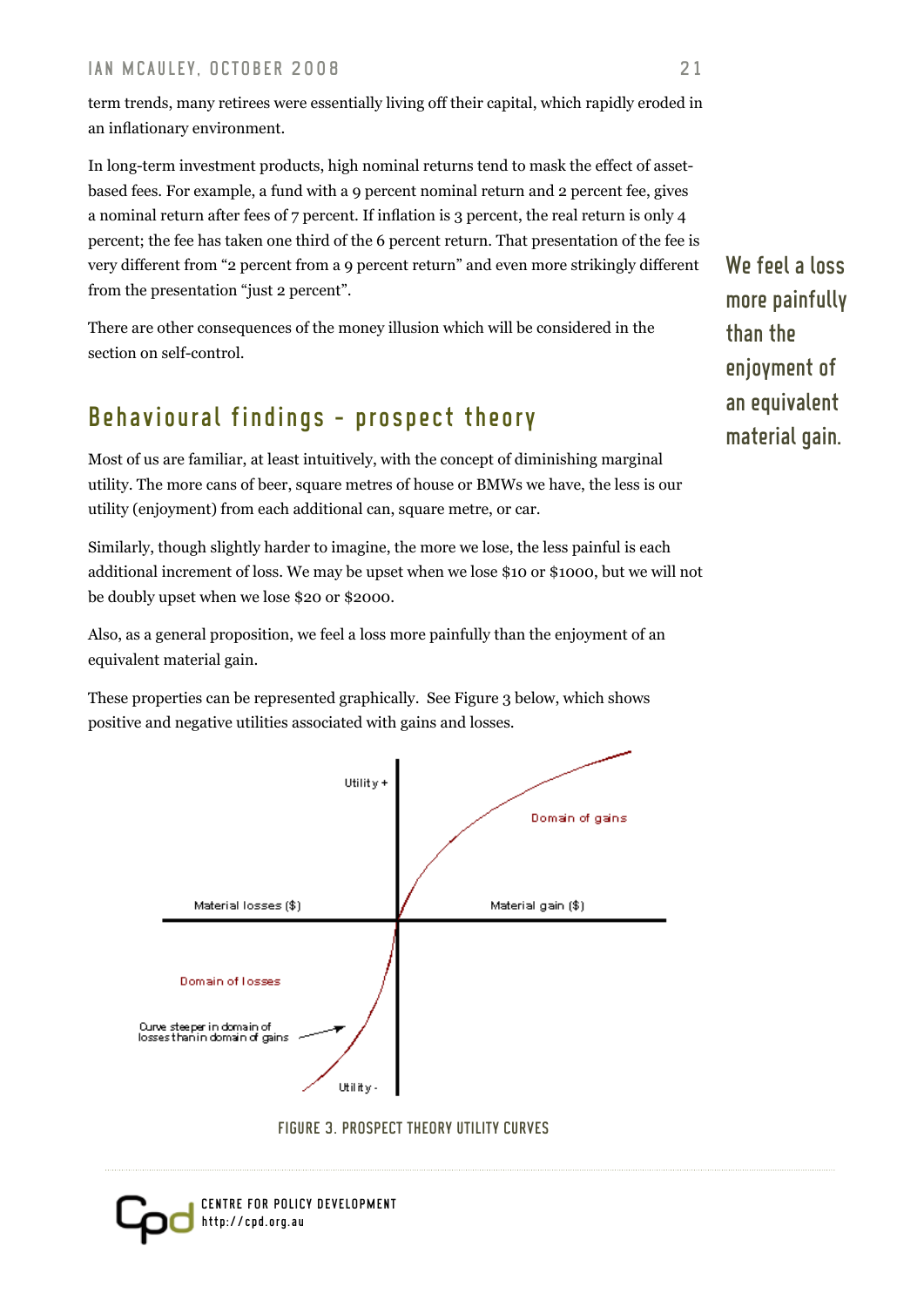Those simple propositions, which align with most people's experiences and preferences, form the basis of *prospect theory*, a framework developed by Kahneman and Tversky to explain how we behave in tradeoff situations, particularly where uncertainty is involved.

Our financial decisions are often determined by the way choices are framed - either by salespeople or ourselves in envisaging our choices. These frames can be understood by example.

# Cashback offers and gifts

Rather than posting a single price, some companies offer a "cashback" to customers. Prospect theory helps explain its attraction. The difference between a price reduction and a cashback is shown in Figure 4.



Figure 4. Utility of cashback offer

The price reduction occurs in the higher, flatter, part of the utility curve, while the cashback occurs down at the origin, where the curve is steeper. A "gift" of \$100 feels more beneficial than a price reduction from \$900 to \$800.

Similarly, as most parents understand, a series of small gifts will have more utility than one large gift of equivalent monetary outlay, because the small gifts have their influence at the steep part of the utility curve. (Politicians also know this. In spite of the high administrative costs it is much more politically attractive to keep many small programs running than to consolidate them.)

# **Gambling**

**Exercise:** *Consider the following situations. What would you do in these situations?* 

*(A) There is a lottery with a single prize of \$1.0 million. There are 1 000 000 tickets to be sold for \$1.00 each. Would you buy a ticket?*

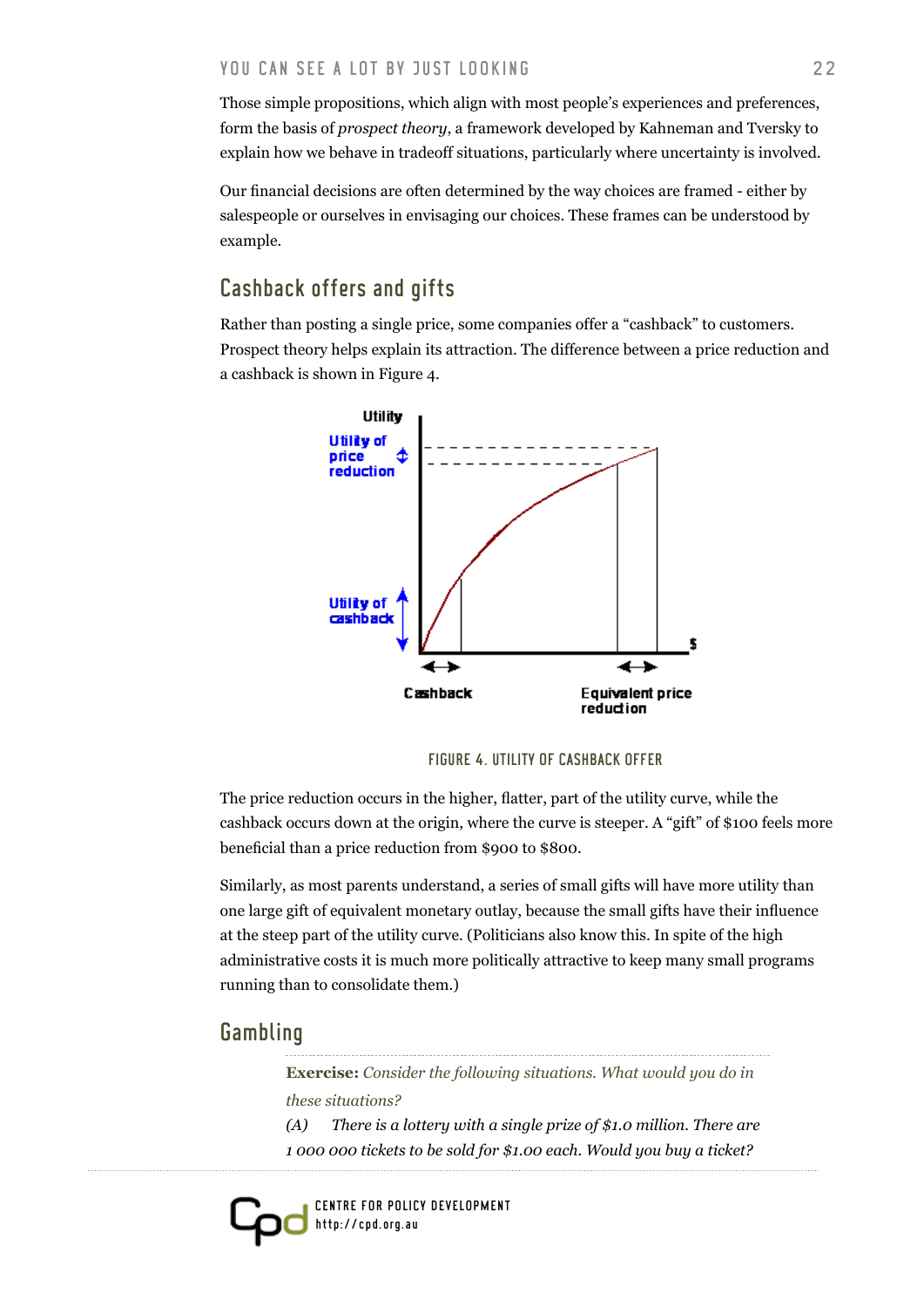*(B) There is a lottery with a single prize of \$0.8 million. There are 1 000 000 tickets to be sold for \$1.00 each. Would you buy a ticket? (C) You are a guest in a TV show. The compere offers you the choice of a certain prize of \$9 000, or, on the roll of a dice (standard six sided), the chance to win \$60 000. Do you take the roll of the dice? (D) You are at a roulette table, and have lost \$400. You have another \$400, and can put it on odd/even, or black/red. If you lose you are down \$800, and cleaned out; if you win you can go home no better or worse off than when you started. Do you make the bet?* 

Typical behaviour for most people is to accept the gambles in (A) and (B). Even though the expected value of the gamble (B) is a small loss (the weighted probability of outcomes is a loss of 20 cents), many people, including statisticians and economists, get some enjoyment out of the game.

Situations (C) and (D) are more relevant to financial decision-making. Note that in while (C) the expected value of the gamble is \$10 000 (= 60 000/6), most people opt for the sure \$9 000. That is typical risk-aversion. See Figure 5: in terms of utility the cost of a loss of \$9 000 (below the axis) is far greater than the benefit of a gain of \$10 000 (above the axis).

In situation (D), however, many people prefer the gamble. Given the odds against winning in roulette (as the house has a small bias), the general rule of risk aversion would tend to suggest we will avoid the gamble, but the attraction of the gamble lies in the shape of the utility curve in the domain of losses.



Figure 5. Explanation of risk aversion

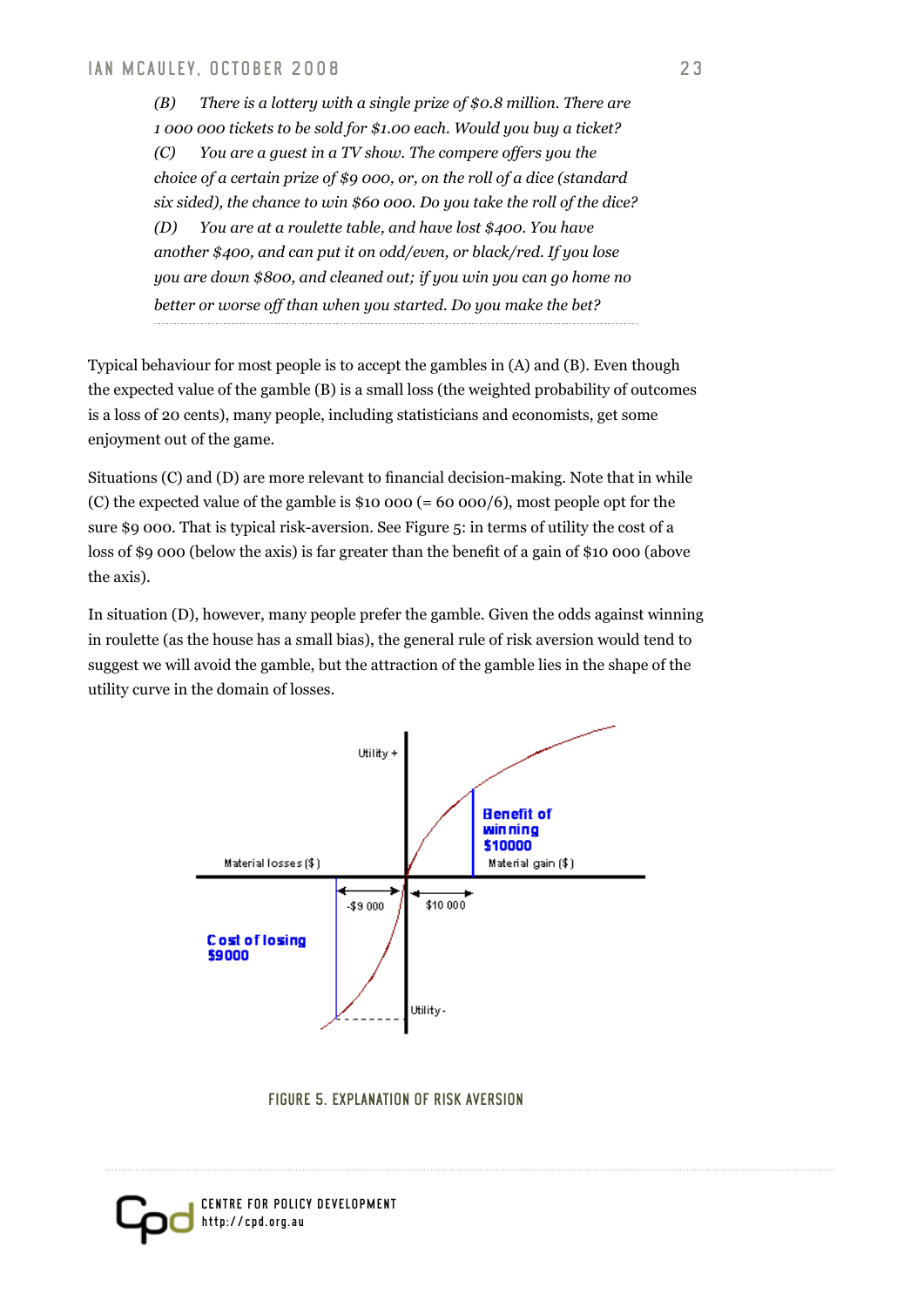The reason is that there has already been pain in losing \$400, and, because of the shape of the utility curve (or, rather, because of human nature represented by the curve), the additional pain of losing another \$400 is much less than the alleviation of pain (the gain) of getting back to a zero balance for the evening.



Figure 6. Risk seeking behaviour in domain of losses

As our convict forebears may have said before they came to Australia, "as well be hang'd for a sheep as for a lamb".

This helps explain the phenomenon of "throwing good money after bad". Note, however, that if the gambler is not keeping a careful tab, or is insouciant about the loss so far, the gambler's viewpoint shifts to a position of - \$400 to the axis. In effect this is a sensible reframing to ignore the sunk cost.

# Framing - shifting viewpoint on utility curve

**Exercise:** *Would you accept this gamble? You have a 50 percent chance of losing \$6000, a 50 percent chance of winning \$9000. Now make a crude estimate of your wealth W. (E.g. Bank accounts, shares, equity in your house.) Which situation is more attractive to you? (A) Your own wealth W or (B) A 50/50 chance of you owning either W - \$6000, or W + 9000.*

These two gambles are identical, but many people who initially show risk aversion in the first instance change their mind when they are pushed into a different frame once they bring their wealth to account.

In the first instance the frame is around the origin of the axes, and the logic of risk aversion to avoid a loss holds (the quiz show scenario above), even though the gamble has an expected value of \$3000.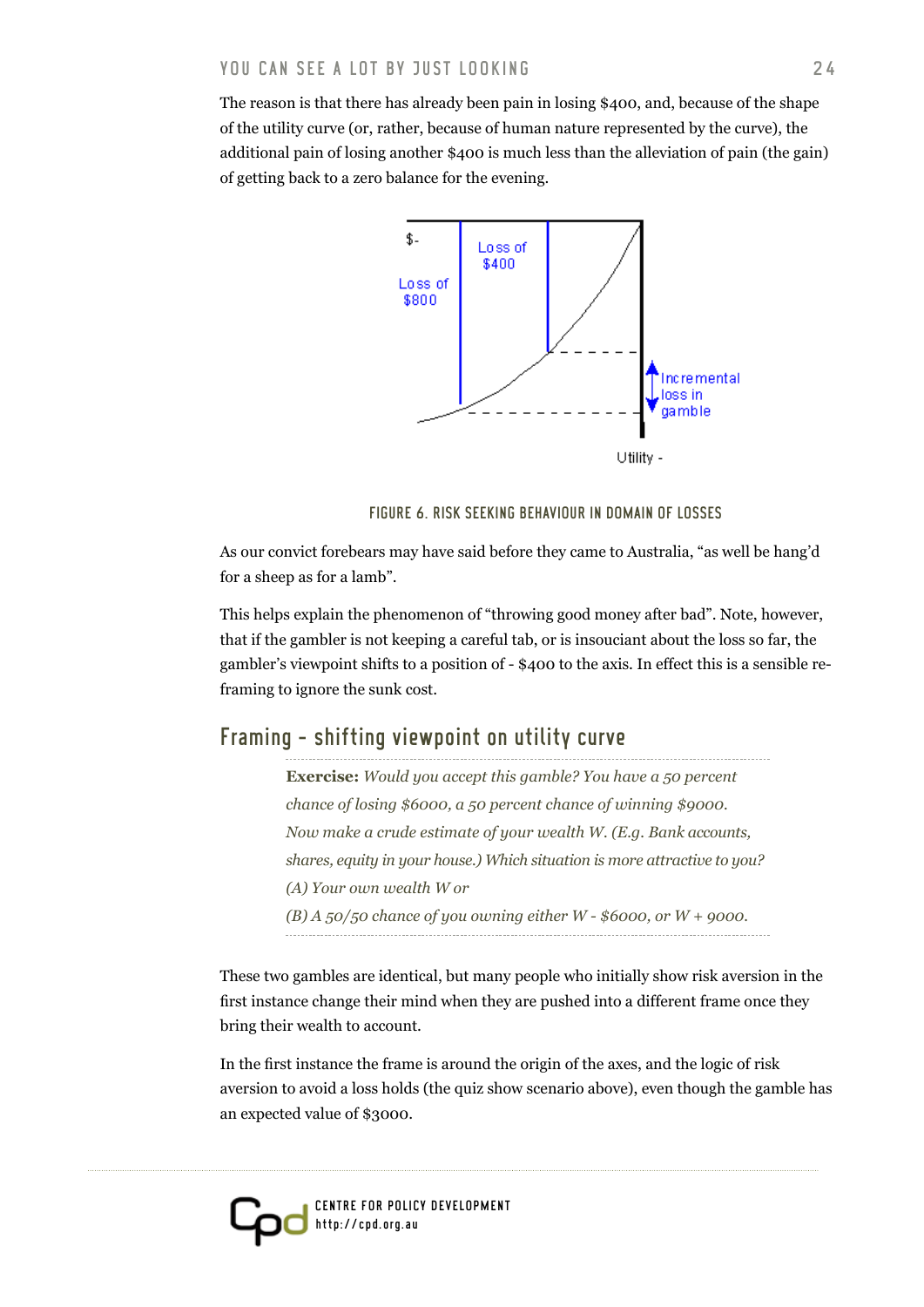When the point of reference is shifted, however, the gamble looks more attractive, because it is centred on a flat portion of the utility curve (assuming  $W \gg$  \$9 000).



Figure 7. Re-framing to domain of gains

This tendency to frame gambles around the origin has implications for insurance markets. It helps explain why insurance, in economists' terms, is a "superior" good; that is, the greater our means (income or wealth) the more insurance we take, even though, rationally, the greater our means the more we should be able to self-insure, thus saving transaction costs and the cost of moral hazard of being in a pool of people with little incentive to exercise care.

Justin Sydnor finds what he calls "abundant risk-aversion" among household insurance policy holders who could enjoy significantly cheaper insurance if they opted for policies with higher deductibles.<sup>39</sup> In Australia we find similar patterns in health insurance and with household and motor vehicle insurance companies who do not offer products with significant risk-sharing for retail customers. The highest retail deductibles are around \$1000, while, in the more "rational" commercial markets, insurers sensibly offer significant discounts for risk-sharing. Part of the problem in retail insurance may relate to commission-based selling, which encourages sales agents to maximize the value of policies rather than the profitability of policies.

# The endowment bias (aka the "status quo" bias)

How often have we held on to an ornament or painting which we would not buy if we did not already own it?

Ornaments and paintings may be vested with some emotional value, but shares are not. Yet, even in the absence of tax considerations, people hold on to shares they would not consider buying if they did not already own them. We miss opportunities to revise our investment portfolios, sell small holdings of shares, or consolidate superannuation

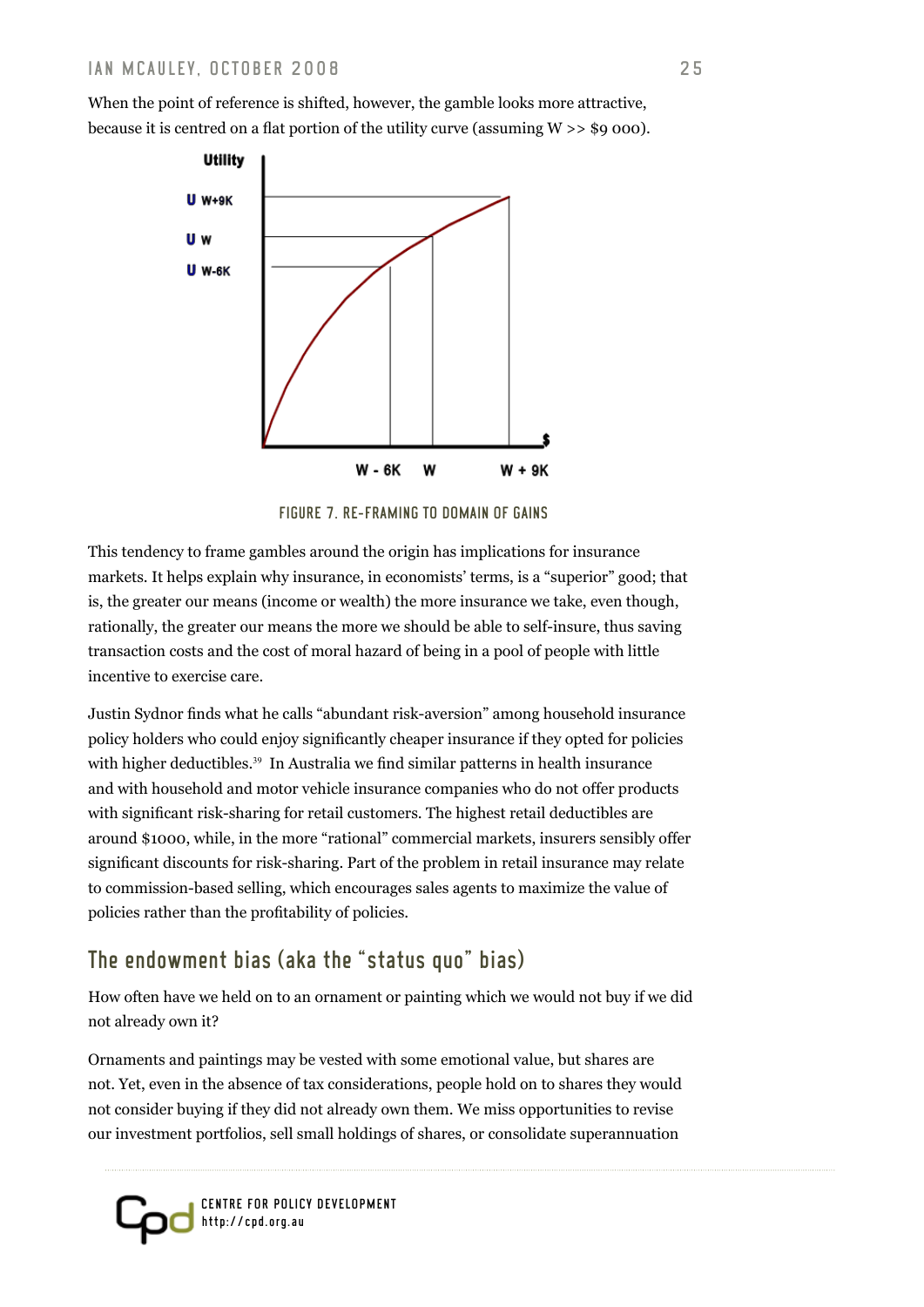accounts. We may hold on to shares which have come our way by demutualizations or takeovers, even though we would not choose to buy them in the first place.

# Behavioural findings - self-control and myopia

**Exercise:** *Consider the two situations below:*

(A) What is your preference between receiving: \$1600 now or \$1700 in a month's time?

(B) What is your preference between receiving: \$1600 in twelve

months time or \$1700 in thirteen month's time?

In (A), many people opt for immediate payment, even though the implicit discount rate in choosing immediate payment is greater than 100 percent a year. But in (B), we find more "rational" responses in line with the textbook model of "exponential discounting". It is as if we say to ourselves "I'll be impulsive today but rational tomorrow", but, as the old song goes, tomorrow never comes. In its 2005 survey of the causes of financial difficulty, the ANZ identified "living for today" as a cause of financial stress.<sup>40</sup>

There is nothing novel in the observation that we are short-sighted. In 1739 Hume wrote:

*There is no quality in human nature, which causes more fatal errors in our conduct, than that which leads us to prefer whatever is present to the distant and remote.*<sup>41</sup>

Some researchers say our observed discount function is "hyperbolic". David Laibson uses a more precise model he calls "quasi hyperbolic discounting".42 This places a very high discount rate on the very short term, but then reverts to a "rational" exponential function.



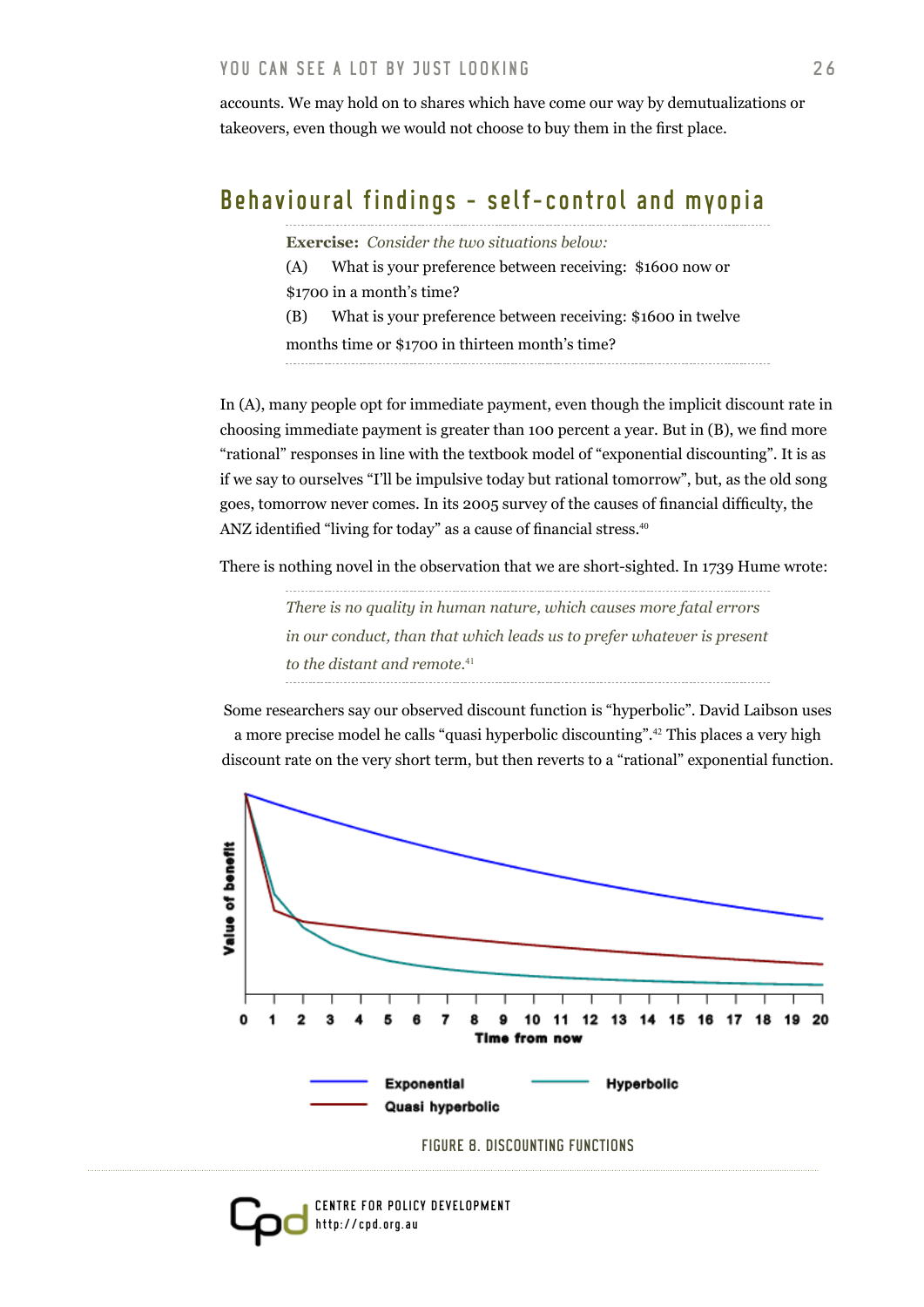#### IAN MCAULEY. OCTOBER 2008 27

Whatever the precise shape of the curve (which may not conform to any well-defined mathematical function), the point is that we are generally myopic in decision-making. We tend to under-invest in retirement savings and to incur high credit card debts even though our intention may have been to make that voluntary superannuation contribution before June 30 or to pay off our credit card.

There are two possible sources of myopic behaviour. One is that we may lack the mathematical sophistication to undertake projections of future costs and benefits. A store offer, for example, giving 60 months to pay, even when all payments are exposed, requires some basic knowledge of financial mathematics to allow the consumer to calculate an equivalent interest rate. (In reality the schedule of payments is not always clearly exposed.)

More commonly, however, the problem is one of self-control, or frailty of will. We know credit card interest rates are high and we have every intention of paying the balance in the interest-free period. We know hotel mini-bars are expensive, and do not intend using them when we check in. But we often break these contracts with ourselves.

This is not to suggest that impulsiveness, or frailty of will, reveals some weakness. For most of our evolutionary history short-term thinking has made a great deal of sense. Until we moved to higher latitudes with distinct seasons there was nothing to be gained from storing food, for example, and everything to be lost through hoarding. Another evolutionary inheritance relates to our behaviour when we are in a state of anxiety. Anxiety tends to focus our mind on the immediate, which means we defer thinking about the long term. Paradoxically, this means if we are anxious about our long-term financial situation, such as our income in retirement, that very anxiety is likely to reduce our capacity to do anything about it.<sup>43</sup>

Neurological research suggests that our capacity to think beyond the immediate is limited. As pointed out earlier, Kahneman refers to separate "intuition" and "reasoning" functions. When our mental faculties are committed to moderately difficult tasks, our capacities for long-term thinking are diminished because our reasoning functions are fully committed.<sup>44</sup> This means, for example, that in a complex financial transaction involving many elements, such as a mortgage or superannuation plan, our thinking about important long-term options can be impaired by our need to attend to points of moderately complex detail. In such situations we are likely to make all decisions, including the important ones, on impulse. Unscrupulous salespeople can use this temporary impairment to trick us into making unconsidered choices.

Consumer education may have some benefits for those who lack mathematical skills to compare financial products with different streams of benefits and costs over time. What once required mastery of university level financial mathematics can now be done with spreadsheets using simple difference equations<sup>45</sup>, and there are many web-based calculators for standard product choices, such as superannuation. But education does not overcome problems of frailty of will.



For most of our evolutionary history shortterm thinking has made a great deal of sense.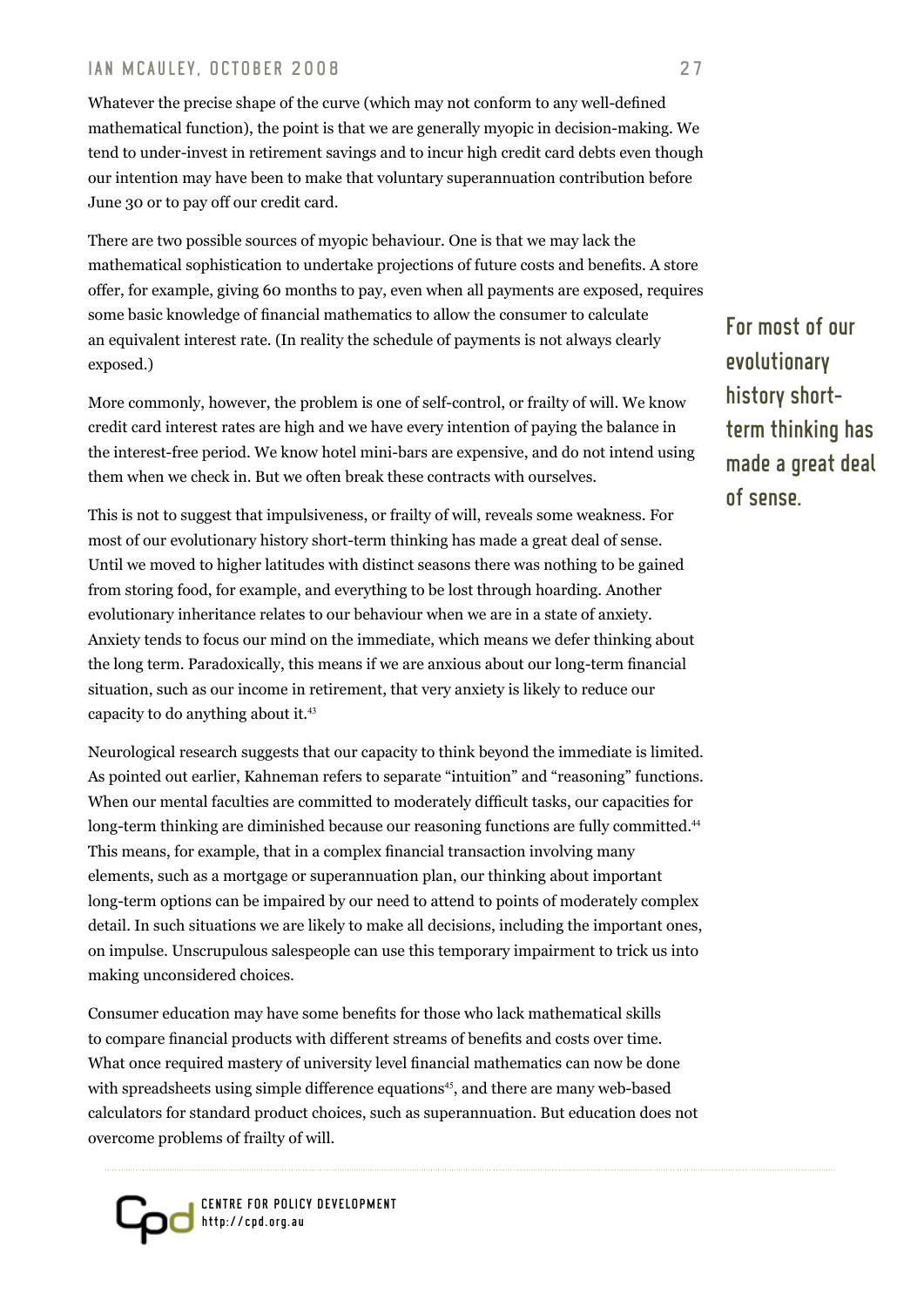There is some speculation, however, that early childhood education can help instil saving habits. (Some banks have children's savings accounts; the transaction costs of these accounts are probably very high, but, possibly, they lay down some patterns of behaviour). Some economists such as Avner Offer suggest prosperity itself and the fading memory of the hardship of the 1930s have diminished our capacity for self control.<sup>46</sup>

Whatever the cause, we do know that discretionary household savings have diminished, and this has implications for many people living without any slack between income and expenditure, for they lack the financial autonomy enjoyed by those with modest liquid assets. One of the more startling findings on financial behaviour came not from universities or from the financial sector, but from the Wesley Mission, which found that four in ten Sydney households would be unable to draw on savings or their mortgages if faced with an unexpected once-off debt of \$2000.47 Once people are cash-poor, either through frailty of will or force of circumstance, they have no option but to take out a loan for a car, to take out maximum insurance, and to rely on expensive credit such as credit cards for contingencies.

Xavier Gabaix and David Laibson point to some essential market failures resulting from frailty of will.48 They use hotel mini-bars as an example. We know that mini-bars are an expensive source of drinks, and that disciplined consumers do not use them, enjoying the benefit of a lower room price cross-subsidized by mini-bar users. Why, they ask, in such a competitive market do these cross-subsidies not get eliminated with some hotels leading with slightly higher room prices and lower mini-bar prices? After all, in economic theory, competitive markets generally do not sustain cross-subsidies for very long.

Consider a hotel that adopts such a business model. It will lose business from the savvy, disciplined consumers. Will it make up business from others? It will not, because the undisciplined consumers will prefer the cheaper hotels with expensive mini-bars, because they do not expect to use the mini-bars. Their frailty of will comes into play later when they crave that 600 ml bottle of Evian. The more "rational" business model is never adopted, and the cross-subsidies remain in an equilibrium condition.

The same holds for credit card markets.<sup>49</sup> Many consumers, on taking out a credit card, expect to pay it off, but fail to do so when the time comes. There is no incentive for a bank to drop its credit card interest rate, presumably at the cost of raising some other fee or shortening the interest-free period, for the only new customers it will attract will be those who know they will not pay in time and are attracted by the cheaper rates; many such customers will probably finish up on the bad debtors' books. It will not attract those who believe they will pay off their card in the interest-free period but do not; these are generally very profitable customers. And it will lose disciplined customers who are turned off by higher fees. Hence, as Gabaix and Laibson explain, the cross-subsidies remain.

Sometimes, in response to our known lack of self-control, we choose binding mechanisms that overcome our impulsiveness. We may join a Christmas saving club, even though its interest rate is low. Some taxpayers subject to periodic deductions from their payroll opt



# Our capacity to think beyond the immediate is limited.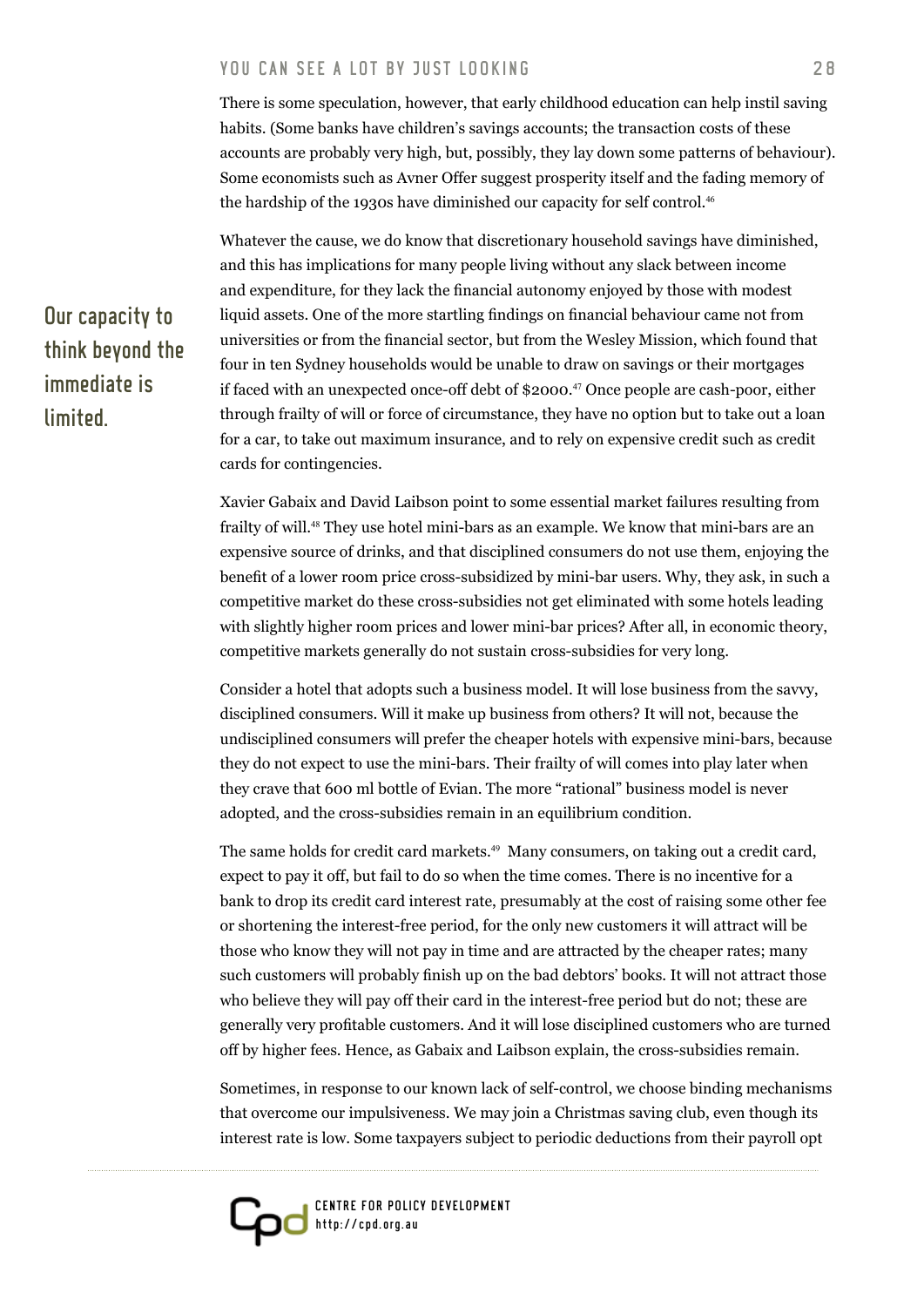#### IAN MCAULEY. OCTOBER 2008 29

for a high rate of deduction to avoid the risk of having a liability at the end of the year, even though that represents an interest-free loan to the tax authority. Many people opt for up-front gym membership over paying per session, in the hope that when the time comes to use the gym they will have to endure only the muscular pain rather than the combination of muscular and financial pain, thus easing the decision.

We often appoint external agents to operate binding mechanisms on our behalf. We elect governments which require us to contribute to our superannuation and to wear seat belts, and which prohibit us from consuming (some) addictive products. It is a domain of our lives in which we opt for regulation as a choice. It contrasts with any paternalistic notion of regulation, for paternalism, by definition, is imposed without the consent of the regulated. Note that in Australia no political party seriously competing for office proposes abolishing seat belt laws or compulsory superannuation, for these measures are reasonably popular across a large proportion of the population.

In some markets there are mandatory cooling-off periods, which provide a means for consumers to review their impulsive decisions. And often, without being required to do so, stores offer refunds for consumers who return goods. They figure that the cost of providing such opportunities is outweighed by the benefit of attracting customers who may otherwise be put off buying, in the fear that they may regret their purchase.

# Split decision-making

Is it reasonable to describe people as having one decision-making faculty, which can be modified or improved with conditioning and education? As suggested, neurological research suggests that there are different brain regions for short-term and long-term decision-making.

Thomas Schelling popularized an alarm clock model. When I go to bed the "rational I" sets an alarm clock for 6 am, intending to go for a run in the early morning. At 6 am, however, the "irrational I" is in control, and reaches out from the covers to turn off the alarm. To overcome this, at bed time the "rational I", knowing the "irrational I" will be in control in the morning, puts the alarm clock on the other side of the room, far away from the bed.

Adam Smith pre-dated Schelling by 200 years, when in 1759 he referred to the tension between the "indifferent spectator", cool and calculating, and the "fury of his desires".<sup>50</sup> Behavioural economists have identified several more specific behavioural references in Smith's writing, such as loss aversion ("we suffer more ... when we fall from a better to a worse situation, than we ever enjoy when we rise from a worse to a better"), overconfidence ("overweening conceit"), and a concern for fairness in transactions.<sup>51</sup>

 If this model of split decision-making faculties is correct (the notion that we have "impulsive" and "rational" modes, or "intuition" and "reasoning" in Kahneman's terminology) then the implication for financial literacy is that even if our rational faculties are in order - that is, we understand discounting, compounding etc - we still need to learn



We choose binding mechanisms that overcome our impulsiveness.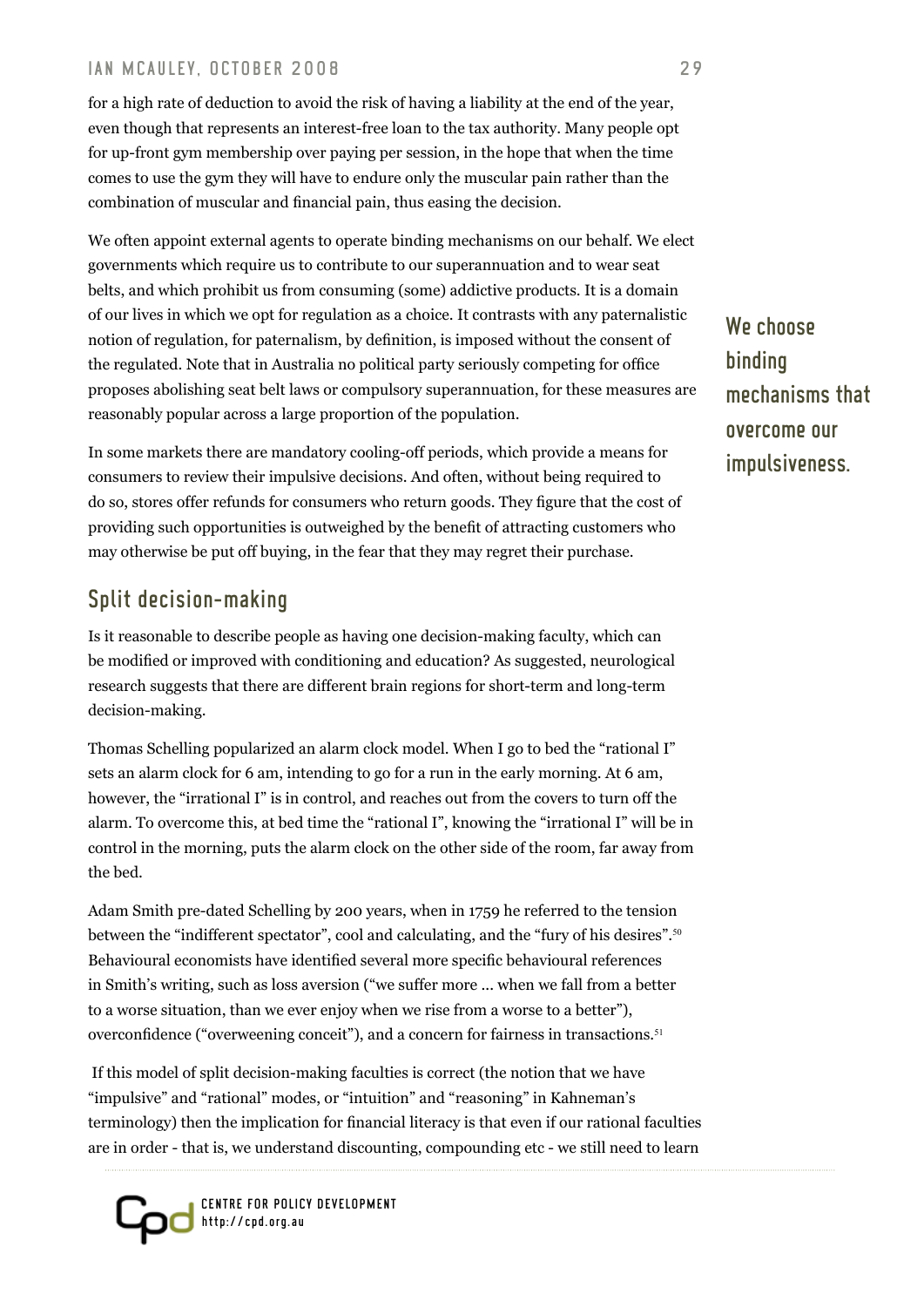how to recognize when we need to activate our rational facilities and how to keep them active against the background noise of confusion and other demands.

# Mortgage stress and myopia

A combination of consumer biases provides some explanation for mortgage stress. People are likely to become over-committed in their borrowing because of myopia, overconfidence, and the money illusion, particularly in a time of low inflation.

Myopia leads to decision rules based on immediate affordability, rather than valuefor-money and capacity to pay. Teaser rates play into this bias. Overconfidence and the disjunctive biases lead us to push out of our minds the possibilities of illness, unemployment and interest rate rises.

The money illusion is most iniquitous, particularly in a time of low inflation. In the 1980's in Australia, when inflation was running at about 8 to 10 percent, nominal housing interest rates were between 13 and 17 percent. These imposed a high burden in the early years of a loan, but, to the extent that nominal wages rose with inflation, the burden of debt repayment was quickly lifted, compensating in part for innate biases leading to excess borrowing. In more recent times, up to the present round of interest rises, borrowers have had the benefit of low nominal rates but have not had the benefit of income inflation to ease the burden of repayments.

This is not an argument for inflation, but it is reinforcement of the point that in consumer education it is vital that people come to understand the importance of real interest rates. An electorate so informed is less likely to be swayed by the rhetoric of politicians who, in boasting about low interest rates, unwittingly encourage people to take on more debt than they can handle.

# Behavioural findings - fairness and social considerations

**Exercise:** *Consider the following situations in which you lose \$500. Write down on a scale - say 1 - 10, how annoyed you would be.* 

1. You spend \$5000 on Telstra shares and a month later they drop in value by 10 percent because of a general stock market downturn.

2. You spend \$5000 on Telstra shares and a month later they drop in value by 10 percent because of a change in government telecommunications policy not announced at the time of the float.

3. On an unsealed country road you put a stone through the muffler on your car, which will cost \$500 to repair.

4. At work you act in a higher position for four weeks, for which there is usually a \$125 a week extra pay, but you do not get the extra pay.

Myopia leads to decision rules based on immediate affordability...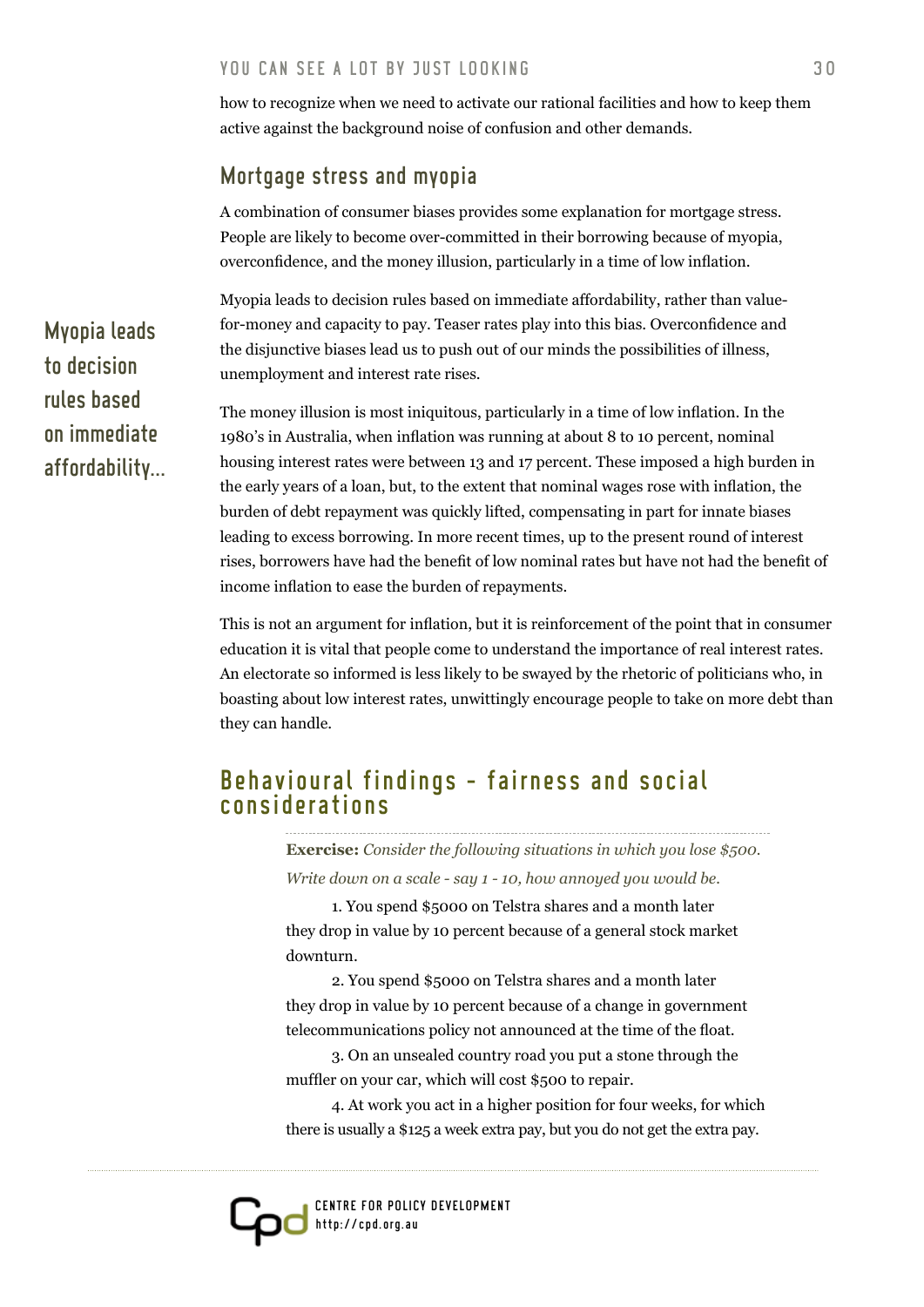5. At a crowded venue you discover your wallet/purse has been taken. It had \$500 cash in it; fortunately your driver's licence, credit cards etc were elsewhere.

6. You take an overseas trip, spending \$2500. On the plane you discover the person in the next seat has bought the same package for \$2000.

7. You have been trying to sell a used car for \$7500. Two buyers have inspected it and gone away. One has phoned you back with an offer of \$7000, which you have accepted. Ten minutes later the other buyer phones offering \$7500.

 8. You have an operation which requires an anaesthetic. The schedule fee for an anaesthetic is \$800. The bill you get from the private anaesthetist is \$1300.

9. In a violent storm the roof of your house develops a leak and the damage costs \$500 to repair.

10. You make a donation of \$500 to a charity devoted to cyclone relief in Burma. A week later you read in the paper that the charity was a cover for the Burmese army, and that your donation has helped pay for luxury cars for Burmese generals.

If you had the same score of annoyance for each of these events, you are probably a lecturer in economics. But if, for example, you felt much more annoyed by (10) than by (3), then you are like the vast majority of people who care about the legitimacy of transactions.

We often make decisions based not only on our own interests, but also on our notions of fairness. We can knowingly incur net costs to avoid a transaction we perceive to be unfair.52 People may incur high travel costs, for example, to avoid dealing with a merchant who they consider to be over-charging.

People are also not indifferent to the conditions of supply: they may avoid goods produced in what they consider to be unacceptable conditions, such as child labour.

There has been a great deal of experiment and study of the ultimatum and dictator games, in which people reject, to their immediate detriment, distributions which they consider to be unfair (see box below).<sup>53</sup>

#### **The "ultimatum" and "dictator" games**

These games uncover the extent to which norms of fairness override individual self-interest. Both are one round, ideally played between strangers, and involve a divisible offer – \$10 for example.

In the ultimatum game person A holds the \$10, and makes an offer to B on a division. If B accepts the division the \$10 is divided in line with the offer, but if B refuses A loses the \$10 and both are left empty handed.

Rationally, A should make the lowest possible offer – ten cents, say, and B should accept. But typically offers range between 30-70 and 50-50 divisions. Face and fairness count.

In the dictator game, A makes the same type of offer, but gets to keep the division, regardless of B's preferences. Rationally A should offer nothing to B, but almost always does.



We often make decisions based not only on our own interests, but also on our notions of fairness.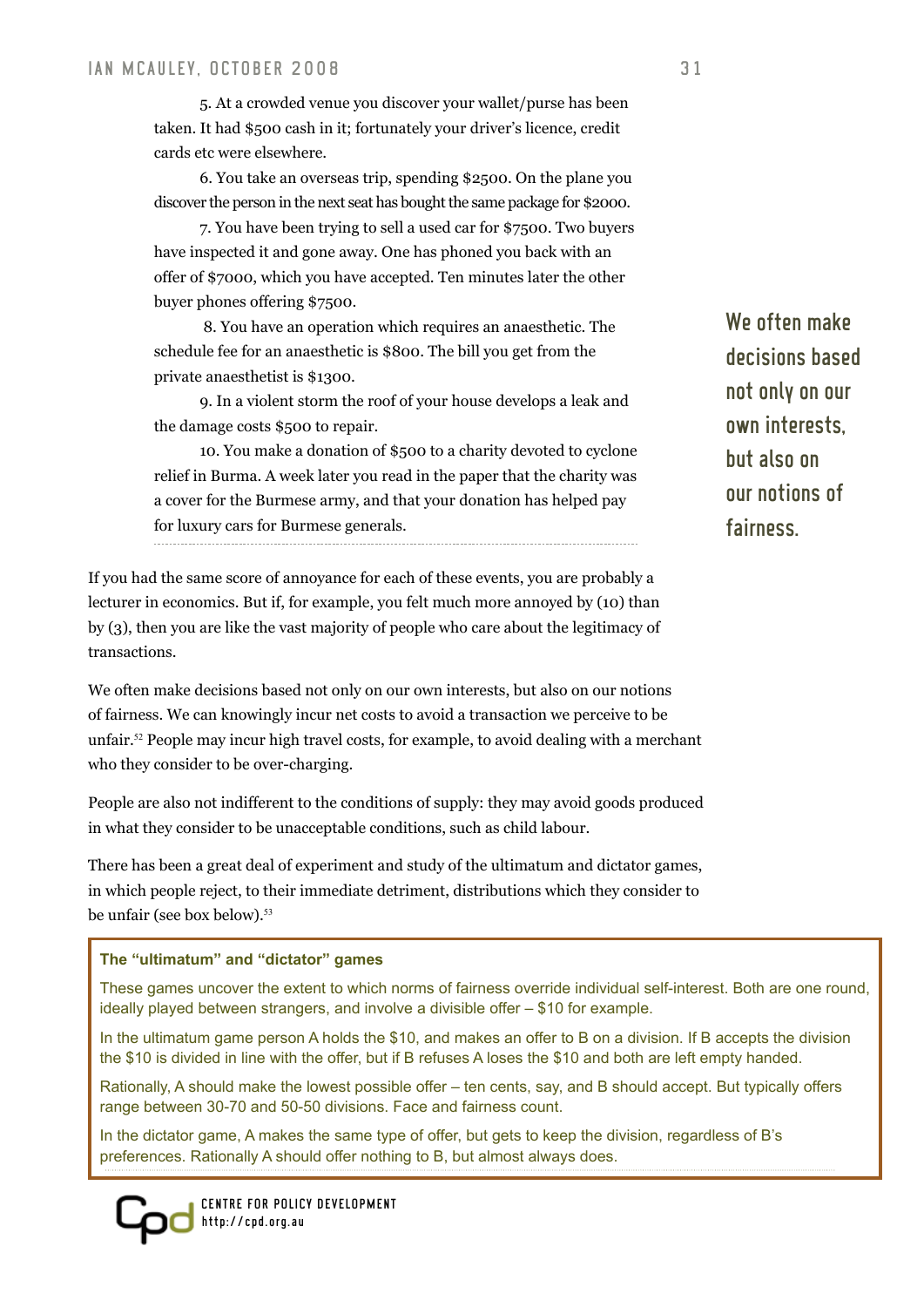Such behaviour is generally rational from a society perspective, but it does not conform with the economists' individual utility-maximization model. We have not only evolved as individuals; we are also social creatures. Groups with norms of fairness and cooperation can devote resources to long-term collective ventures, and can avoid many of the costs of internal conflict (including the transaction costs of policing, auditing etc). By doing so these groups gain power and further resources at the expense of less cooperative groups  $-$  it is not just about being nice!<sup>54</sup>

Therefore, while going out of our way to punish unfair traders may involve individual costs, such behaviour may result in net community benefits. From a collective sense, it is rational.

The \$500 exercise carries strong messages for all companies, including financial institutions, who want to improve customer relations. Consumers are likely to become much more annoyed by a charge they consider capricious or unfair than a charge they consider to have a legitimate basis. A cheque dishonour fee of \$30 may incur far more wrath than an increase in the interest rate seen to result from a change in official rates. (However if it is simply attributed to "the market", blame may be sheeted back to the bank because there is no other party seen to be responsible. It is not easy to blame an "invisible hand".)

A concern for fairness can lead consumers to incur proportionally higher search costs for small purchases than for large ones. People may believe that the higher the price of a good the more acceptable it is for there to be some dispersion around the "fair" price. Thus, they may put little search effort into high-priced purchases such as houses or cars, while putting proportionately higher effort into small purchases. Research suggests that the percentage of price dispersion may carry a greater weight in decision-making than the absolute amount of price dispersion.<sup>55</sup> We may consider a price dispersion of \$20 on a \$50 product (40 percent) to be unfair, while a dispersion of \$500 on a \$10 000 product (5 percent) to be reasonable. That explains why people might spend more time shopping around for a new car or washing machine than in comparing pension products.

#### Disclosure and trust

It is almost accepted wisdom that disclosure leads to improved decision-making. Disclosure not only provides more information to help consumers make rational decisions, but it also helps establish trust between the contracting parties.

Trust, however, can be misdirected. Con men (and women) know that a successful con requires a slow buildup of trust. The company operating a Ponzi scheme makes sure it pays its first few dividends (out of subscribers' capital) as promised.

Similarly, some partial disclosures by those selling financial products can lead consumers into a relaxation of vigilance. When agents disclose their commissions, there is an assumption of trustworthiness by the customer, and the agent can feel that such disclosure, even if it is in a form which may not be fully understood by the consumer,

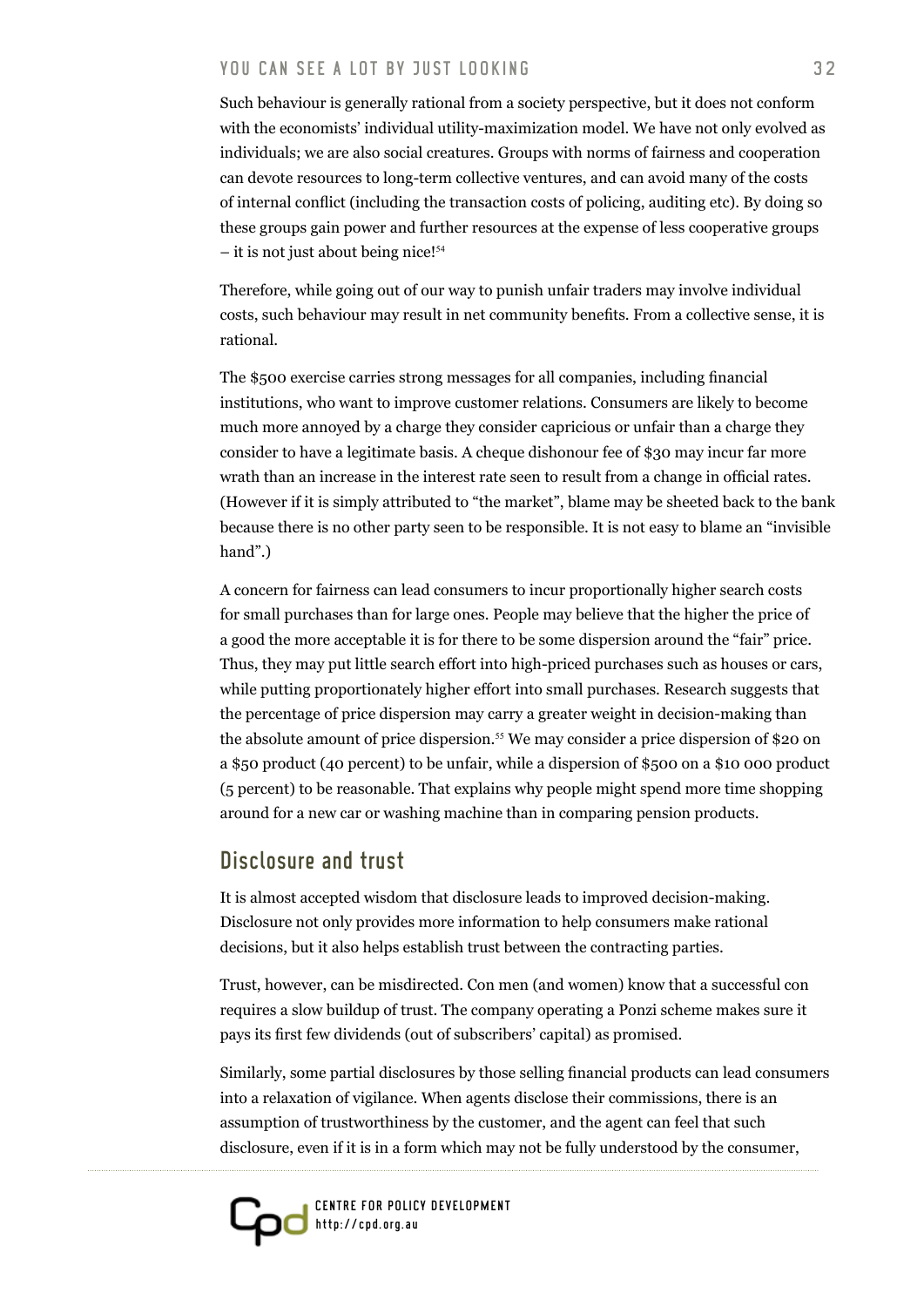discharges any moral obligation the agent has to the consumer.<sup>56</sup> This is not to suggest that disclosure is deliberate manipulation, but it is a warning that disclosure may contribute to passive behaviour by customers.

Also, disclosure of some information can distract consumers' attention from other information. An experiment conducted by the US Federal Trade Commission found that disclosure of mortgage brokers' commissions distracted consumers from attention to the total costs of loan packages (although it is possible that consumers believe that costs such as interest rates are set by markets, and therefore focus on those costs which they believe to be under control by financial institutions).<sup>57</sup>

This is not to argue against disclosure. But it does suggest that disclosure has to be designed carefully, to avoid information overload, and to ensure that what is disclosed is in a form that is relevant to consumers.

The Federal Government's Financial Services Working Group recently took a step down this path when it drew on consumer testing to produce a Product Disclosure Statement for the First Home Saver Account scheme which is only four A4 pages long.<sup>58</sup>

# Conclusion

The question we have been addressing is: "why do people, even with the best information, still seem to make 'irrational' decisions?"

Behavioural economics provides some answers on the question "why", but we also need to know how to improve people's financial decision-making. What do governments need to do? What are the implications for financial literacy programs and consumer education generally? And what do financial institutions need to do?

# Governments – the role of public policy

Many people argue that governments have gone too far in shifting financial risk on to individuals. These arguments have merit, but the reality is that this shift has happened, and it would be hard to unwind it to any great extent. In any event, innovations in communication technologies and lower-cost travel mean that individuals, whose foreign transactions were once limited to tourism, can now make major financial decisions in foreign markets where they are beyond the reach of domestic authorities. Those same communication innovations have spawned the development of internet share trading, which means many small investors are reliant entirely on their own judgement.

Governments have seen problems emerging, but have tended to respond by using the same tools as they have used in the past – enforcing competition between suppliers and strengthening provisions for mandatory disclosure. Over the last three years however, partly in response to an Australian initiative, the OECD Committee on Consumer Policy has been examining whether the traditional focus on competitive structures and supplier



Disclosure may contribute to passive behaviour by customers.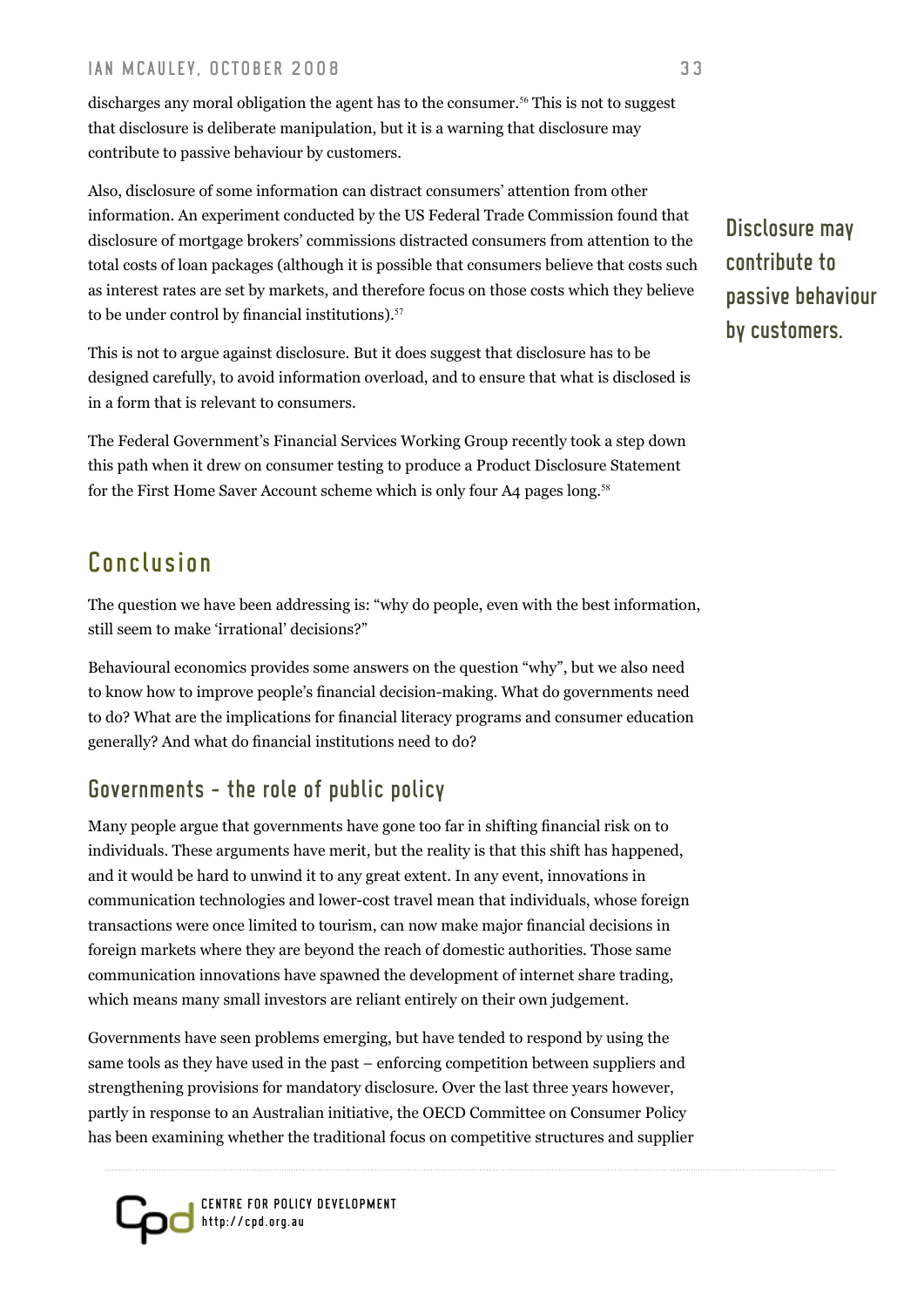behaviour is adequate to ensure the full benefits of market liberalization are realized. What is the role of consumers in activating competition? Do consumers' responses to competitive reforms align with the economists' assumptions of "rational" behaviour? Should consumer policy shift its emphasis from "protection" to "empowerment"? In this examination the contributions of behavioural economics are particularly relevant.

For example, there has probably been too much emphasis on product disclosure, which carries the risk of information overload. Of even more concern is the notion that disclosure can serve an education function – as consumer researchers know, education and information are different. It is hard for people to understand even the clearly disclosed energy rating on a lightbulb without knowledge of some basic terminology and definitions. In financial markets the education needs are much greater.

Governments can become obsessed with competition, forgetting that competition is not an end in itself. In the UK, for example, there is a huge policy emphasis on enabling consumers to switch between suppliers, but in many markets it is possible that switching is a zero-sum activity – the savvy and time-rich are subsidized by the ignorant and timepoor. Governments may have to accept that in certain situations, people choose not to choose, or to choose from a constrained set of options.

In trying to achieve policy outcomes, governments can (and do) add layers of complexity to market regulations. Superannuation provides a case in point, where complexity steadily grew from the time of the Hawke Government's three percent compulsory levy in 1986 until 2006, when the Howard Government introduced a number of simplifications, but complexity is now creeping back.

Fundamental regulatory review is difficult, in part because the very term "regulatory review" has become a shorthand for deregulation, rather than re-design: the easy path for governments responding to market problems is usually to add layers of regulation, thus adding to transaction costs for companies and consumers alike.

Behavioural research can point the way to simpler and more effective regulation, and can suggest light-handed measures such as the use of defaults to guide market decisions while still leaving room for individual choice.

As an alternative to regulation, governments may wish to champion good practices, but it is naive for policymakers to expect that example alone will change every company's behaviour. What behavioural economics demonstrates, and what has been known to unscrupulous operators for generations, is that there are consumer biases available to be exploited. Ethical operators will naturally want to desist from taking advantage of these opportunities, but so long as they remain available to others, ethical behaviour is likely to be unrewarded or even punished. This is a classic prisoners' dilemma situation, requiring the strong hand of sanctions to ensure unethical behaviour does not confer a competitive advantage. Removal of rewards for unethical behaviour protects the interests of the vast majority of employees and agents of financial institutions who wish to sustain their own



Should consumer policy shift its emphasis from "protection" to "empowerment"?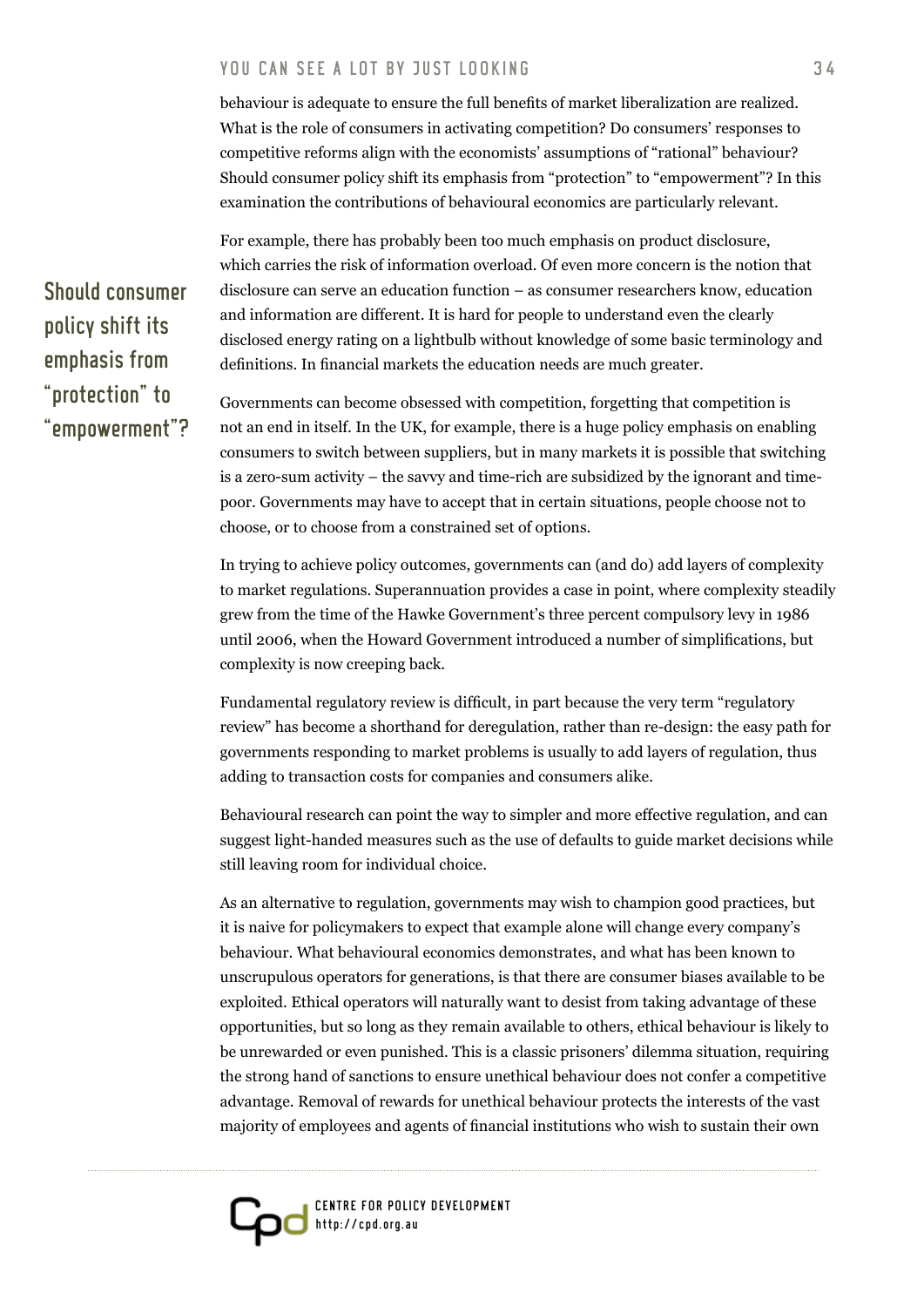#### high ethical standards.

Another way in which governments intervene in financial markets is in the broad arena of monetary and fiscal policy. While few would dispute the wisdom of using these macroeconomic mechanisms, the messages governments send are confusing to many people. In a short period governments can change their message from "go out and spend – you've never had it so good" to "tighten your belts or we will clobber you with higher interest rates". Governments have made great technical strides in stabilizing economic activity, but their explicit and implicit messages to consumers reveal great swings in attitudes.

Governments do also have a clear role in providing education and information to help people make better decisions because these are the areas where there is clear market failure.

# Education and information – the role of financial literacy

To draw a language analogy, literacy is vital for our survival, but it cannot guarantee wise decision-making. A diplomat fluent in the language of his or her host country can still be quite incompetent. So it is with financial literacy, for behavioural economics demonstrates that our propensity for making poor choices is largely independent of our education.

We have tended to take a technical view of financial literacy. One definition in common use has been "The ability to make informed judgements and to take effective decisions regarding the use and management of money".59 The Australia Institute, in its recent survey on financial choice overload, uses a broader definition, which includes the technical aspects of knowledge and skills, but which adds "using that knowledge and understanding to plan and implement financial decisions".<sup>60</sup>

That definition acknowledges the behavioural problem of recognizing those situations in which we need to apply those technical skills.

Even at a technical level there are some adjustments which can be made to financial literacy programs. One specific suggestion relates to improving people's understanding of inflation and the related distinction between real and nominal interest rates. Another avenue to explore (one I have personally explored with students fearful of numbers) is the use of simple spreadsheet modelling. There are also suggestions that computer games, with randomized variations, can help people develop a feel for how markets behave.

There is unlikely to be one best way to improve financial skills, because different people have different learning pathways. The Australian Bureau of Statistics skills survey finds that people achieve competence through many different means. The ABS asked people how they acquired their skills and among those with the highest quintile rankings in mathematical and problem-solving skills, sources such as "manuals and reference books", "computer or internet", "watching, getting help or advice" and "trying things out or practice" all scored more highly than "undertook an education qualification and/or

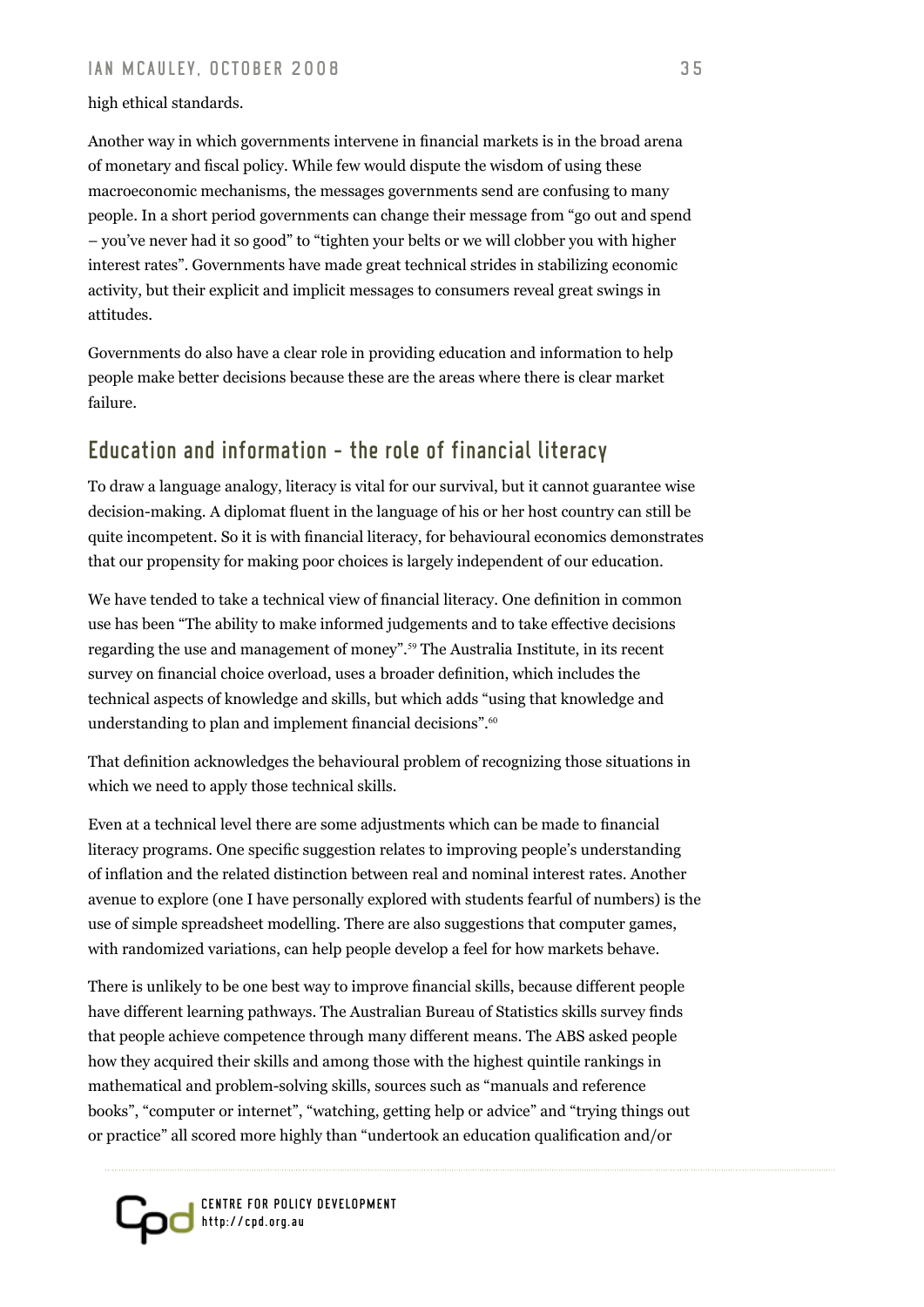course".61 Any education campaign has to be multifaceted.

One particular but unsurprising finding of behavioural economics is that learning rapidly depreciates.62 The timing of education must be relevant. (As a case in point, most Australians have passed high school exams covering compound interest, but recall is difficult.) There is a need to seek out and make use of "teachable moments" – those times and contexts when learning is likely to be seen to be relevant.

Any education reform has to be multifaceted.

The same ABS skills survey referred to above finds pockets of deficits in mathematics and problem-solving. In relation to age, our capabilities in these fields follow an inverted "U" shape: younger and older people are less skilled than people in their middle age. This aligns to an extent with UK research which shows that older and younger people are more likely to be victims of scams than middle-aged people.<sup>63</sup> Another finding of the Australian survey is that skills in mathematics and problem-solving vary strongly, even among graduates: surprisingly engineers, who we would expect to have developed these skills in their formal education, score quite poorly.

Financial literacy education, by definition, has specific content, but there are broad skills which help us make better financial (and other) decisions. For example, implicit in ASIC's message "if it is too good to be true it probably is" is a need for healthy skepticism rather than any specific financial skill. Possibly the most valuable quality we can draw from education, particularly early education, is skepticism, not only of the claims of salespeople, but also of our own impulsiveness. Behavioural research shows that when we stop and think our decision-making generally improves. The exercises in this paper all involve simple problems: our errors arise not from ignorance, but, rather, from haste or more generally from using the wrong decision-making processes. Once financial and general education has laid down the basic skills, its next priority should be to help people identify situations in which they might need to apply those skills.

One shortcoming in Australia is that behavioural economics has had little penetration into our universities, where disciplines are rigidly compartmentalized. Behavioural economics cuts across discipline boundaries, bringing together findings from individual and group psychology, game theory, sociology, anthropology, philosophy and neurology. As a university discipline behavioural economics has had a much better run in the US, where there seems to be far less rigidity in disciplines. Although behavioural economics has made great strides and has been boosted to academic respectability with Nobel Prizes awarded to Kahneman and Schelling, it still has a difficult task in moving from the novel to the mainstream of thinking. Its progress has been in identifying departures from rational decision-making, but there is a long way to go in finding ways to adapt to or overcome these departures.

The "how" question, therefore, remains largely unanswered, but at least we are coming to learn that some things (such as ever more onerous disclosure requirements) do not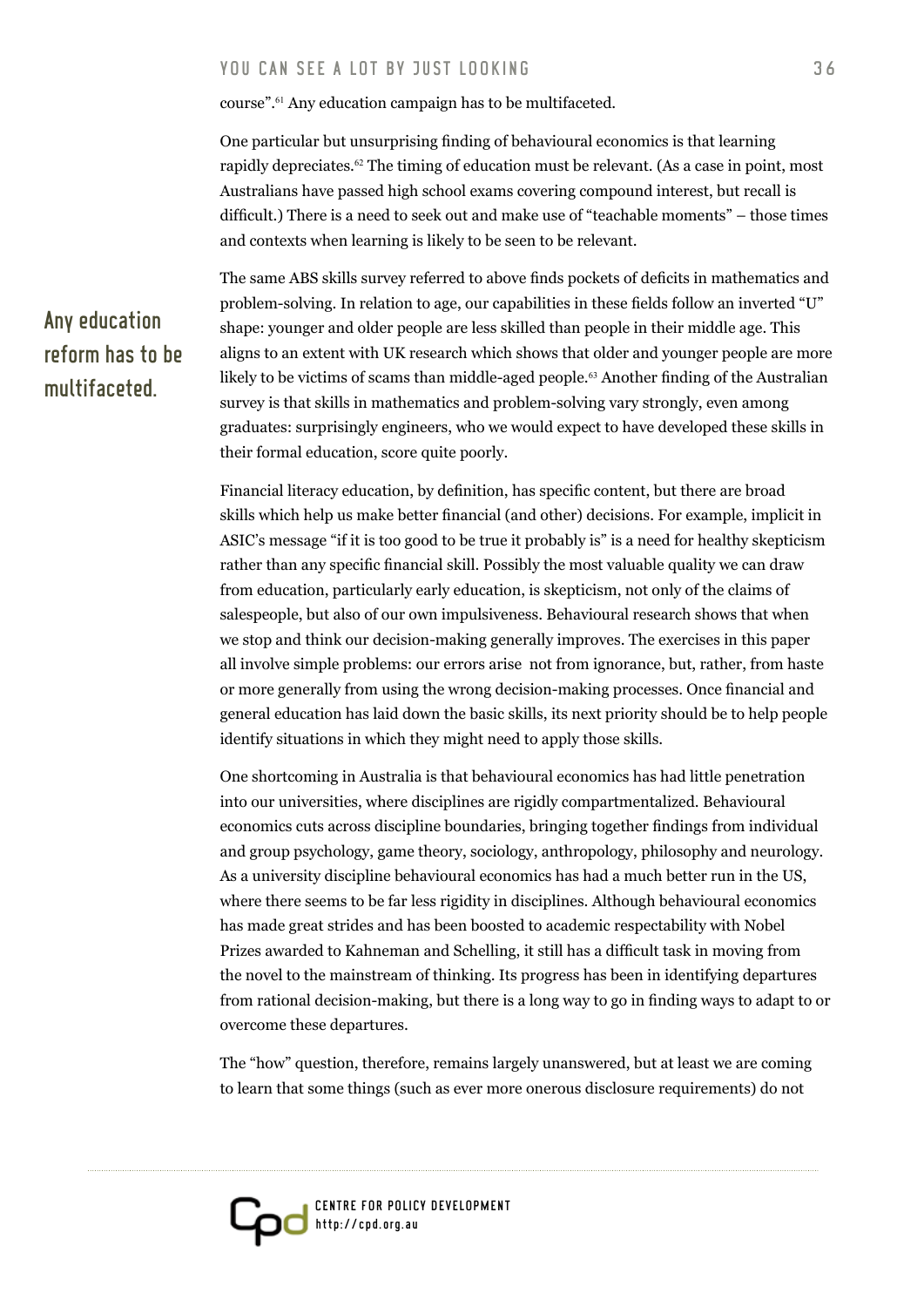work, we are learning more about how choices can be framed so as to help wise decisionmaking, and we are realizing that our actions in markets must be understood to be fair.

Apart from education there is a need for publicly available information from trusted sources on financial products, covering issues such as taxation, government incentives and eligibility for public pensions, and describing various financial innovations, such as CFDs, CDOs and other products which are not necessarily covered in standard texts. There have been some excellent publications – Noel Whittaker's *Superannuation Made Easy* and Trish Power's *Superannuation for Dummies* come to mind – but, given the high fixed costs in producing such information which might suddenly be overtaken by government or court decisions, it is unreasonable to expect the market to provide it. (Both those fine works are now seriously dated.) There are strong public good arguments for governments either to provide such information, or to fund consumer organizations and others to provide it in hard copy and electronic forms.

# Financial institutions – where consumer and provider interests converge

A strong message to come out of the sub-prime financial crisis is that poor decisionmaking, such as over-commitment on mortgages, is costly not only for consumers, but also for financial institutions. It is generally in the long-term interest of financial institutions to help people make better decisions.

One contribution of behavioural economics has been to reveal, in a systematic way, some of the practices which sales staff can use to lead consumers into making decisions that may not be in their best interests and which they later come to regret.

For the financial sector, besides what should be self-evident about supporting ethical practices, I suggest there needs to be a reconsideration of some of the sector's basic business models. In particular there is the general problem of overselling – of mortgages, credit card debt, insurance and high-cost investment products. It is probably fair to suggest that one of the main drivers of the sub-prime crisis has been an unmanageably high level of debt taken on by some groups of consumers, and behavioural research suggests that there are strong biases towards people going more heavily into debt than would be prudent from a "rational" perspective.

Behavioural research reveals the demand-side drivers of over-commitment. On the supply side there seem to be two main drivers – remuneration based on the dollar value of sales for staff and agents, and unrealistic accounting practices. It is quite reasonable for any business to provide incentives for its sales force, but structuring rewards around the dollar value of business, rather than the quality of that business, is bound to result in some poor quality assets coming on to bankers' balance sheets and insurers' statements of contingent liabilities. That leads to issues in accounting. In the short term it is very attractive for financial institutions reporting to stock markets to see borrowers' accumulating credit card interest or mortgage interest in arrears as a profit, but at some



Poor decisionmaking...is costly not only for consumers, but also for financial institutions.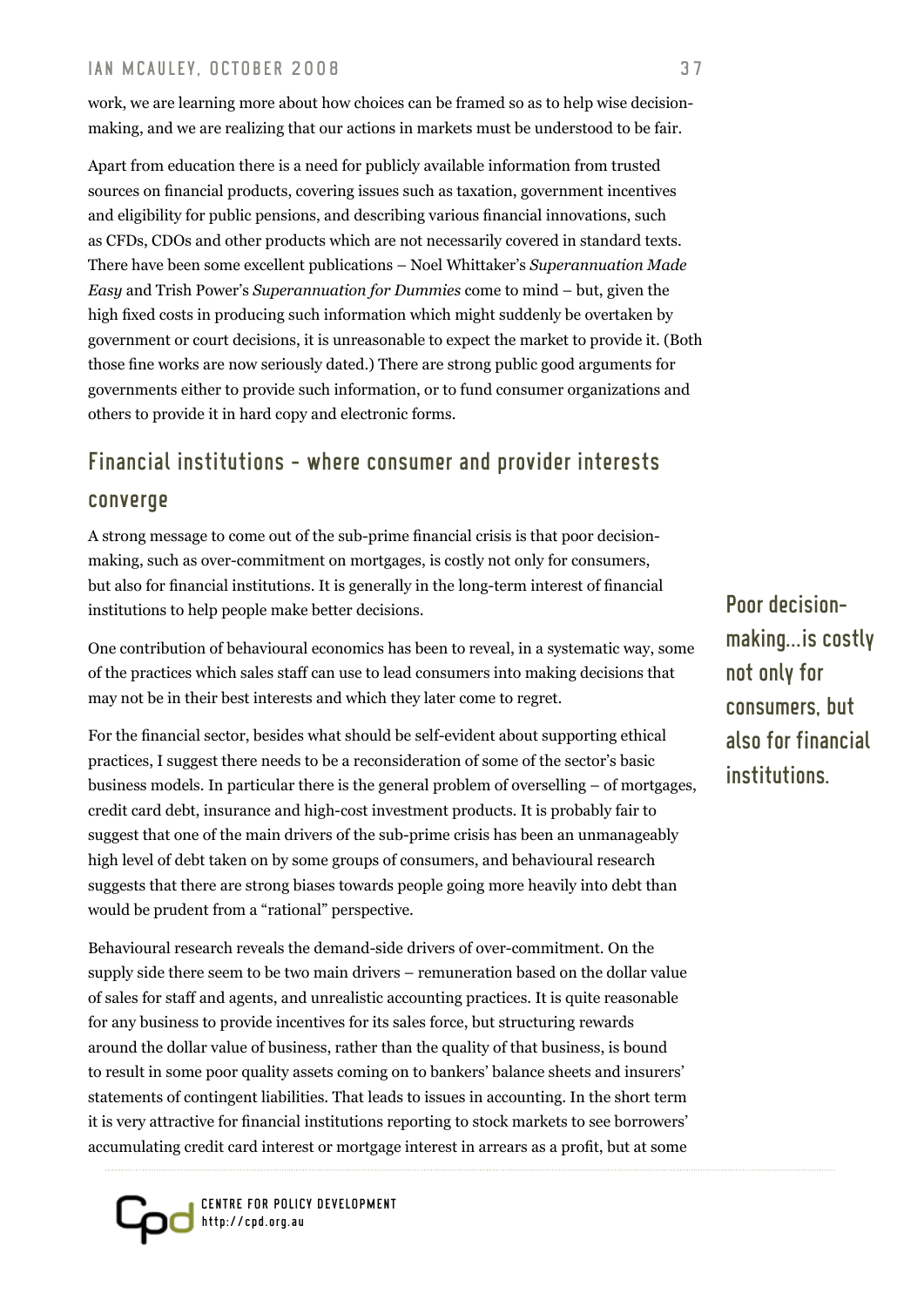stage some of it has to be expensed as a bad debt. The longer that realization is delayed, the greater is the incentive for overselling to continue. After all, financial institutions are not immune from the bias of short-termism.

Louise Sylvan, when she was CEO of the Australian Consumers' Association, coined the term "structurally corrupt markets". These are markets in which competition is based not on long-term profit (the "rational" ideal), but on competition for growth or market share, and these are the markets where overselling is most likely to develop, to the detriment of both consumers and businesses.

While there have been some moves to cut commissions to mortgage brokers, there is little public evidence that there is any fundamental reconsideration of the practice of salesbased commissions for banking and insurance products. Indeed, it is hard to imagine any financial institution taking a unilateral lead, for it would lose market share, and if it became more conservative in realizing bad debts, the financial markets would exact severe punishments. Any reform to strike out crude sales volume commissions and to bring in more conservative accounting has to be collective, enforced with the backing of appropriate sanctions so that players in the market can be assured they are not about to be undercut by less scrupulous competitors. This is the sort of regulation that can help restore trust in the market, to the benefit of consumers and businesses alike.

Another area where financial institutions could review their practices is in product disclosure. I am not suggesting firms are being misleading or deceitful; rather, it is in trying to do the right thing that companies can unwittingly leave consumers confused. These statements are often heavy in legal terms and complex explanations, covering every imaginable contingency, and they are as likely to be absorbed by consumers as the licence conditions on software ("Check this box to acknowledge the conditions . . . "). Behavioural findings can help companies and regulators alike improve and simplify these documents in a way that retains their legal protection for suppliers while conveying relevant information which helps consumers in their decision-making.

The general task of improving financial literacy, in its broadest sense, cannot be handled by governments, financial institutions, educators or consumer groups alone. Governments have resources, but they are subject to political constraints. Financial institutions have a wealth of market knowledge, but in a competitive market individual companies need some encouragement to provide collective services which will benefit all the industry and the community generally. Consumer and welfare organizations have public credibility and often have contact with the most vulnerable and disadvantaged, but they are poorly resourced. Educators are in the front line, but few are expert in finance. There is a need for initiatives which bring together all these groups with their particular competencies.

These are the markets where overselling is most likely to develop.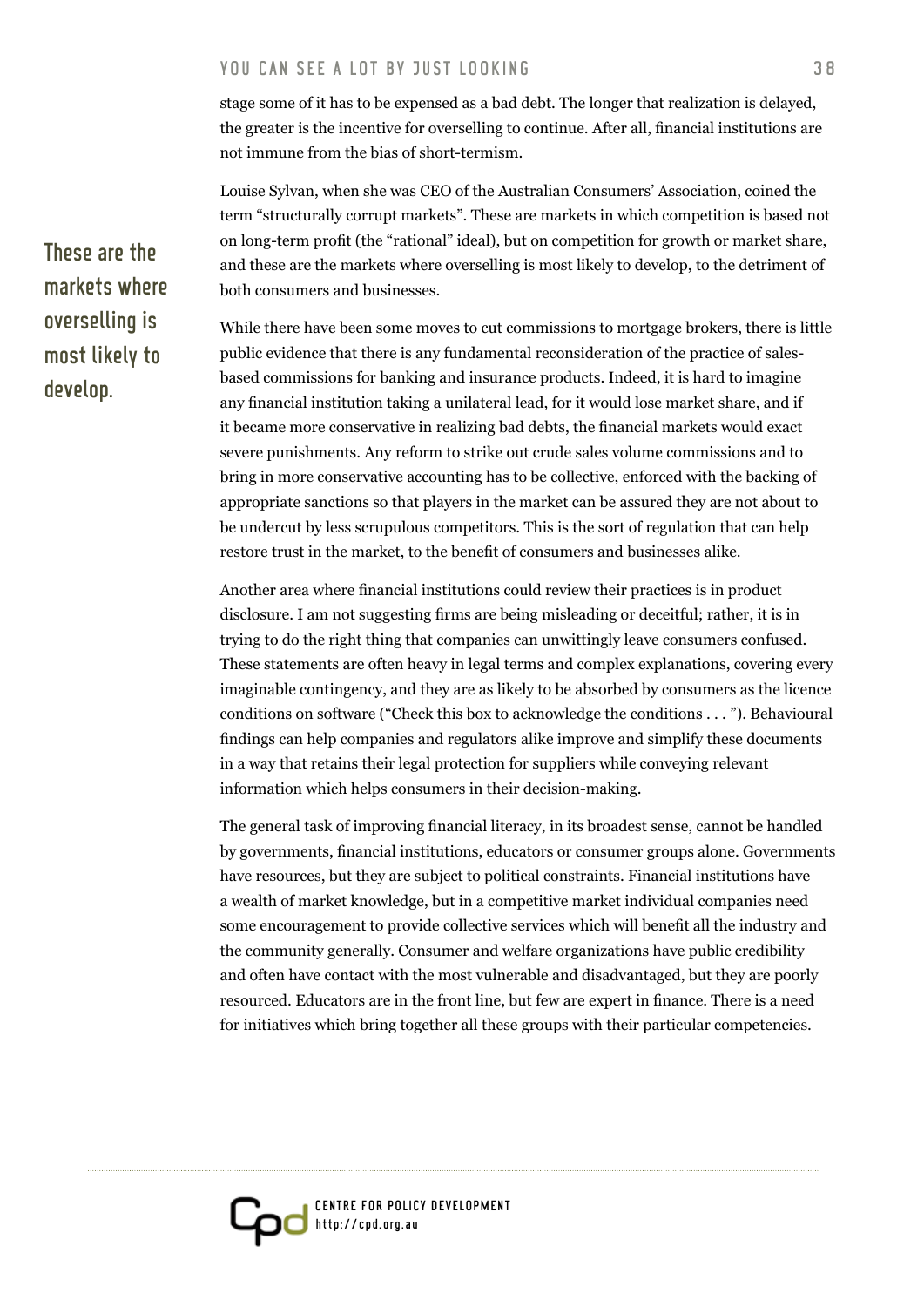# Endnotes

1. ANZ Bank/AC Nielsen *Understanding Personal Debt and Financial Difficulty in Australia* ANZ Bank 2005.

2. This construction is from Milton Friedman *A theory of the consumption function* (Princeton University Press, NJ 1957).

3. "Bounded rationality" is a general phenomenon in decision making, originally articulated by Herbert Simon in *Models of Man*, (Wiley, New York 1957).

4. Colin Camerer "Bounded Rationality in Individual Decision Making" *Experimental Economics*, 1 1998 pp 163–183.

5. Amos Tversky and Daniel Kahneman "Judgment under uncertainty: Heuristics and biases" *Science* 1974, 185 pp 1124-1131. Daniel Kahneman and Amos Tversky "Prospect theory: An analysis of decision under risk" *Econometrica* 1979, 37 pp 263-291.

6. Thomas Schelling *Micromotives and macrobehavior* (W W Norton 1978) and *Choice and consequence: Perspectives of an errant economist* (Harvard 1984).

7. Colin Camerer *Behavioral game theory: Experiments in strategic interaction* (Russell Sage 2003).

8. See, for example, David Laibson "Golden eggs and hyperbolic discounting" *Quarterly Journal of Economics* May 1997 pp 443-477.

9. For a comprehensive description of behavioral finance, see Richard Thaler (Ed) two volume *Advances in Behavioral Finance* (Russell Sage Vol I 1993, Vol II 2005).

10. B. Douglas Bernheim and Antonio Rangel "Behavioral public economics: welfare and Policy analysis with non-standard decision makers. National Bureau of Economic Research Working Paper 11518, 2005, <http://www.nber.org/papers/w11518>.

11. There are not many studies on the relationship between education and the quality of decision-making, but those which are available do not suggest that individuals with high education or high IQ are free from biassed decisionmaking. See, for example, Marianne Bertrand, Dean S. Karlan, Sendhil Mullainathan, Eldar Shafir, Jonathan Zinman "What's psychology worth?: A field experiment in the consumer credit market" Economic Growth Center, Yale University, 2005, <http://ssrn.com/abstract=770389>.

12. Shane Frederick "Cognitive Reflection and Decision Making" *Journal of Economic Perspectives* Vol 19, Number 4 Fall 2005 pp 25–42.

13. Daniel Kahneman "Maps of bounded rationality: A perspective on intuitive judgment and choice" Nobel Prize lecture, December 8, 2002.

14. Max Bazerman *Judgment in managerial decision making* (Wiley 1998).

15. James Choi, David Laibson, Brigitte Madrian, and Andrew Metrick.. "Optimal Defaults and Active Decisions." National Bureau of Economic Research Working Paper 11074 2005.

16. Paul Slovic, Baruch Fischoff and Sarah Lichenstein "Response mode, framing, and information processing in risk assessment" in R M Hogarth (Ed) *New directions for methodology of social and behavioral science: The framing of questions and the consistency of response* (Jossey-Bass 1982).

17. Sheena Iyengar and Mark Lepper "When Choice is Demotivating: Can one desire too much of a good thing?" *Journal of Psychology and Social Psychology* Vol 79 No 6, 2000.

18. Sheena S. Iyengar, Wei Jiang and Gur Huberman "How Much Choice is Too Much?: Contributions to 401(k) Retirement Plans" Pension Research Council Working Paper, The Wharton School, University of Pennsylvania 2003.

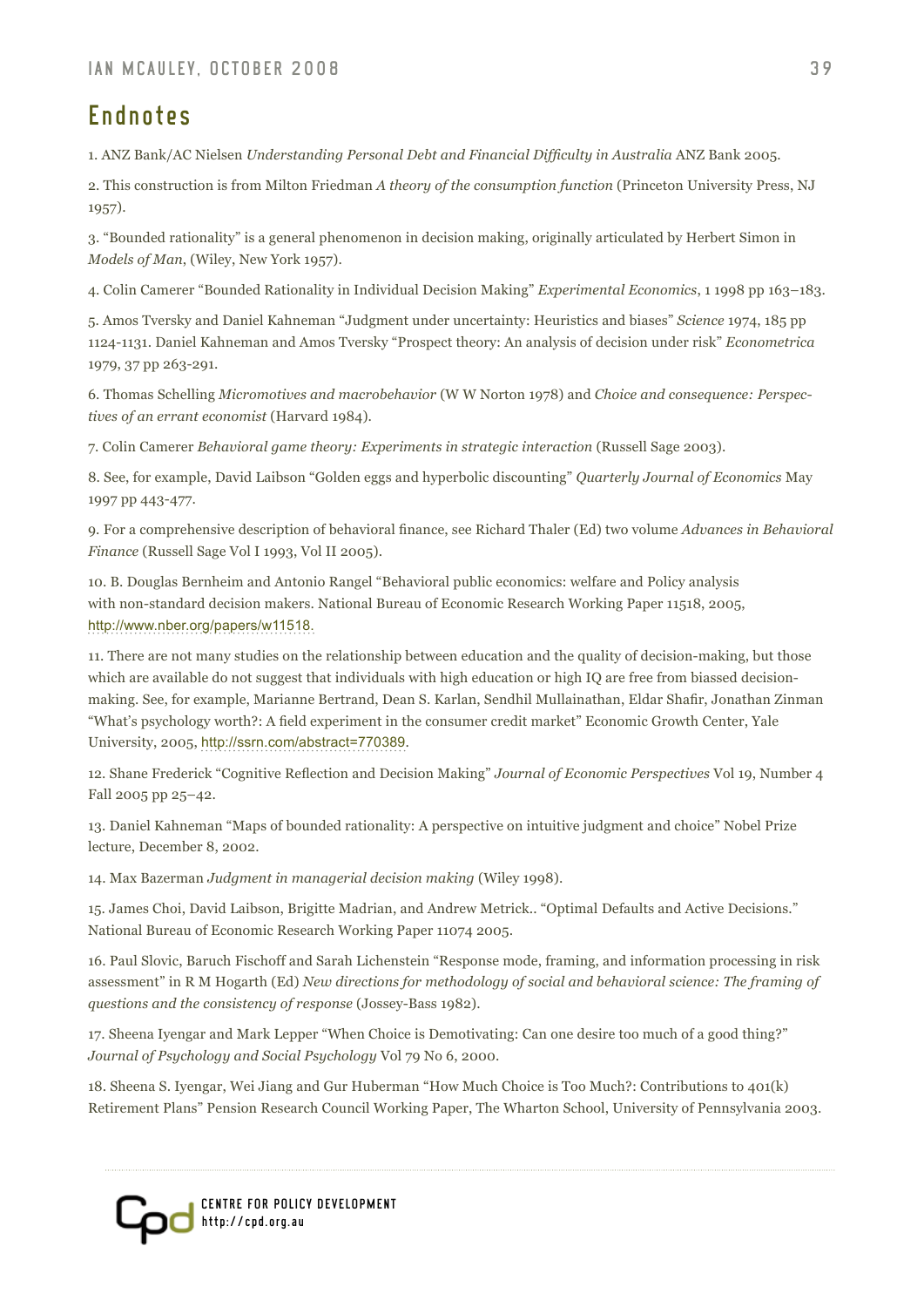#### YOU CAN SEE A LOT BY JUST LOOKING A MARKET AND THE SERVICE A LOT A VIOLENCE AND A LOT A VIOLENCE AND A LOT AND

19. Barry Staw "Knee deep in the big muddy: A study of escalating commitment to a chosen course of action" *Organizational behavior and human performance* 16, 1976 pp 27-44.

20. Richard Thaler "Mental accounting matters" *Journal of Behavioral Decision Making*, 12(3) , 1999 pp 183-206.

21. Eldar Shafir, Peter Diamond, and Amos Tversky "On Money Illusion" *Quarterly Journal of Economics*, 112, 1997, pp 341-74.

22. Dan Gardner *Risk: the science and politics of fear* (McClelland & Stewart 2008).

23*. Ibid.*

24. Example taken from Tversky and Kahneman 1974 op. cit.

25. *The Economist* 24 May 2008.

26. Eldar Shafir presentation to OECD Consumer Policy Roundtable October 2005.

27. Thomas Manoj, Daniel H Simon and Vrinda Kadiyali "?Do consumers perceive precise prices to be lower than round prices" Cornell University Johnson Research Paper Series 2007.

28. Dan Gardner 2008 *op cit*.

29. Probability of none occurring is  $0.8^4$  = 0.4096.

30. The number of combinations is 45 x 44 x 43 x 42 x 41 x 45 = 6 597 498 600.

31. Estimation answers: (A) \$1 045 billion, (B) 82 years (born August 1926), (C) \$1 963 million, (D) 2 228 metres, (E) 49.11 seconds.

32. Australian [Commonwealth] Government Financial Literacy Foundation *Financial Literacy: Australians understanding money* 2007.

33. Ola Svenson "Are we all less risky and more skillful than our fellow drivers?" *Acta Psychologica* 47 (2): 1981 pp 143–148

34. Alberto Abadie and and Sebastien Gay. "The Impact of Presumed Consent Legislation on Cadaveric Organ Donation: A Cross Country Study" Kennedy School of Government Faculty Research Working Paper Series RWP04- 024, June 2004.

35. Sheena Iyengar and Mark Lepper 2000 *op cit*.

36. Sheena S. Iyengar, Wei Jiang and Gur Huberman 2003 *op cit*.

37. Joshua Gans "The road to confusopoly" <www.mbs.edu/home/jgans/papers/>

38. Josh Fear *Choice Overload: Australians coping with financial decisions* The Australia Institute Discussion Paper Number 99 May 2008.

39. Justin Sydnor "Abundant Aversion to Moderate Risk: Evidence from Homeowners Insurance" <http://wsomfaculty.case.edu/sydnor/deductibles.pdf> presented to US Federal Trade Commission Behavioral Economics Conference April 2007.

40. ANZ 2005 *op cit*.

41. David Hume *A treatise of human nature*, Book 3, Part II,Sect. vii. "Of the Origin of Government" 1739.

42. David Laibson "Golden eggs and hyperbolic discounting" *Quarterly Journal of Economics*, May 1997.

43. Presentation by Marilyn Clark-Murphy, Edith Cowan University, to ASIC seminar on consumer policy, 10 August 2007 (unpublished).

44. Baba Shiv and Alexander Fedorikhin "Heart and mind in conflict: the interplay of affect and cognition in consumer decision making" *Journal of Consumer Research* #3, December 1999.

Centre For Policy Development http://cpd.org.au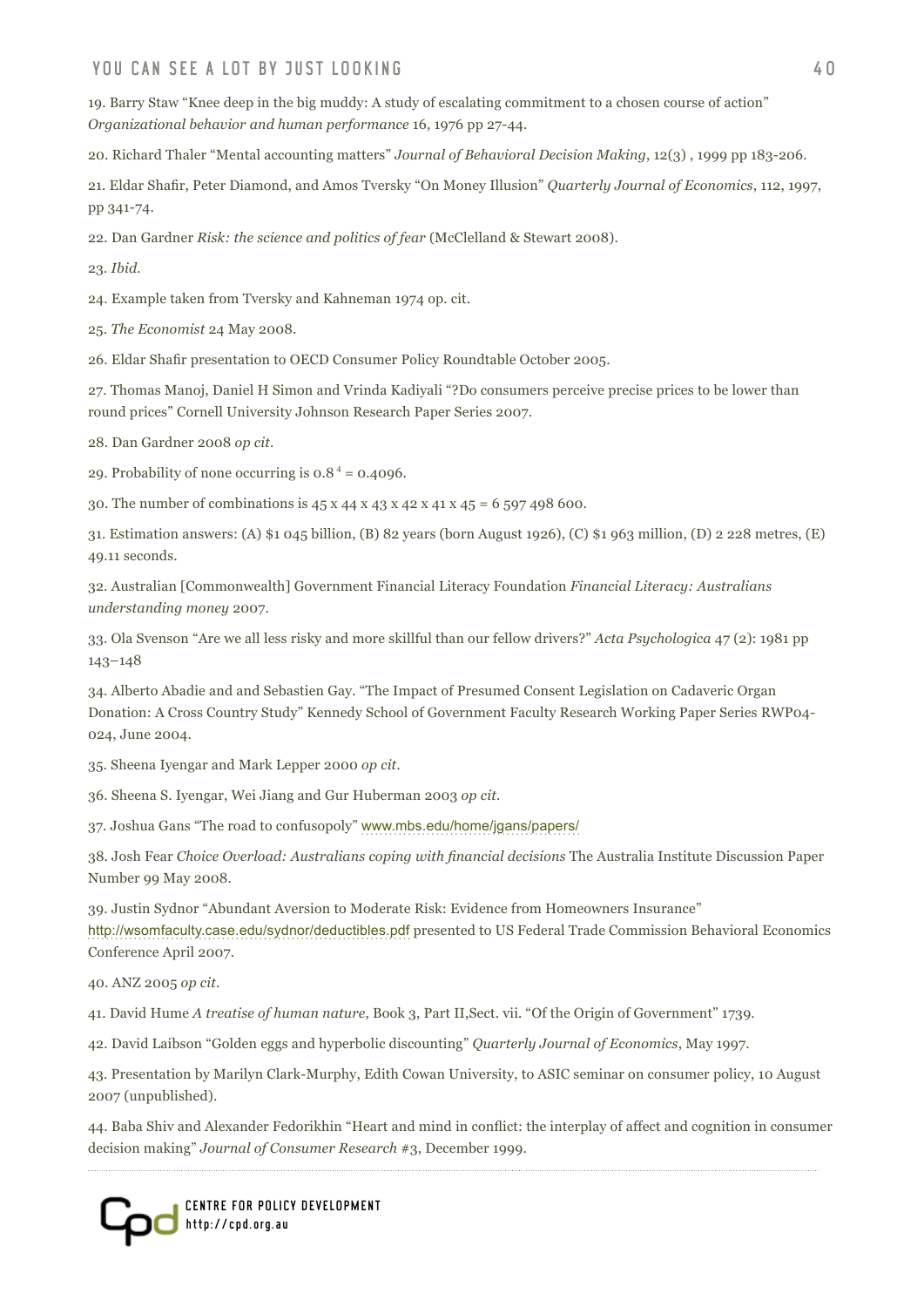#### IAN MCAULEY. OCTOBER 2008 41

45. In the 1980s Edith Stokey and Richard Zeckhauser developed teaching methods using Basic programming, using simple difference equations, for students who lacked the mathematical background for handling financial mathematics. Borrowing their method I have taken advantage of computing progress and have done the same using spreadsheets, with considerable success.

46. Avner Offer *The Challenge of Affluence: Self-control and well-being in the United States and Britain since 1950* (Oxford 2006).

47. "Many Sydneysiders 'lack emergency funds'" *Sydney Morning Herald* 13 Nov 2006.

48. Xavier Gabaix and David Laibson "Shrouded Attributes, Consumer Myopia, and Information Suppression in Competitive Markets" MIT Working paper 2005.

49. Oren Bar-Gill "Seduction by plastic" American Law & Economics Association Annual Meetings Paper 12 2004.

50. Adam Smith *The theory of moral sentiments* Part 3 Chapter 4 1759.

51. Nava Ashraf, Colin F. Camerer and George Loewenstein "Adam Smith, Behavioral Economist" *Journal of Economic Perspectives*, Volume 19, Number 3, Summer 2005.

52. See Daniel Kahneman, Jack Knetsch and Richard Thaler "Fairness as a constraint on profit seeking: Entitlements in the market" *American Economic Review* 76, 1986 pp 728-741.

53. Camerer 2003 *op cit.*

54. See, for example Natalie Glance and Bernardo Huberman "The Dynamics of Social Dilemmas" *Scientific American*  March 1994 and Martin Nowak, Robert May and Karl Sigmund "The Arithmetics of Mutual Help" *Scientific American* June 1995.

55. Kahneman, Knetsch, Thaler 1986 *op cit*.

56. Cain M Daylian, George Loewenstein and Don A. Moore "The Dirt on Coming Clean: Perverse Effects of Disclosing Conflicts of Interest." *Journal of Legal Studies*, vol. 34, January 2005.

57. James Lacko and Janis Pappalardo, "The effect of mortgage broker compensation on consumers and competition: a controlled experiment," US Federal Trade Commission Bureau of Economics Staff Report 2004. Available at <http://www.ftc.gov/os/2004/01/030123mortgagefullrpt.pdf>.

58. ANZ Bank/AC Nielsen *ANZ Survey of Financial Literacy in Australia* ANZ Bank 2005.

59. Lindsay Tanner, "The future of Regulation: next steps in the Rudd Government's deregulation agenda", address delivered to the Centre for Policy Development, September 10 2008. Available at <http://cpd.org.au/article/future-regulation>

60. The Australia Institute 2008 *op cit.*

61. Australian Bureau of Statistics *Adult Literacy and Life Skills Survey, Summary Results* (Cat 4228.0, 2008, reissued from 2006).

62. Sumit Agarwal, John C. Driscoll, Xavier Gabaix, and David Laibson "Stimulus and Response: The Path from Naïveté to Sophistication in the Credit Card Market" – paper presented to Federal Trade Commission conference on behavioral economics, Washington, April 2007.

63. Peter Lunt, Laura Miller, Johanna Körting, Joseph Ungemah *The psychology of consumer detriment: A conceptual review* Office of Fair Trading, UK, January 2006.

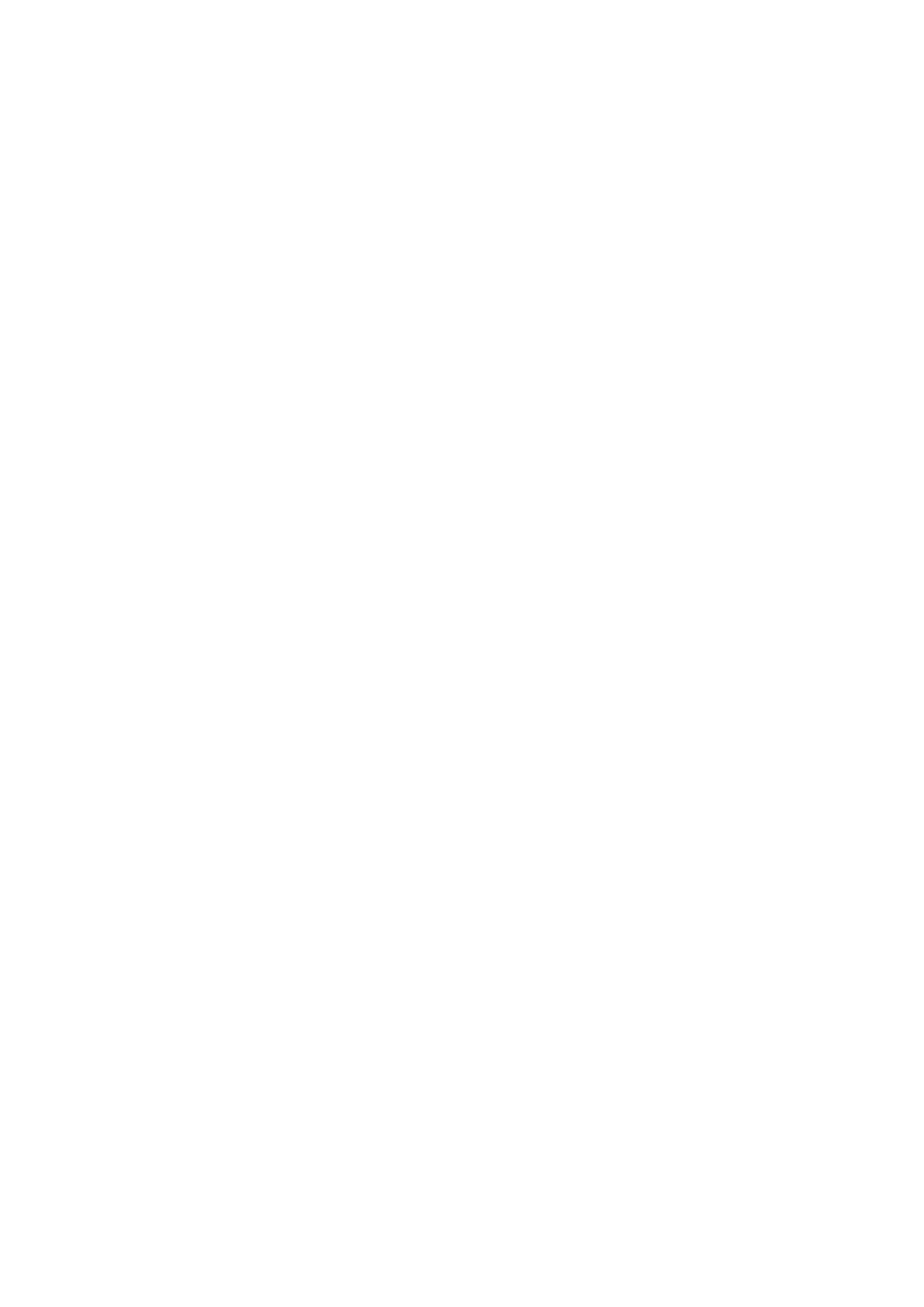# Add your voice to ours: join the CPD Supporters

CPD makes its work available online at no charge. You can access our papers at <http://cpd.org.au> where you can also sign up to receive updates on our work and editions of our monthly policy magazine, InSight.

Publishing fresh new policy ideas does cost money. For individuals a small regular contribution is a great way to support the work of the Centre. For organisations who wish to receive and share printed copies of CPD publications, library subscriptions are available for \$250 a year.

CPD is endorsed as an approved research institue so all donations over \$2 are tax-deductible. If you would like to join the CPD Supporters, you can donate online at at <http://cpd.org.au/donate> or fill in the form below.

| Sign me up to the CPD                                  |                                                                                                                       |                                                                                    |
|--------------------------------------------------------|-----------------------------------------------------------------------------------------------------------------------|------------------------------------------------------------------------------------|
| Name:                                                  | <u> 1989 - Johann John Stone, mars eta bainar eta baina eta baina eta baina eta baina eta baina eta baina eta ba</u>  |                                                                                    |
| Email:                                                 | <u> 1989 - Johann John Stoff, deutscher Stoffen und der Stoffen und der Stoffen und der Stoffen und der Stoffen u</u> |                                                                                    |
| <b>Phone:</b>                                          | <u> 1999 - Jan James James James James James James James James James James James James James James James James J</u>  |                                                                                    |
| <b>Postal address:</b>                                 | <u> 1989 - Johann John Stone, Amerikaansk politiker († 1908)</u>                                                      |                                                                                    |
|                                                        |                                                                                                                       |                                                                                    |
| <b>Contribution amount</b>                             |                                                                                                                       |                                                                                    |
|                                                        | $\Box$ \$100.00 monthly Supporter                                                                                     |                                                                                    |
|                                                        | $\Box$ \$50.00 monthly Supporter                                                                                      |                                                                                    |
|                                                        | □ \$20.00 monthly Supporter                                                                                           |                                                                                    |
|                                                        | $\Box$ Other monthly amount: ______                                                                                   |                                                                                    |
|                                                        | $\Box$ One-off contribution: ______                                                                                   |                                                                                    |
| <b>Payment details</b>                                 |                                                                                                                       |                                                                                    |
| $\Box$ Cheque                                          |                                                                                                                       |                                                                                    |
|                                                        | Please make payable to the Centre for Policy Development and mail to us at the address below.                         |                                                                                    |
| $\Box$ Direct Deposit                                  |                                                                                                                       |                                                                                    |
|                                                        | Account: Centre for Policy Development Ltd, BSB 032005, Account 247770                                                |                                                                                    |
| $\Box$ Credit card                                     | Please select: $\Box$ Visa $\Box$ MasterCard                                                                          |                                                                                    |
| Card holder name:                                      |                                                                                                                       |                                                                                    |
|                                                        |                                                                                                                       |                                                                                    |
|                                                        | Thank you and welcome to the CPD community                                                                            |                                                                                    |
|                                                        |                                                                                                                       |                                                                                    |
| CENTRE FOR POLICY DEVELOPMENT<br>http://www.cpd.org.au |                                                                                                                       | LEVEL 7. 280 PITT ST SYDNEY 2000<br>PHONE 02 9264 0263<br>EMAIL contact@cpd.org.au |